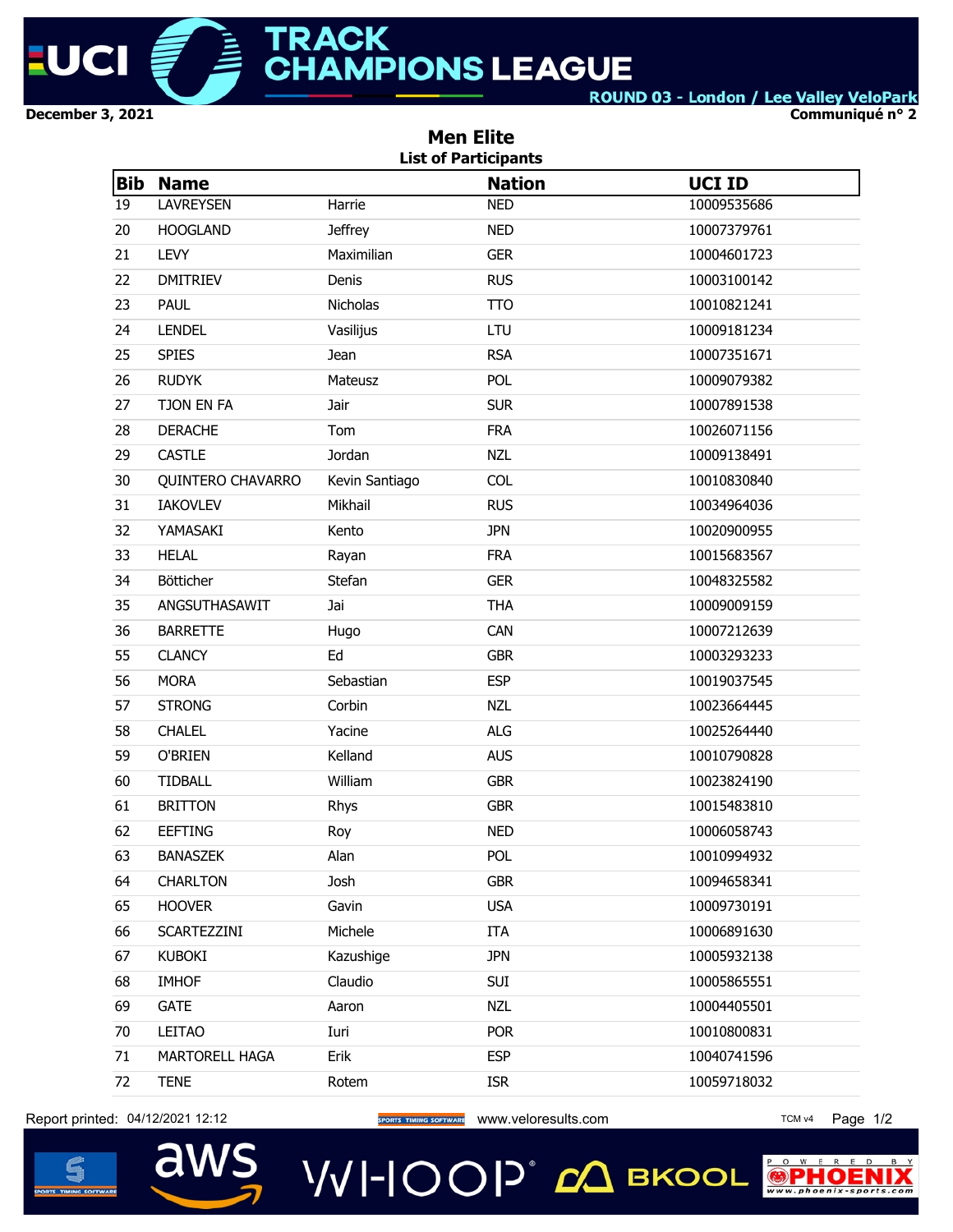

ROUND 03 - London / Lee Valley VeloPark **Communiqué n° 2**

**Men Elite List of Participants**

Communiqué approved by the Secretary of the Commissaires Panel

Report printed: 04/12/2021 12:12 **We are also a sports thanks sortware** www.veloresults.com TCM v4 Page 2/2

**VVI-IOOP** ДВКООL



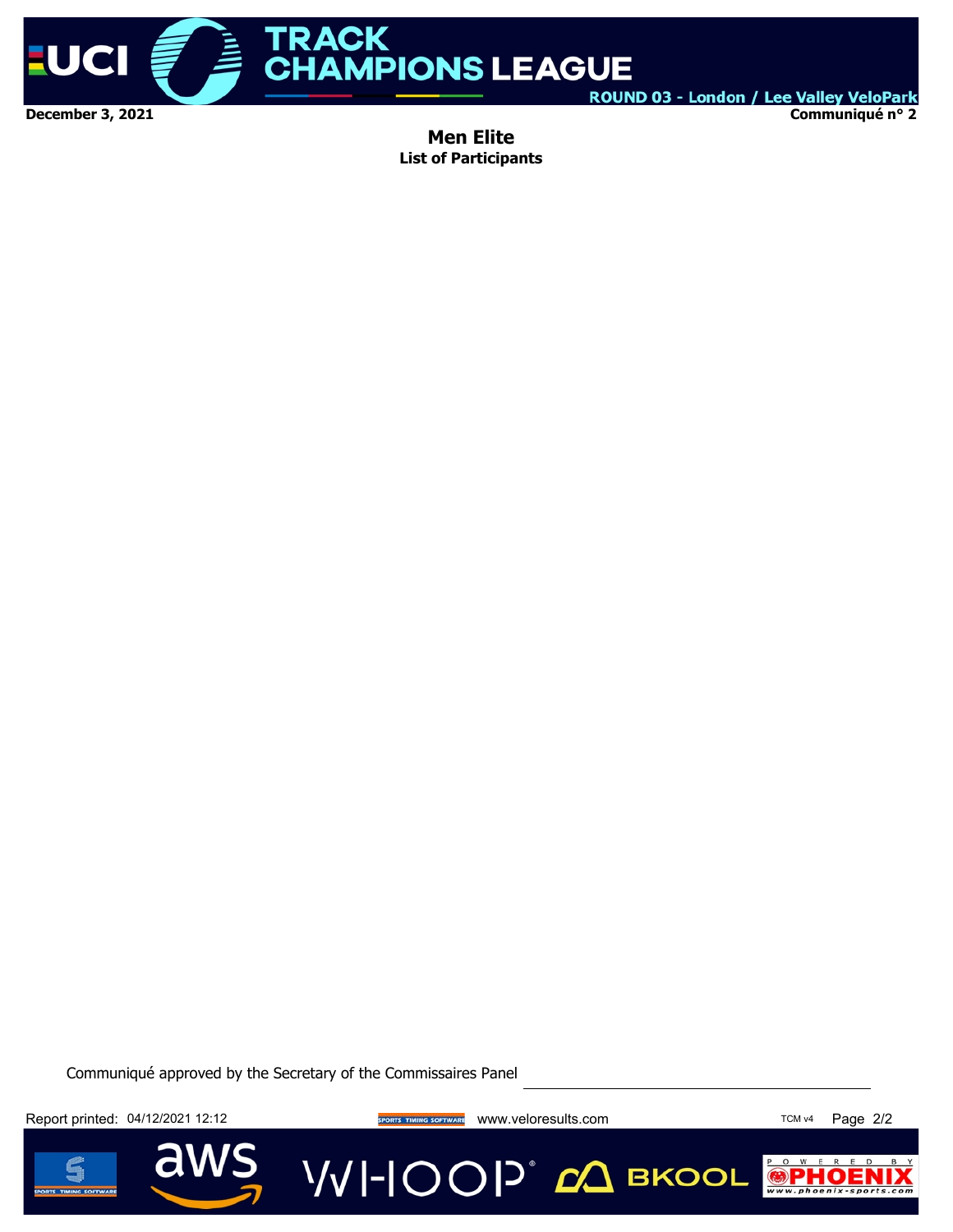

**Communiqué n° 3**

|                | <b>Women Elite</b><br><b>List of Participants</b> |              |               |               |  |  |  |  |  |  |
|----------------|---------------------------------------------------|--------------|---------------|---------------|--|--|--|--|--|--|
| <b>Bib</b>     | <b>Name</b>                                       |              | <b>Nation</b> | <b>UCI ID</b> |  |  |  |  |  |  |
| 1              | <b>MITCHELL</b>                                   | Kelsey       | CAN           | 10075047668   |  |  |  |  |  |  |
| $\overline{2}$ | <b>BRASPENNINCX</b>                               | Shanne       | <b>NED</b>    | 10007618524   |  |  |  |  |  |  |
| 3              | <b>HINZE</b>                                      | Emma         | <b>GER</b>    | 10010652196   |  |  |  |  |  |  |
| $\overline{4}$ | <b>FRIEDRICH</b>                                  | Lea          | <b>GER</b>    | 10015171184   |  |  |  |  |  |  |
| 5              | <b>KRUPECKAITE</b>                                | Simona       | LTU           | 10002501368   |  |  |  |  |  |  |
| 6              | <b>STARIKOVA</b>                                  | Olena        | <b>UKR</b>    | 10009233370   |  |  |  |  |  |  |
| $\overline{7}$ | <b>GROS</b>                                       | Mathilde     | <b>FRA</b>    | 10015528367   |  |  |  |  |  |  |
| 8              | <b>GENEST</b>                                     | Lauriane     | CAN           | 10011157206   |  |  |  |  |  |  |
| 9              | <b>VECE</b>                                       | Miriam       | <b>ITA</b>    | 10010714137   |  |  |  |  |  |  |
| 10             | <b>BAYONA PINEDA</b>                              | Martha       | <b>COL</b>    | 10009040279   |  |  |  |  |  |  |
| 11             | <b>OHTA</b>                                       | Riyu         | <b>JPN</b>    | 10020981585   |  |  |  |  |  |  |
| 12             | <b>CAPEWELL</b>                                   | Sophie       | <b>GBR</b>    | 10010171442   |  |  |  |  |  |  |
| 13             | <b>TYSHCHENKO</b>                                 | Yana         | <b>RUS</b>    | 10034919778   |  |  |  |  |  |  |
| 14             | <b>SHMELEVA</b>                                   | Daria        | <b>RUS</b>    | 10007272455   |  |  |  |  |  |  |
| 15             | <b>VAN RIESSEN</b>                                | Laurine      | <b>NED</b>    | 10010579448   |  |  |  |  |  |  |
| 16             | VOINOVA                                           | Anastasiia   | <b>RUS</b>    | 10007498484   |  |  |  |  |  |  |
| 17             | <b>SATO</b>                                       | Mina         | <b>JPN</b>    | 10020784353   |  |  |  |  |  |  |
| 18             | <b>VERDUGO</b>                                    | Yuli         | <b>MEX</b>    | 10009727767   |  |  |  |  |  |  |
| 37             | ARCHIBALD                                         | Katie        | <b>GBR</b>    | 10008789695   |  |  |  |  |  |  |
| 38             | <b>WILD</b>                                       | Kirsten      | <b>NED</b>    | 10002919175   |  |  |  |  |  |  |
| 39             | <b>KAJIHARA</b>                                   | Yumi         | <b>JPN</b>    | 10009668658   |  |  |  |  |  |  |
| 40             | <b>STENBERG</b>                                   | Anita Yvonne | <b>NOR</b>    | 10008956114   |  |  |  |  |  |  |
| 41             | <b>EDMONDSON</b>                                  | Annette      | <b>AUS</b>    | 10006180193   |  |  |  |  |  |  |
| 42             | COLES-LYSTER                                      | Maggie       | CAN           | 10010998568   |  |  |  |  |  |  |
| 43             | <b>TSERAKH</b>                                    | Hanna        | <b>BLR</b>    | 10010177910   |  |  |  |  |  |  |
| 44             | CALVO                                             | Tania        | <b>ESP</b>    | 10006604771   |  |  |  |  |  |  |
| 45             | <b>ANDRES</b>                                     | Michelle     | SUI           | 10009445154   |  |  |  |  |  |  |
| 46             | <b>BACIKOVA</b>                                   | Alzbeta      | <b>SVK</b>    | 10006065716   |  |  |  |  |  |  |
| 47             | <b>KHATUNTSEVA</b>                                | Gulnaz       | <b>RUS</b>    | 10007739974   |  |  |  |  |  |  |
| 48             | KAY                                               | Emily        | IRL           | 10008678551   |  |  |  |  |  |  |
| 49             | ZANARDI                                           | Silvia       | <b>ITA</b>    | 10030159607   |  |  |  |  |  |  |
| 50             | KARASIEWICZ                                       | Karolina     | <b>POL</b>    | 10006902643   |  |  |  |  |  |  |
| 51             | <b>MARTINS</b>                                    | Maria        | <b>POR</b>    | 10015577574   |  |  |  |  |  |  |
| 52             | <b>BALEISYTE</b>                                  | Olivija      | LTU           | 10010807905   |  |  |  |  |  |  |
| 53             | <b>LARRARTE</b>                                   | Eukene       | <b>ESP</b>    | 10011153667   |  |  |  |  |  |  |
| 54             | <b>RYAN</b>                                       | Kendall      | <b>USA</b>    | 10006655392   |  |  |  |  |  |  |

Report printed: 04/12/2021 12:12 **Web Access 2016 TOM VALUAT ACCESS** WWW.veloresults.com TCM v4 Page 1/2





PO W E R  $\bigcirc$  P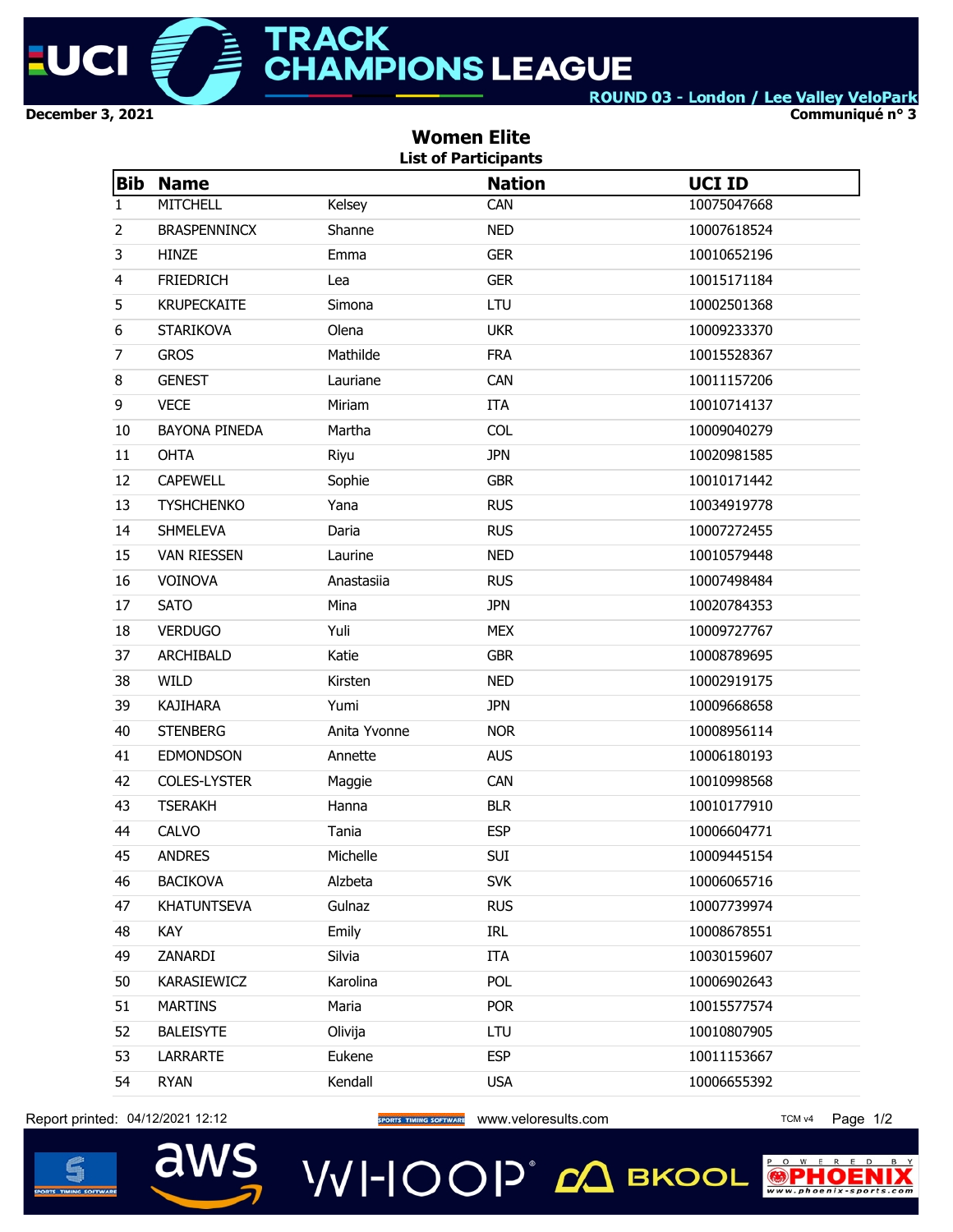

**Communiqué n° 3**

**Women Elite List of Participants**

Communiqué approved by the Secretary of the Commissaires Panel

Report printed: 04/12/2021 12:12 **We are also a sports thanks sortware** www.veloresults.com TCM v4 Page 2/2

**VVI-IOOP** 20 BKOOL



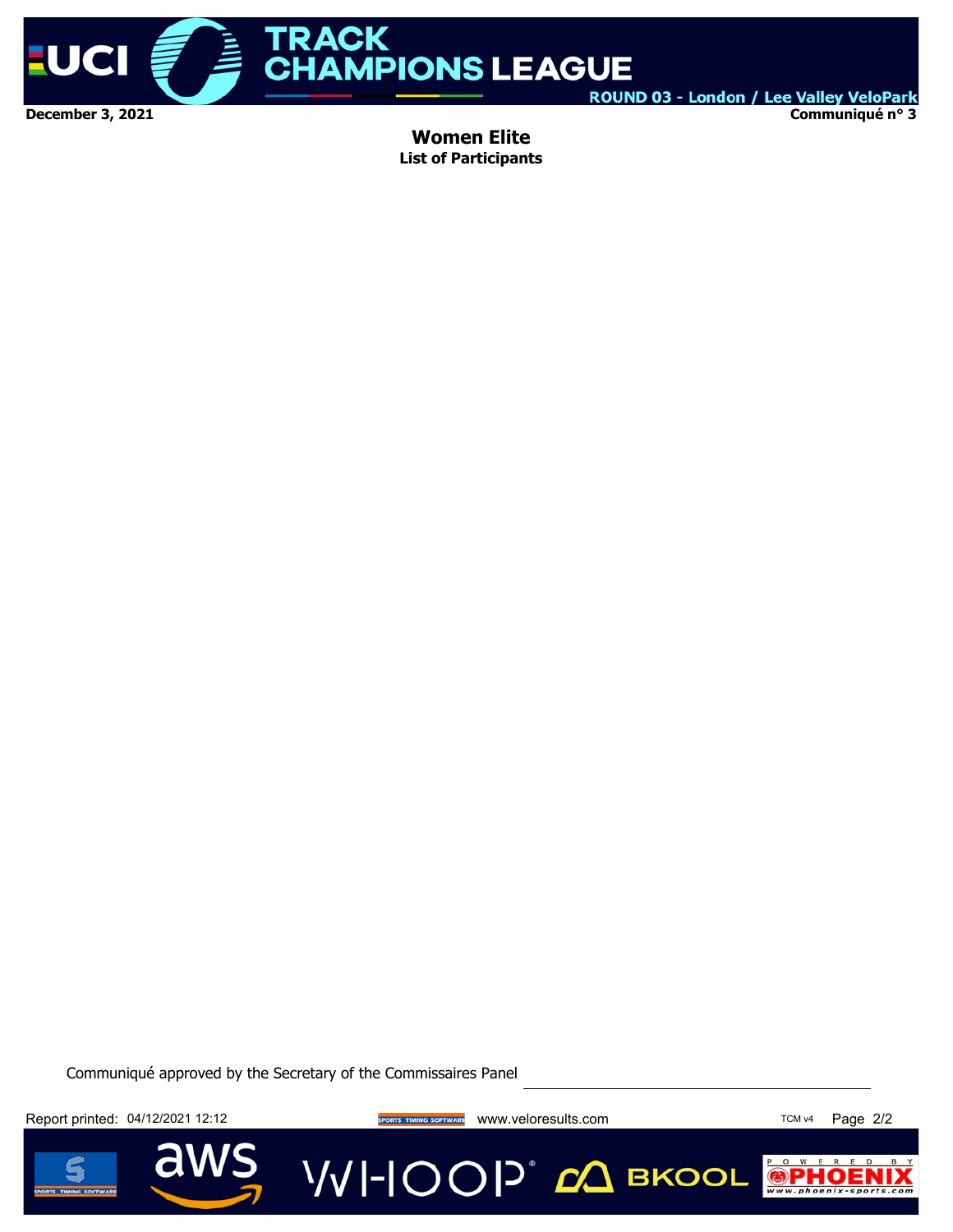

| Start    | Event                                | No. Riders     |
|----------|--------------------------------------|----------------|
| 18:55    | Opening                              |                |
| 19:00    | START LIVE TV SIGNAL                 |                |
| Event 1  | Sprint - Men - First Round           | 18             |
| Event 2  | Keirin - Women - First Round         | 18             |
|          | Sport Presentation / TV advert break |                |
| Event 3  | Scratch - Women                      | 18             |
| Event 4  | Sprint - Men - Semi-Finals           | 6              |
| Event 5  | Keirin - Women - Final               | 6              |
|          | Sport Presentation / TV advert break |                |
| Event 6  | Scratch - Men                        | 18             |
| Event 7  | Sprint - Men - Final                 | $\overline{2}$ |
| Event 8  | Sprint - Women - First Round         | 18             |
|          | Sport Presentation / TV advert break |                |
| Event 9  | Elimination - Women                  | 18             |
| Event 10 | Keirin - Men - First Round           | 18             |
| Event 11 | Sprint - Women - Semi Finals         | 6              |
|          | Sport Presentation / TV advert break |                |
| Event 12 | Elimination - Men                    | 18             |
| Event 13 | Keirin - Men - Final                 | 6              |
| Event 14 | Sprint - Women - Final               | $\mathfrak{D}$ |
| 22:10    | END LIVE TV SIGNAL                   |                |
|          |                                      |                |

Communiqué approved by the Secretary of the Commissaires Panel

aws



SPORTS TIMING SOFTWARE WWW.Veloresults.com **TCM** v4 Page 1/1

**VVI-IOOP** ДВКООL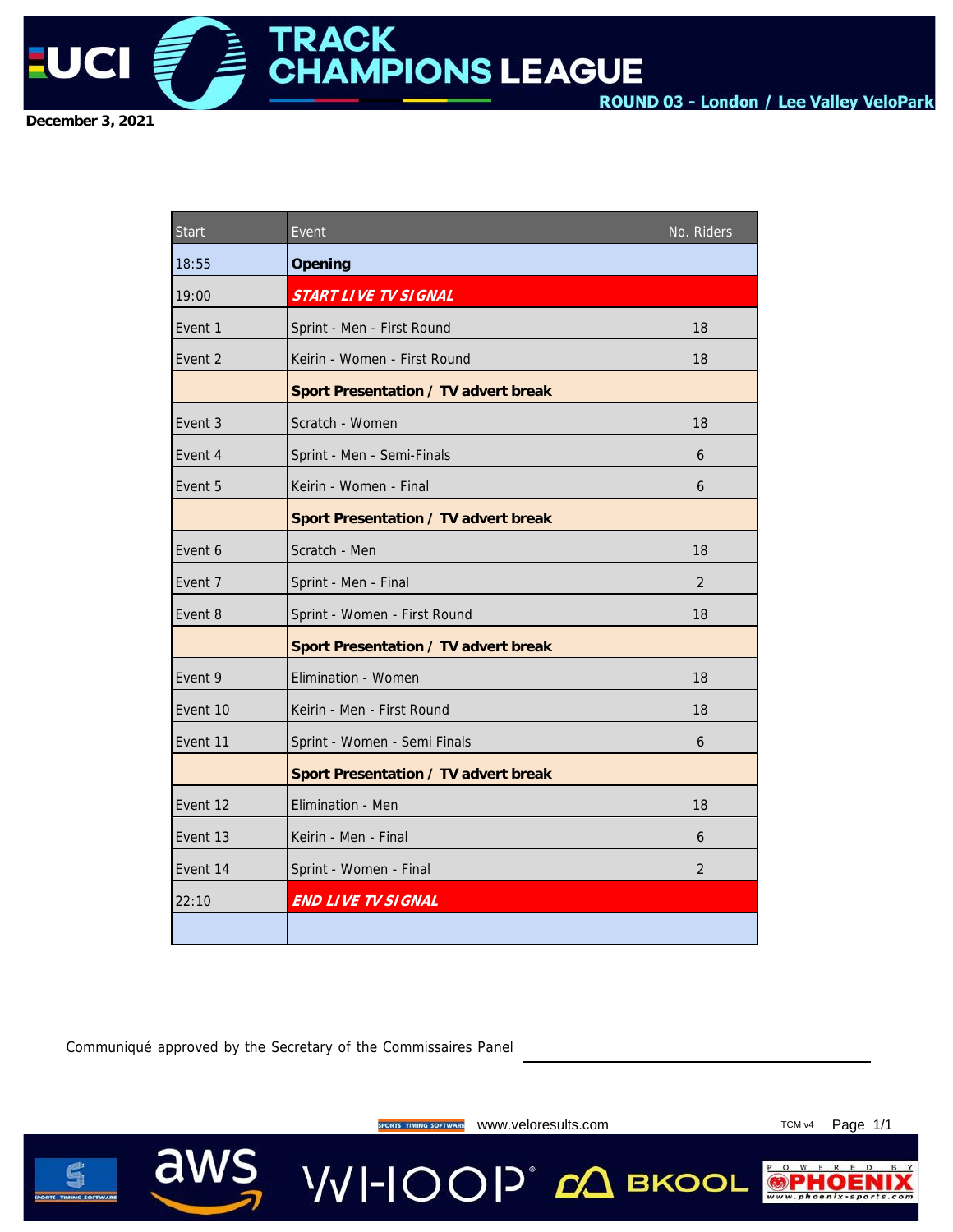

# **TRACK HAMPIONS LEAGUE**

ROUND 03 - London / Lee Valley VeloPark

**Communique 7A**

### **League Women's Sprint**

**Results / Résultats**

Results / Résultats

| Rank No.       |                | <b>Name</b>          | <b>UCIID</b>           | Team                    | Round 1        | Round <sub>2</sub> | Round 3  |   | <b>Round 4 Total Points</b> |
|----------------|----------------|----------------------|------------------------|-------------------------|----------------|--------------------|----------|---|-----------------------------|
| 1              | 3              | Emma HINZE           | 1001065219             | <b>GERMANY</b>          | 37             | 37                 | 21       | 0 | 95                          |
| $\overline{2}$ | 4              | Lea FRIEDRICH        | 1001517118 GERMANY     |                         | 30             | 26                 | 37       | 0 | 93                          |
| 3              |                | Kelsey MITCHELL      | 1007504766 CANADA      |                         | 35             | 15                 | 18       | 0 | 68                          |
| 4              | 10             | Martha BAYONA PINEDA | 1000904027             | <b>COLOMBIA</b>         | 22             | 14                 | 26       | 0 | 62                          |
| 5              | 7              | Mathilde GROS        | 1001552836 FRANCE      |                         | 16             | 18                 | 23       | 0 | 57                          |
| 6              | 13             | Yana TYSHCHENKO      | 1003491977 RUSSIA      |                         | 15             | 16                 | 23       | 0 | 54                          |
| $\overline{7}$ | 6              | Olena STARIKOVA      | 1000923337             | <b>UKRAINE</b>          | 11             | 17                 | 23       | 0 | 51                          |
| 8              | 8              | Lauriane GENEST      | 1001115720             | <b>CANADA</b>           | 13             | 23                 | 8        | 0 | 44                          |
| 9              | 5              | Simona KRUPECKAITE   | 1000250136   LITHUANIA |                         | 9              | 14                 | 21       | 0 | 44                          |
| 10             | 9              | Miriam VECE          | 1001071413 ITALY       |                         | 19             | 3                  | 16       | 0 | 38                          |
| 11             | 17             | Mina SATO            | 1002078435 JAPAN       |                         | 6              | 16                 | 13       | 0 | 35                          |
| 12             | $\overline{2}$ | Shanne BRASPENNINCX  |                        | 1000761852 NETHERLAND   | 18             | 16                 | $\Omega$ | 0 | 34                          |
| 13             | 18             | Yuli VERDUGO         | 1000972776   MEXICO    |                         | 6              | 11                 | 12       | 0 | 29                          |
| 14             | 11             | Riyu OHTA            | 1002098158 JAPAN       |                         | 7              | 10                 | 8        | 0 | 25                          |
| 15             | 15             | Laurine VAN RIESSEN  |                        | 1001057944 NETHERLAND   | 5              | 15                 | 0        | 0 | 20                          |
| 16             | 16             | Anastasiia VOINOVA   | 1000749848 RUSSIA      |                         | $\overline{7}$ | 8                  | 3        | 0 | 18                          |
| 17             | 12             | Sophie CAPEWELL      |                        | 1001017144 GREAT BRITAI | 1              | 3                  | 8        | 0 | 12                          |
| 18             | 14             | Daria SHMELEVA       | 1000727245 RUSSIA      |                         | 5              | $\mathbf{0}$       | 3        | 0 | 8                           |

Notes:

Communiqué approved by the Secretary of the Commissaires Panel

Report printed: 03/12/2021 22:34 external and the sports manus sorrward www.veloresults.com TCM 4 TCL v1 Page 1/1



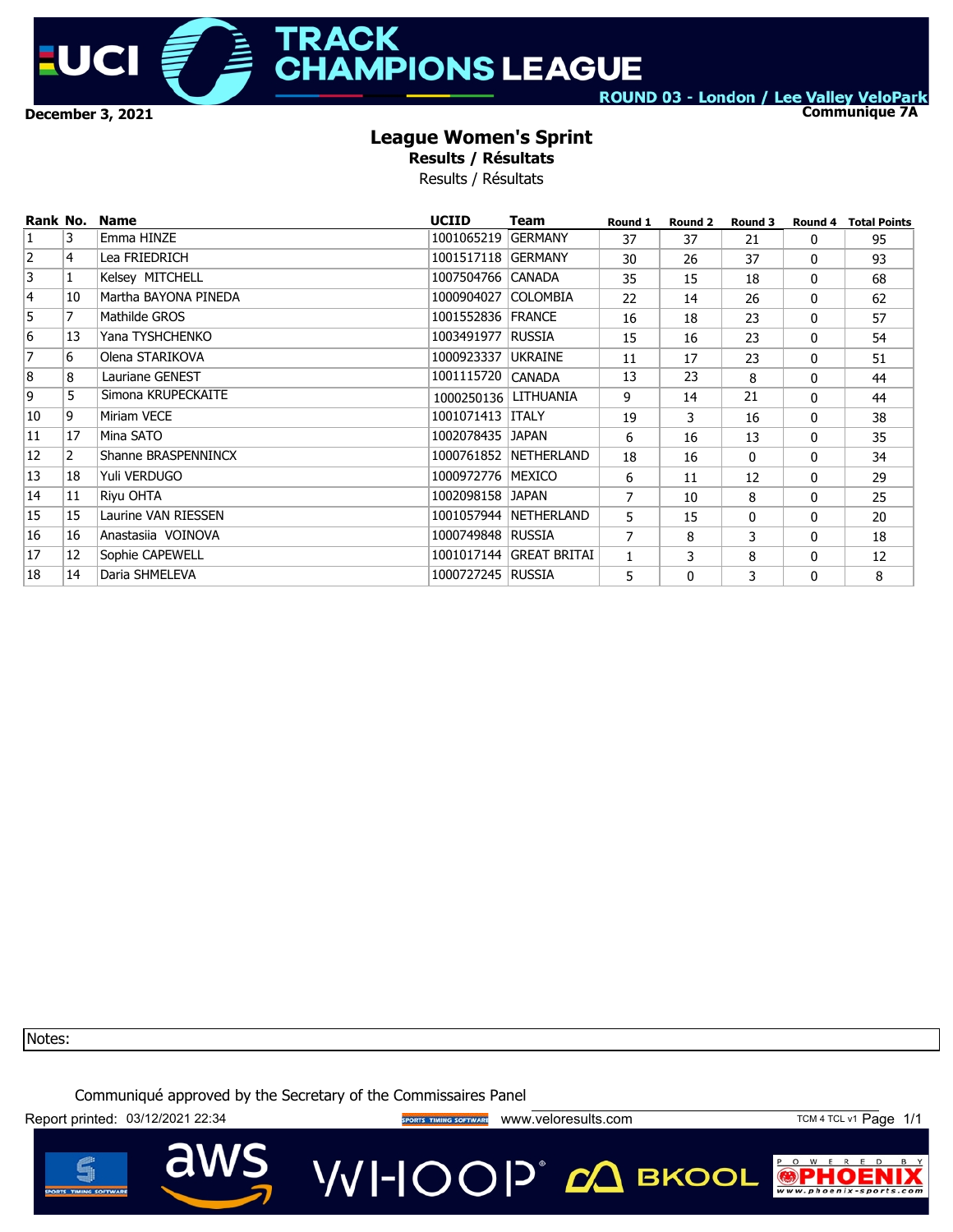

# **TRACK HAMPIONS LEAGUE**

ROUND 03 - London / Lee Valley VeloPark

**Comunique 6 A**

### **League Men's Sprint**

**Results / Résultats**

Results / Résultats

| Rank No.       |    | <b>Name</b>                      | <b>UCIID</b> | Team               | Round 1        | Round 2        | Round 3      | Round 4 | <b>Total Points</b> |
|----------------|----|----------------------------------|--------------|--------------------|----------------|----------------|--------------|---------|---------------------|
| $\overline{1}$ | 19 | <b>Harrie LAVREYSEN</b>          | 10009535686  | <b>NETHERLAND</b>  | 37             | 40             | 33           | 0       | 110                 |
| $\overline{2}$ | 34 | Stefan Bötticher                 | 10048325582  | <b>GERMANY</b>     | 33             | 26             | 37           | 0       | 96                  |
| 3              | 24 | Vasilijus LENDEL                 | 10009181234  | LITHUANIA          | 13             | 19             | 32           | 0       | 64                  |
| $\overline{4}$ | 23 | Nicholas PAUL                    | 10010821241  | TRINIDAD AN        | 24             | 17             | 15           | 0       | 56                  |
| '5             | 31 | Mikhail IAKOVLEV                 | 10034964036  | <b>RUSSIA</b>      | 18             | 16             | 18           | 0       | 52                  |
| 6              | 20 | Jeffrey HOOGLAND                 | 10007379761  | NETHERLAND         | 30             | 17             | $\Omega$     | 0       | 47                  |
| 7              | 27 | Jair TJON EN FA                  | 10007891538  | <b>SURINAME</b>    | 9              | 8              | 28           | 0       | 45                  |
| 8              | 33 | Rayan HELAL                      | 10015683567  | <b>FRANCE</b>      | 14             | 14             | 15           | 0       | 43                  |
| 9              | 22 | Denis DMITRIEV                   | 10003100142  | <b>RUSSIA</b>      | 6              | 24             | 10           | 0       | 40                  |
| 10             | 30 | Kevin Santiago QUINTERO CHAVARRO | 10010830840  | <b>COLOMBIA</b>    | 16             | 15             | 8            | 0       | 39                  |
| 11             | 28 | Tom DERACHE                      | 10026071156  | <b>FRANCE</b>      | 12             | 6              | 18           | 0       | 36                  |
| 12             | 35 | Jai ANGSUTHASAWIT                | 10009009159  | THAILAND           | $\overline{2}$ | 17             | 10           | 0       | 29                  |
| 13             | 36 | Hugo BARRETTE                    | 10007212639  | <b>CANADA</b>      | 11             | 9              | 9            | 0       | 29                  |
| 14             | 26 | Mateusz RUDYK                    | 10009079382  | <b>POLAND</b>      | 10             | 14             | 4            | 0       | 28                  |
| 15             | 21 | Maximilian LEVY                  | 10004601723  | <b>GERMANY</b>     | 6              | $\overline{2}$ | 19           | 0       | 27                  |
| 16             | 29 | Jordan CASTLE                    | 10009138491  | <b>NEW ZEALAND</b> | 4              | 11             | 5            | 0       | 20                  |
| 17             | 32 | Kento YAMASAKI                   | 10020900955  | <b>JAPAN</b>       | 11             | 4              | $\mathbf{0}$ | 0       | 15                  |
| 18             | 25 | Jean SPIES                       | 10007351671  | SOUTH AFRIC        | 6              | 3              |              | 0       | 10                  |

Notes:

Communiqué approved by the Secretary of the Commissaires Panel

Report printed: 04/12/2021 16:58 external sports TIMING SOFTWARE WWW.Veloresults.com TCM 4 TCL v1 Page 1/1

a



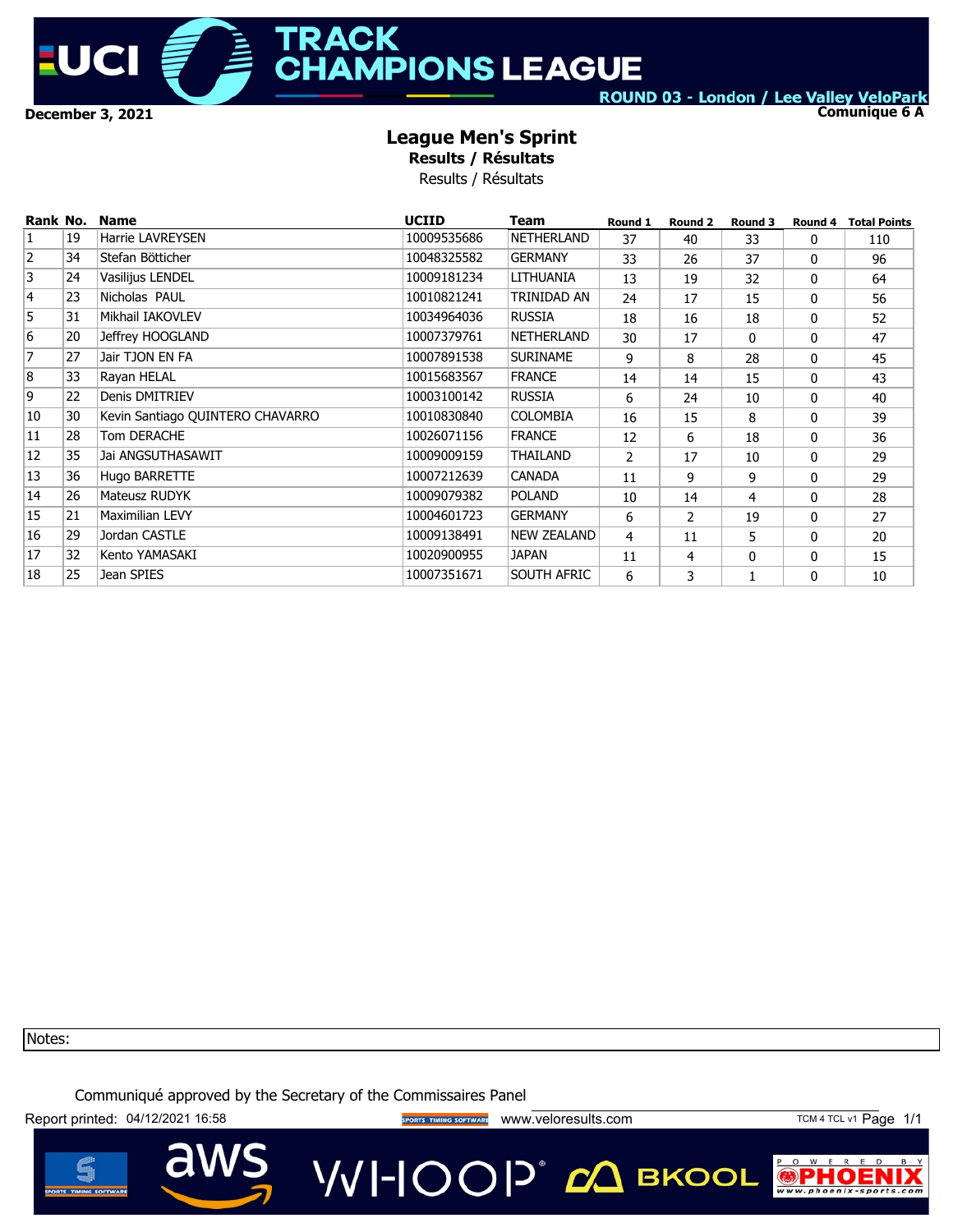

**TRACK AMPIONS LEAGUE** 

ROUND 03 - London / Lee Valley VeloPark

**`**

## **League Women's Endurance**

**Results / Résultats**

Results / Résultats

| Rank No.       |    | <b>Name</b>           | <b>UCIID</b>         | Team                   | Round 1 | Round 2  | Round 3 |   | <b>Round 4 Total Points</b> |
|----------------|----|-----------------------|----------------------|------------------------|---------|----------|---------|---|-----------------------------|
| $\overline{1}$ | 37 | Katie ARCHIBALD       | 1000878969           | <b>GREAT BRITAI</b>    | 33      | 40       | 35      | 0 | 108                         |
| $\overline{2}$ | 41 | Annette EDMONDSON     | 1000618019 AUSTRALIA |                        | 23      | 24       | 26      | 0 | 73                          |
| 3              | 38 | Kirsten WILD          |                      | 1000291917 NETHERLAND  | 25      | 10       | 37      | 0 | 72                          |
| $\overline{4}$ | 42 | Maggie COLES-LYSTER   | 1001099856 CANADA    |                        | 30      | 30       | 10      | 0 | 70                          |
| 5              | 40 | Anita Yvonne STENBERG | 1000895611  NORWAY   |                        | 22      | 28       | 16      | 0 | 66                          |
| 6              | 52 | Olivija BALEISYTE     | 1001080790 LITHUANIA |                        | 28      | 16       | 19      | 0 | 63                          |
| 7              | 49 | Silvia ZANARDI        | 1003015960 ITTALY    |                        | 11      | 21       | 19      | 0 | 51                          |
| 8              | 39 | Yumi KAJIHARA         | 1000966865 JAPAN     |                        | 13      | 15       | 20      | 0 | 48                          |
| 9              | 51 | Maria MARTINS         | 1001557757 PORTUGAL  |                        | 13      | 13       | 17      | 0 | 43                          |
| 10             | 48 | <b>Emily KAY</b>      | 1000867855 IRELAND   |                        | 9       | 13       | 12      | 0 | 34                          |
| 11             | 43 | Hanna TSERAKH         | 1001017791           | <b>BELARUS</b>         | 22      | $\Omega$ | 7       | 0 | 29                          |
| 12             | 44 | Tania CALVO           | 1000660477 SPAIN     |                        | 9       | 9        | 10      | 0 | 28                          |
| 13             | 45 | Michelle ANDRES       |                      | 1000944515 SWITZERLAND | 6       | 9        | 6       | 0 | 21                          |
| 14             | 50 | Karolina KARASIEWICZ  | 1000690264 POLAND    |                        | 4       | 7        | 9       | 0 | 20                          |
| 15             | 54 | Kendall RYAN          | 1000665539           | <b>USA</b>             | 6       | 12       |         | 0 | 19                          |
| 16             | 53 | Eukene LARRARTE       | 1001115366 SPAIN     |                        | 4       | 6        | 8       | 0 | 18                          |
| 17             | 47 | Gulnaz KHATUNTSEVA    | 1000773997 RUSSIA    |                        | 0       | 6        | 6       | 0 | 12                          |
| 18             | 46 | Alzbeta BACIKOVA      | 1000606571 SLOVAKIA  |                        | 4       | 3        | 4       | 0 | 11                          |

Notes:

Communiqué approved by the Secretary of the Commissaires Panel

Report printed: 03/12/2021 21:10 **Way of the COVID-SPORTS TIMING SOFTWARE** WWW.Veloresults.com TCM 4 TCL v1 Page 1/1

a



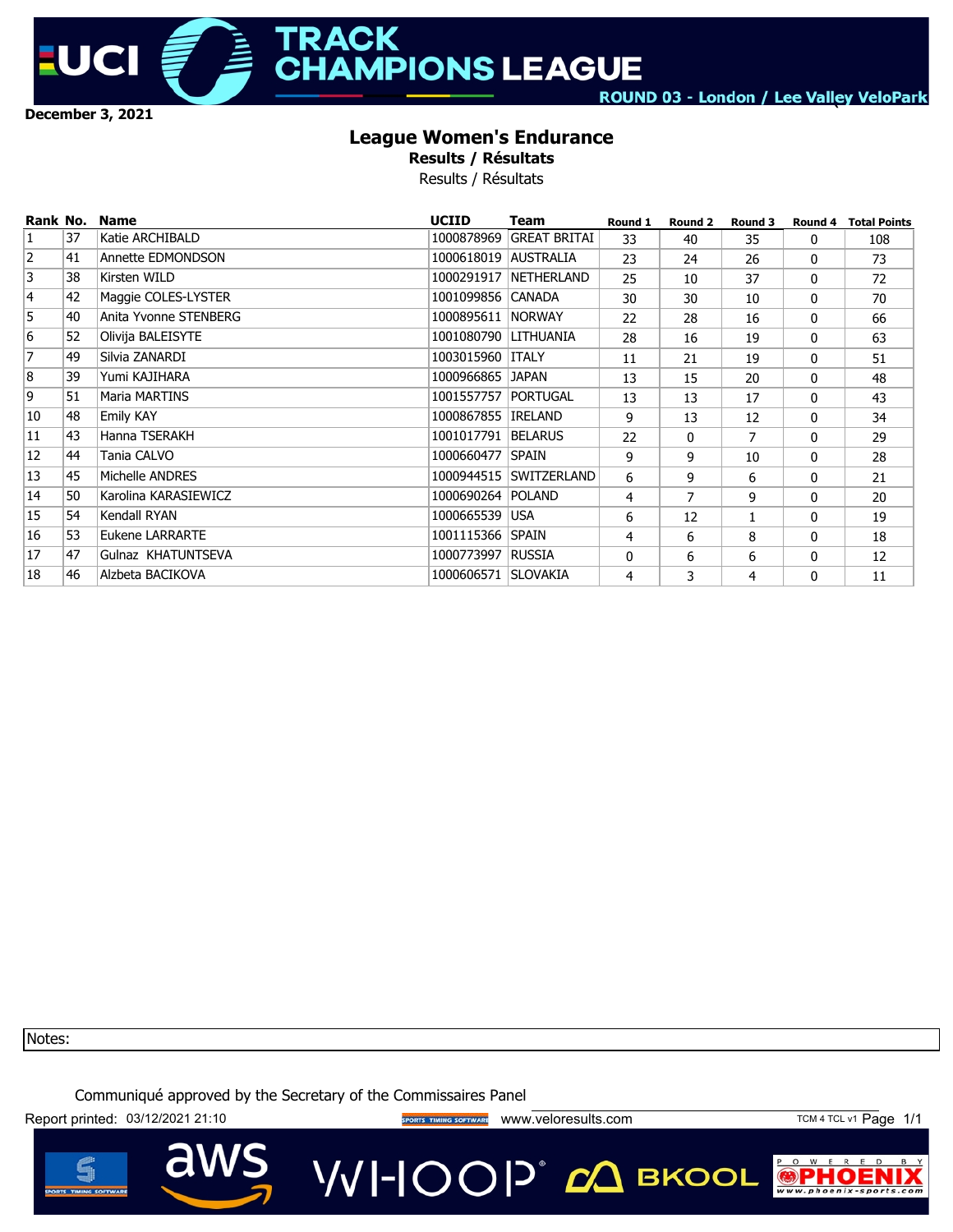

**TRACK HAMPIONS LEAGUE** 

ROUND 03 - London / Lee Valley VeloPark

## **League Men's Endurance**

**Results / Résultats**

Results / Résultats

| Rank No.       |    | <b>Name</b>         | <b>UCIID</b>         | Team                    | Round 1        | Round 2        | Round 3        | Round 4 | <b>Total Points</b> |
|----------------|----|---------------------|----------------------|-------------------------|----------------|----------------|----------------|---------|---------------------|
| $\overline{1}$ | 56 | Sebastian MORA      | 1001903754           | <b>SPAIN</b>            | 19             | 40             | 30             | 0       | 89                  |
| $\overline{2}$ | 65 | Gavin HOOVER        | 1000973019           | <b>USA</b>              | 27             | 26             | 31             | 0       | 84                  |
| 3              | 57 | Corbin STRONG       |                      | 1002366444 NEW ZEALAND  | 40             | 17             | 11             | 0       | 68                  |
| 4              | 61 | Rhys BRITTON        |                      | 1001548381 GREAT BRITAI | 16             | 22             | 21             | 0       | 59                  |
| 5              | 59 | Kelland O'BRIEN     | 1001079082 AUSTRALIA |                         | 12             | 28             | 17             | 0       | 57                  |
| 6              | 70 | Iuri LEITAO         | 1001080083 PORTUGAL  |                         | 30             | 14             | 12             | 0       | 56                  |
| 7              | 69 | Aaron GATE          |                      | 1000440550 NEW ZEALAND  | 20             | 21             | 13             | 0       | 54                  |
| 8              | 67 | Kazushige KUBOKI    | 1000593213           | <b>JAPAN</b>            | 16             | 16             | 17             | 0       | 49                  |
| 9              | 63 | Alan BANASZEK       | 1001099493 POLAND    |                         | 16             | 11             | 21             | 0       | 48                  |
| 10             | 66 | Michele SCARTEZZINI | 1000689163 TTALY     |                         | $\overline{7}$ | 23             | 17             | 0       | 47                  |
| 11             | 68 | Claudio IMHOF       |                      | 1000586555 SWITZERLAND  | $\Omega$       | 14             | 31             | 0       | 45                  |
| 12             | 62 | <b>Roy EEFTING</b>  |                      | 1000605874 NETHERLAND   | 20             | 9              | 7              | 0       | 36                  |
| 13             | 71 | Erik MARTORELL HAGA | 1004074159 SPAIN     |                         | 15             | $\overline{2}$ | 14             | 0       | 31                  |
| 14             | 64 | Jules HESTERS       | 1001077122 BELGIUM   |                         | $\overline{7}$ | 10             | $\mathbf{0}$   | 0       | 17                  |
| 15             | 55 | <b>Ed CLANCY</b>    |                      | 1000329323 GREAT BRITAI | $\mathbf{1}$   | 5              | 3              | 0       | 9                   |
| 16             | 72 | Rotem TENE          | 1005971803 ISRAEL    |                         | 5              | 4              | $\mathbf{0}$   | 0       | 9                   |
| 17             | 58 | Yacine CHALEL       | 1002526444 ALGERIA   |                         | 6              | $\Omega$       | $\overline{2}$ | 0       | 8                   |
| 18             | 60 | <b>Tuur DENS</b>    | 1001638702 BELGIUM   |                         | 5              | $\Omega$       | 0              | 0       | 5                   |

Notes:

Communiqué approved by the Secretary of the Commissaires Panel

Report printed: 03/12/2021 21:51 **With State of TAMING SOFTWARE** WWW.Veloresults.com TCM 4 TCL v1 Page 1/1

a



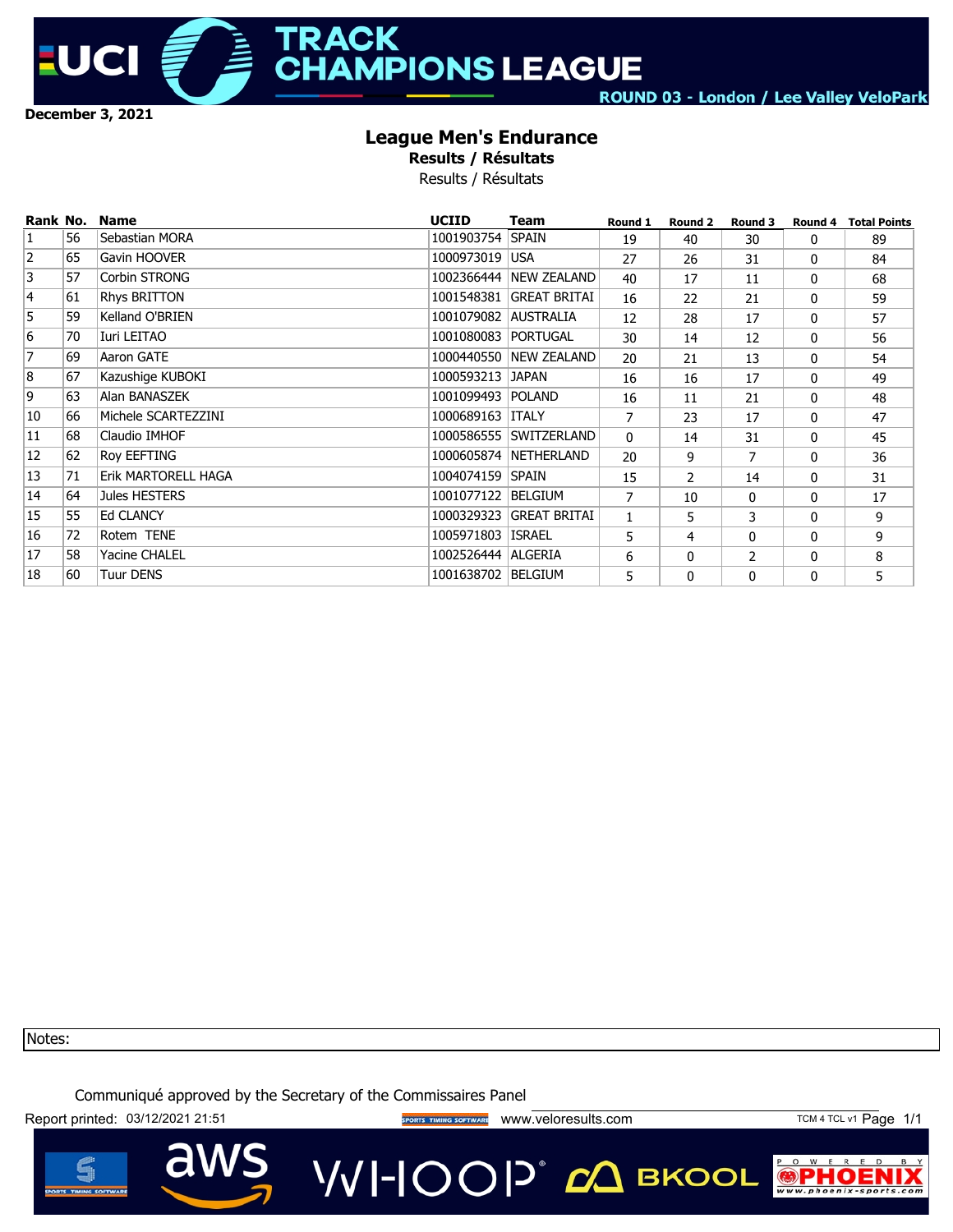

**Communiqué n° 9**

# **Sprint Women**

# **Start List / Liste de départ**

| <b>First Round Heat 1</b> | <b>Bib</b>     | <b>Name</b>               | <b>Team</b>          |
|---------------------------|----------------|---------------------------|----------------------|
|                           | 3              | <b>HINZE Emma</b>         | <b>GERMANY</b>       |
|                           | 9              | <b>VECE Miriam</b>        | <b>ITALY</b>         |
|                           | 12             | <b>CAPEWELL Sophie</b>    | <b>GREAT BRITAIN</b> |
| <b>First Round Heat 2</b> | <b>Bib</b>     | <b>Name</b>               | <b>Team</b>          |
|                           | 4              | FRIEDRICH Lea             | <b>GERMANY</b>       |
|                           | 14             | SHMELEVA Daria            | <b>RUSSIA</b>        |
|                           | 17             | <b>SATO Mina</b>          | <b>JAPAN</b>         |
| <b>First Round Heat 3</b> | <b>Bib</b>     | <b>Name</b>               | <b>Team</b>          |
|                           | $\mathbf{1}$   | MITCHELL Kelsey           | <b>CANADA</b>        |
|                           | 5              | <b>KRUPECKAITE Simona</b> | LITHUANIA            |
|                           | 16             | <b>VOINOVA Anastasija</b> | <b>RUSSIA</b>        |
|                           |                |                           |                      |
| <b>First Round Heat 4</b> | <b>Bib</b>     | <b>Name</b>               | <b>Team</b>          |
|                           | 6              | STARIKOVA Olena           | <b>UKRAINE</b>       |
|                           | 8              | <b>GENEST Lauriane</b>    | <b>CANADA</b>        |
|                           | 11             | <b>OHTA Riyu</b>          | <b>JAPAN</b>         |
| <b>First Round Heat 5</b> | <b>Bib</b>     | <b>Name</b>               | <b>Team</b>          |
|                           | 10             | BAYONA PINEDA Martha      | <b>COLOMBIA</b>      |
|                           | 13             | <b>TYSHCHENKO Yana</b>    | <b>RUSSIA</b>        |
|                           |                |                           |                      |
| <b>First Round Heat 6</b> | <b>Bib</b>     | <b>Name</b>               | <b>Team</b>          |
|                           |                |                           |                      |
|                           | $\overline{7}$ | <b>GROS Mathilde</b>      | <b>FRANCE</b>        |

VVI-IOOP® *d*Q вкооц

Communiqué approved by the Secretary of the Commissaires Panel





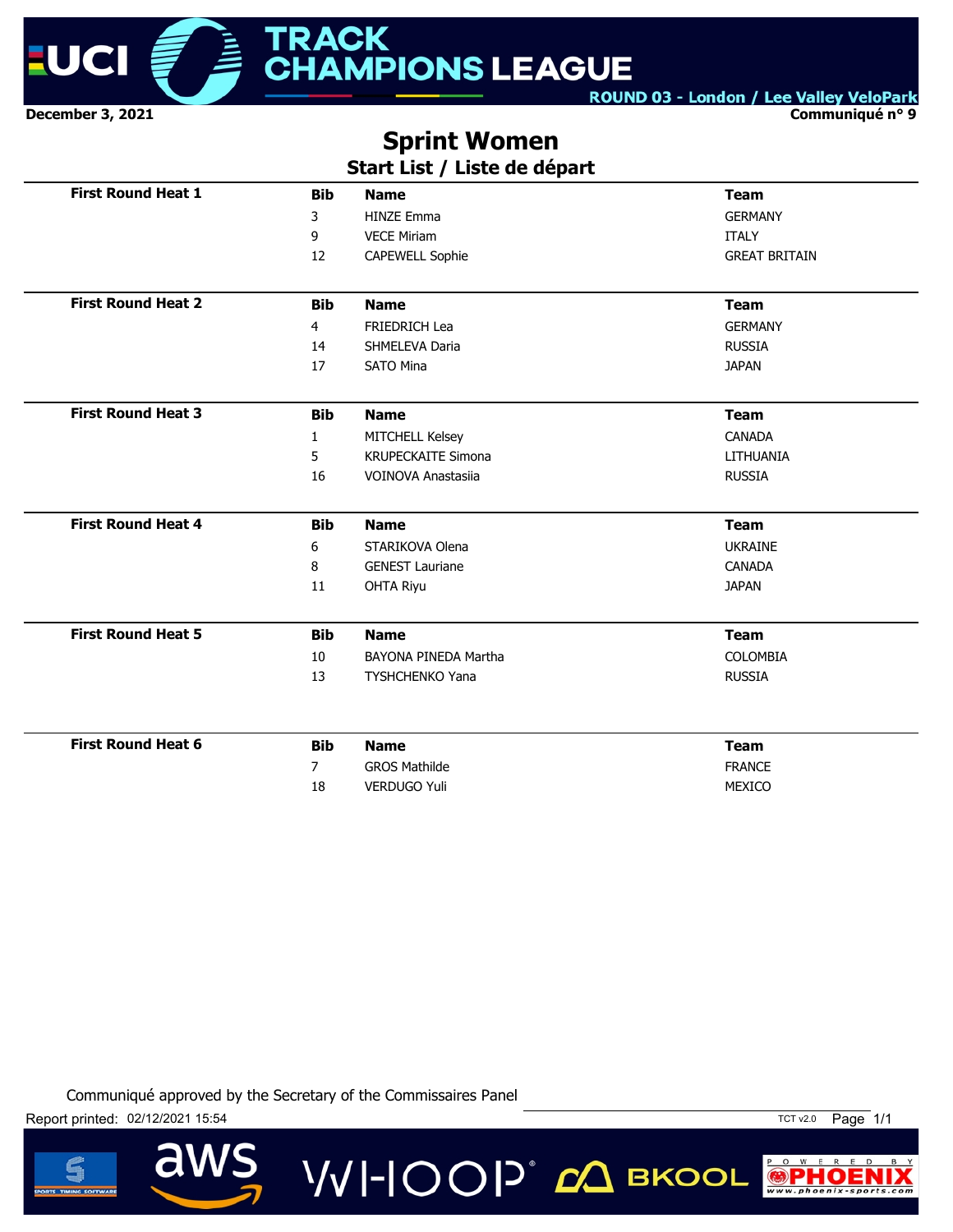

**Communiqué n° 10**

# **Women's Sprint**

**Results / Résultats**

| <b>Women's Sprint First</b><br><b>Round Heat 1</b> |                |                            |                      |       |          |                   |
|----------------------------------------------------|----------------|----------------------------|----------------------|-------|----------|-------------------|
| Rank                                               | <b>Bib</b>     | <b>Name</b>                | <b>Team</b>          |       |          |                   |
| 1                                                  | 3              | <b>HINZE Emma</b>          | <b>GERMANY</b>       | Time: | 10.955   | Speed: 65.723km/h |
| 2                                                  | 9              | <b>VECE Miriam</b>         | <b>ITALY</b>         |       | $+0.098$ |                   |
| 3                                                  | 12             | CAPEWELL Sophie            | <b>GREAT BRITAIN</b> |       | $+0.196$ |                   |
| <b>Women's Sprint First</b><br><b>Round Heat 2</b> |                |                            |                      |       |          |                   |
| Rank                                               | <b>Bib</b>     | <b>Name</b>                | <b>Team</b>          |       |          |                   |
| 1                                                  | 4              | <b>FRIEDRICH Lea</b>       | <b>GERMANY</b>       | Time: | 11.400   | Speed: 63.157km/h |
| 2                                                  | 17             | <b>SATO Mina</b>           | <b>JAPAN</b>         |       | $+0.13$  |                   |
| 3                                                  | 14             | SHMELEVA Daria             | <b>RUSSIA</b>        |       | $+0.461$ |                   |
| <b>Women's Sprint First</b><br><b>Round Heat 3</b> |                |                            |                      |       |          |                   |
| Rank                                               | <b>Bib</b>     | <b>Name</b>                | <b>Team</b>          |       |          |                   |
| 1                                                  | 1              | <b>MITCHELL Kelsey</b>     | <b>CANADA</b>        | Time: | 11.267   | Speed: 63.903km/h |
| 2                                                  | 5              | <b>KRUPECKAITE Simona</b>  | LITHUANIA            |       | $+0.095$ |                   |
| 3                                                  | 16             | <b>VOINOVA Anastasiia</b>  | <b>RUSSIA</b>        |       | $+0.655$ |                   |
| <b>Women's Sprint First</b><br><b>Round Heat 4</b> |                |                            |                      |       |          |                   |
| Rank                                               | <b>Bib</b>     | <b>Name</b>                | <b>Team</b>          |       |          |                   |
| 1                                                  | 6              | <b>STARIKOVA Olena</b>     | <b>UKRAINE</b>       | Time: | 11.274   | Speed: 63.863km/h |
| $\overline{2}$                                     | 8              | <b>GENEST Lauriane</b>     | CANADA               |       | $+0.088$ |                   |
| 3                                                  | 11             | <b>OHTA Riyu</b>           | <b>JAPAN</b>         |       | $+0.177$ |                   |
| <b>Women's Sprint First</b><br><b>Round Heat 5</b> |                |                            |                      |       |          |                   |
| Rank                                               | <b>Bib</b>     | <b>Name</b>                | <b>Team</b>          |       |          |                   |
| 1                                                  | 13             | <b>TYSHCHENKO Yana</b>     | <b>RUSSIA</b>        | Time: | 12.073   | Speed: 59.637km/h |
| 2                                                  | 10             | BAYONA PINEDA Martha       | <b>COLOMBIA</b>      |       | $+0.052$ |                   |
| 3                                                  | $\overline{2}$ | <b>BRASPENNINCX Shanne</b> | <b>NETHERLANDS</b>   |       | $+3$     |                   |
|                                                    |                |                            |                      |       |          |                   |

**VVI-IOOP** ДВКООL

Report printed: 03/12/2021 20:49 TCT v2.0 Page 1/2

aws



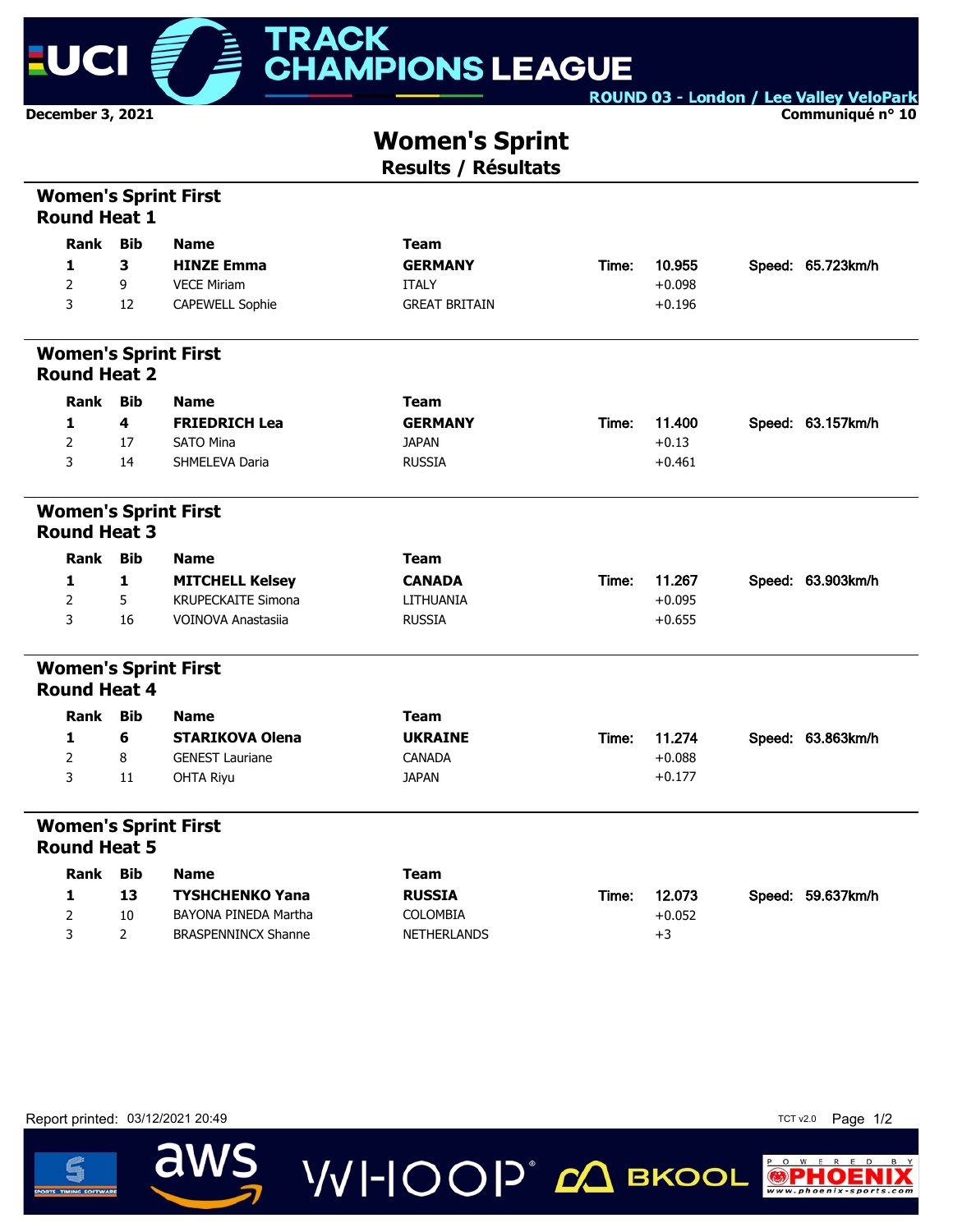

#### **Communiqué n° 10**

# **Women's Sprint Results / Résultats**

## **Women's Sprint First Round Heat 6**

| <b>Rank</b> | Bib | <b>Name</b>          | Team          |       |          |                   |
|-------------|-----|----------------------|---------------|-------|----------|-------------------|
|             |     | <b>GROS Mathilde</b> | <b>FRANCE</b> | Time: | 11.419   | Speed: 63.052km/h |
|             | 18  | <b>VERDUGO Yuli</b>  | <b>MEXICO</b> |       | $+0.073$ |                   |
|             |     |                      |               |       | -        |                   |

**VVI-IOOP** CA BKOOL





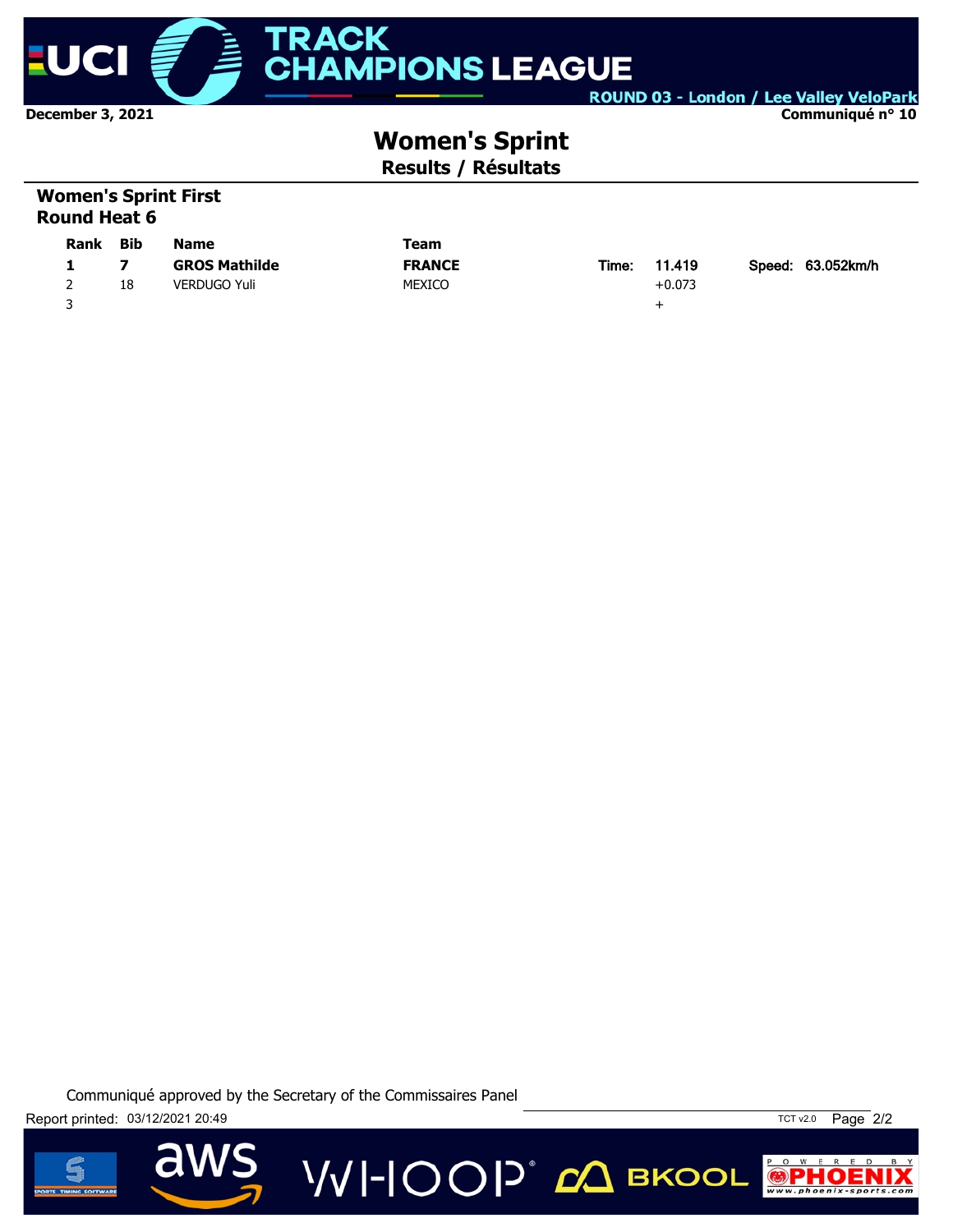

**Communiqué n° 11**

# **Women's Sprint**

# **Start List / Liste de départ**

| <b>Women's Sprint Semi-</b><br><b>Finals Heat 1</b> | <b>Bib</b> | <b>Name</b>            | <b>Team</b>    |
|-----------------------------------------------------|------------|------------------------|----------------|
|                                                     | 3          | <b>HINZE Emma</b>      | <b>GERMANY</b> |
|                                                     | 6          | STARIKOVA Olena        | <b>UKRAINE</b> |
|                                                     | 7          | <b>GROS Mathilde</b>   | <b>FRANCE</b>  |
|                                                     |            |                        |                |
| <b>Women's Sprint Semi-</b><br><b>Finals Heat 2</b> | <b>Bib</b> | <b>Name</b>            | <b>Team</b>    |
|                                                     | 1          | <b>MITCHELL Kelsey</b> | <b>CANADA</b>  |
|                                                     | 4          | <b>FRIEDRICH Lea</b>   | <b>GERMANY</b> |
|                                                     | 13         | <b>TYSHCHENKO Yana</b> | <b>RUSSIA</b>  |





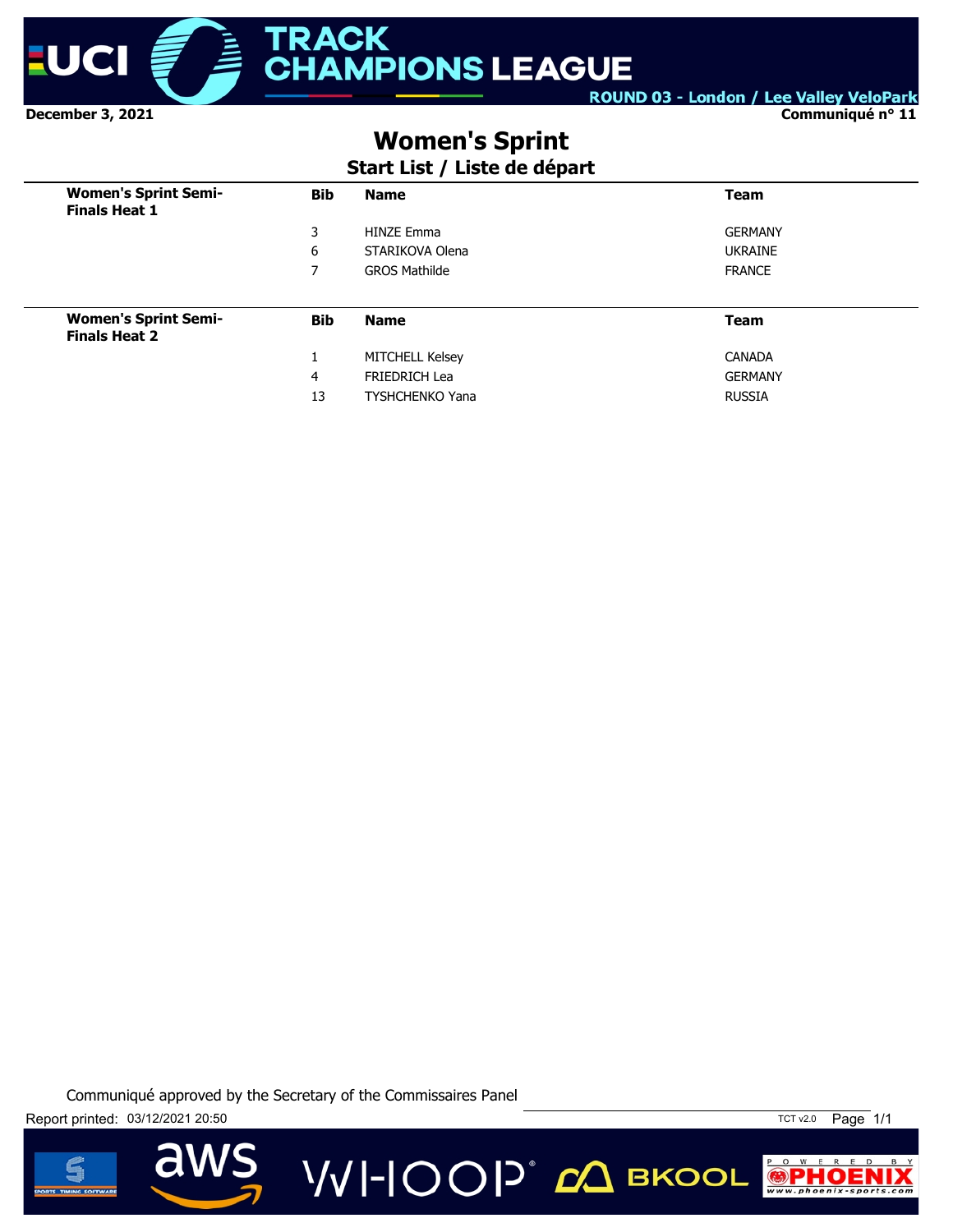

**Communiqué n° 12**

# **Women's Sprint**

**Results / Résultats**

## **Women's Sprint Semi-Finals Heat 1**

| <b>Rank</b>   | Bib      | <b>Name</b>                 | Team                          |       |          |                   |
|---------------|----------|-----------------------------|-------------------------------|-------|----------|-------------------|
| 1             | з        | <b>HINZE Emma</b>           | <b>GERMANY</b>                | Time: | 11.039   | Speed: 65.223km/h |
| 2             | 6        | STARIKOVA Olena             | <b>UKRAINE</b>                |       | $+0.049$ |                   |
| 3             |          | <b>GROS Mathilde</b>        | <b>FRANCE</b>                 |       | $+0.235$ |                   |
| Finals Heat 2 |          | <b>Women's Sprint Semi-</b> |                               |       |          |                   |
|               | Beat Bik | $\blacksquare$              | $\mathbf{F}$ and $\mathbf{F}$ |       |          |                   |

| <b>Rank</b> | <b>Bib</b> | <b>Name</b>          | Team           |                 |                   |
|-------------|------------|----------------------|----------------|-----------------|-------------------|
|             | 4          | <b>FRIEDRICH Lea</b> | <b>GERMANY</b> | 11.509<br>Time: | Speed: 62.559km/h |
|             | 13         | TYSHCHENKO Yana      | <b>RUSSIA</b>  | $+0.028$        |                   |
|             |            | MITCHELL Kelsev      | CANADA         | $+0.147$        |                   |

**VVI-IOOP** 20 BKOOL





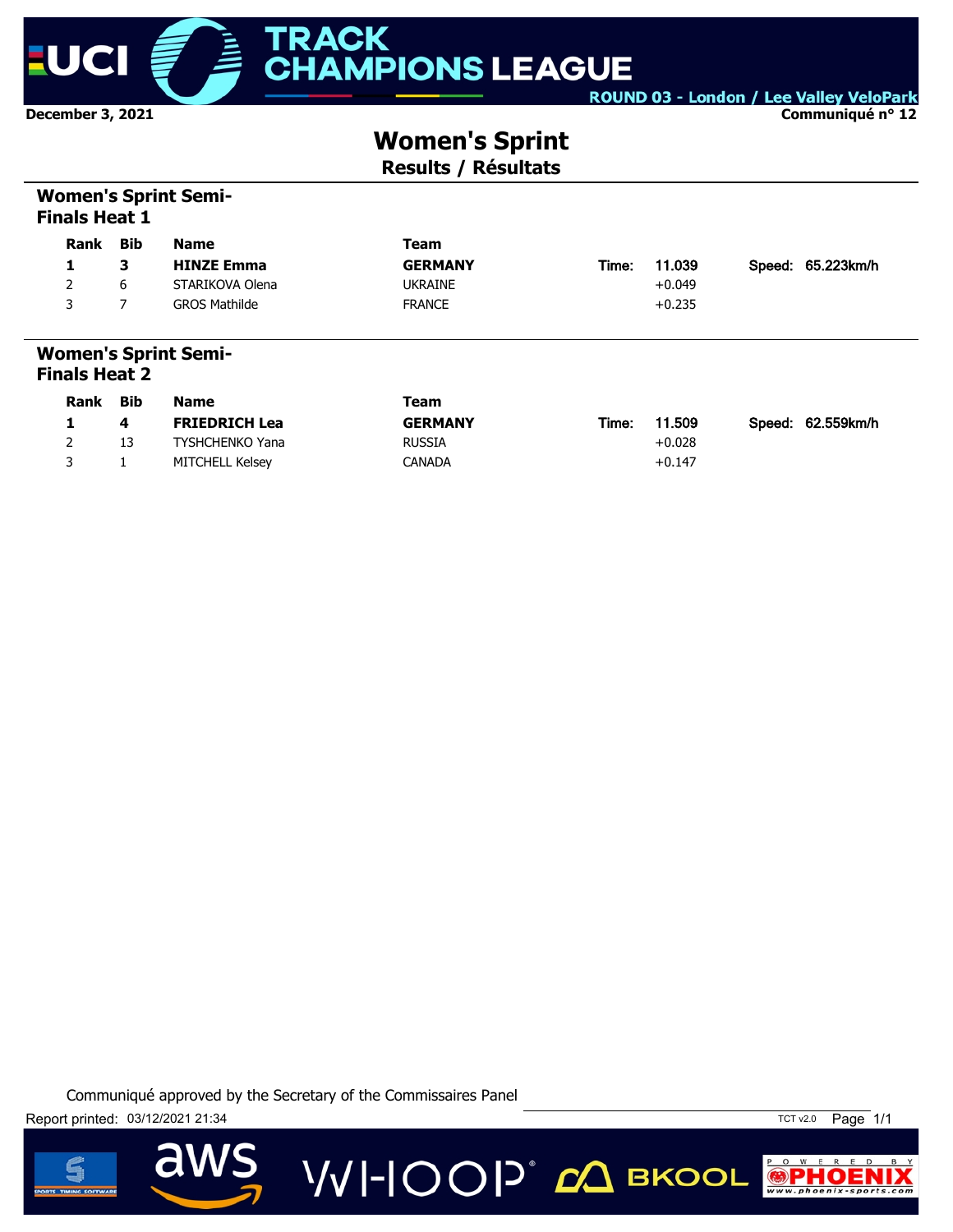

**Communiqué n° 13**

# **Women's Sprint**

**Start List / Liste de départ**

**VVI-IOOP** ДВКООL

| <b>Women's Sprint Final</b> | Bib | <b>Name</b>          | Team           |
|-----------------------------|-----|----------------------|----------------|
|                             |     | <b>HINZE Emma</b>    | <b>GERMANY</b> |
|                             | 4   | <b>FRIEDRICH Lea</b> | <b>GERMANY</b> |
|                             |     |                      |                |

Communiqué approved by the Secretary of the Commissaires Panel

Report printed: 03/12/2021 21:37 TCT v2 Page 1/1



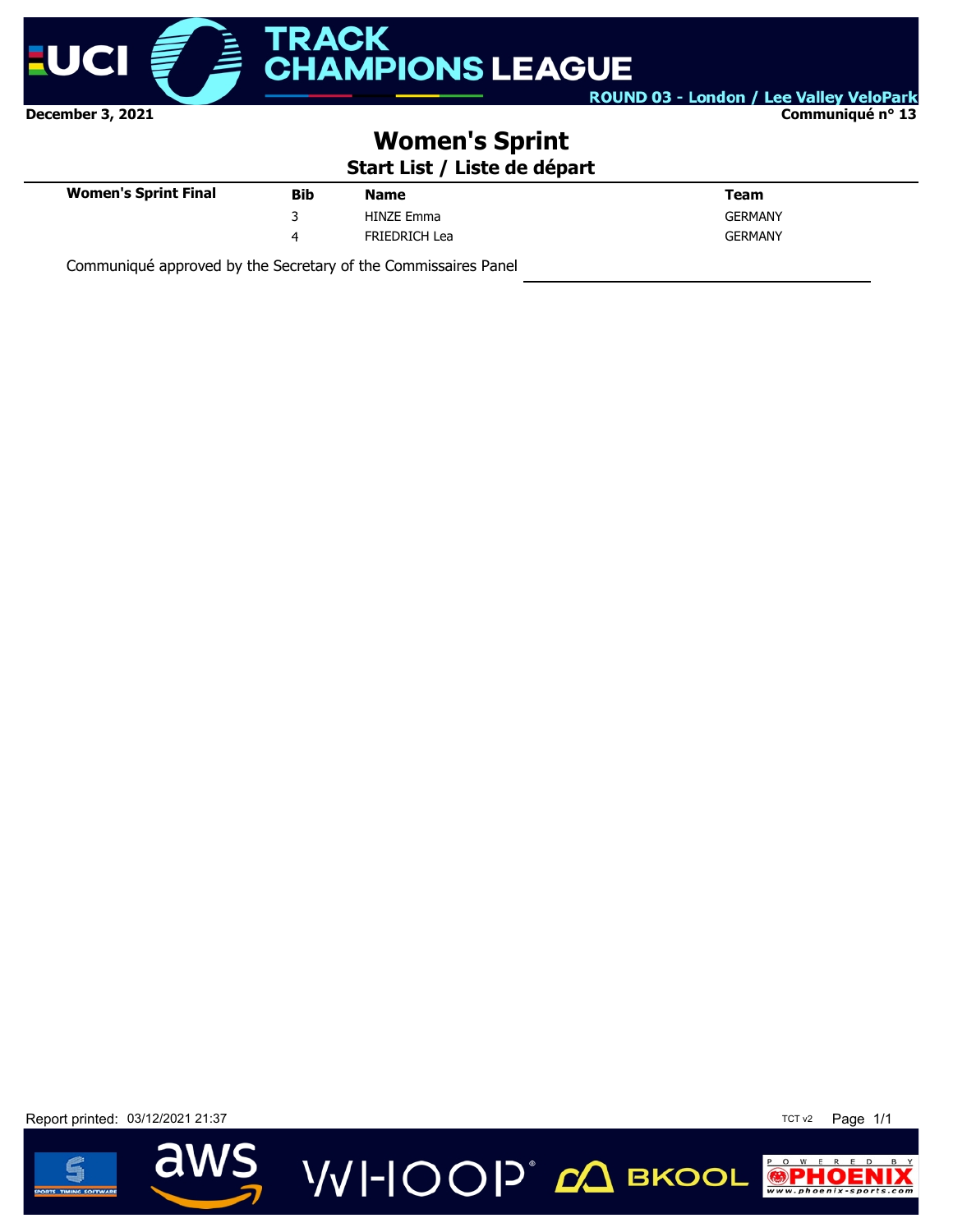

**Communiqué n° 14**

# **Women's Sprint**

**Results / Résultats**

|                             | <b>Rank Bib</b> |  | <b>Name</b>          | Team           |  |              |                  |
|-----------------------------|-----------------|--|----------------------|----------------|--|--------------|------------------|
| <b>Women's Sprint Final</b> |                 |  |                      |                |  |              |                  |
|                             |                 |  | <b>HINZE Emma</b>    | <b>GERMANY</b> |  | Time: 11.154 | Speed: 64.55km/h |
|                             |                 |  | <b>FRIEDRICH Lea</b> | <b>GERMANY</b> |  | $+0.074$     |                  |

Communiqué approved by the Secretary of the Commissaires Panel

**VVI-IOOP** ДВКООL

Report printed: 03/12/2021 22:05 TCT v2.0 Page 1/1



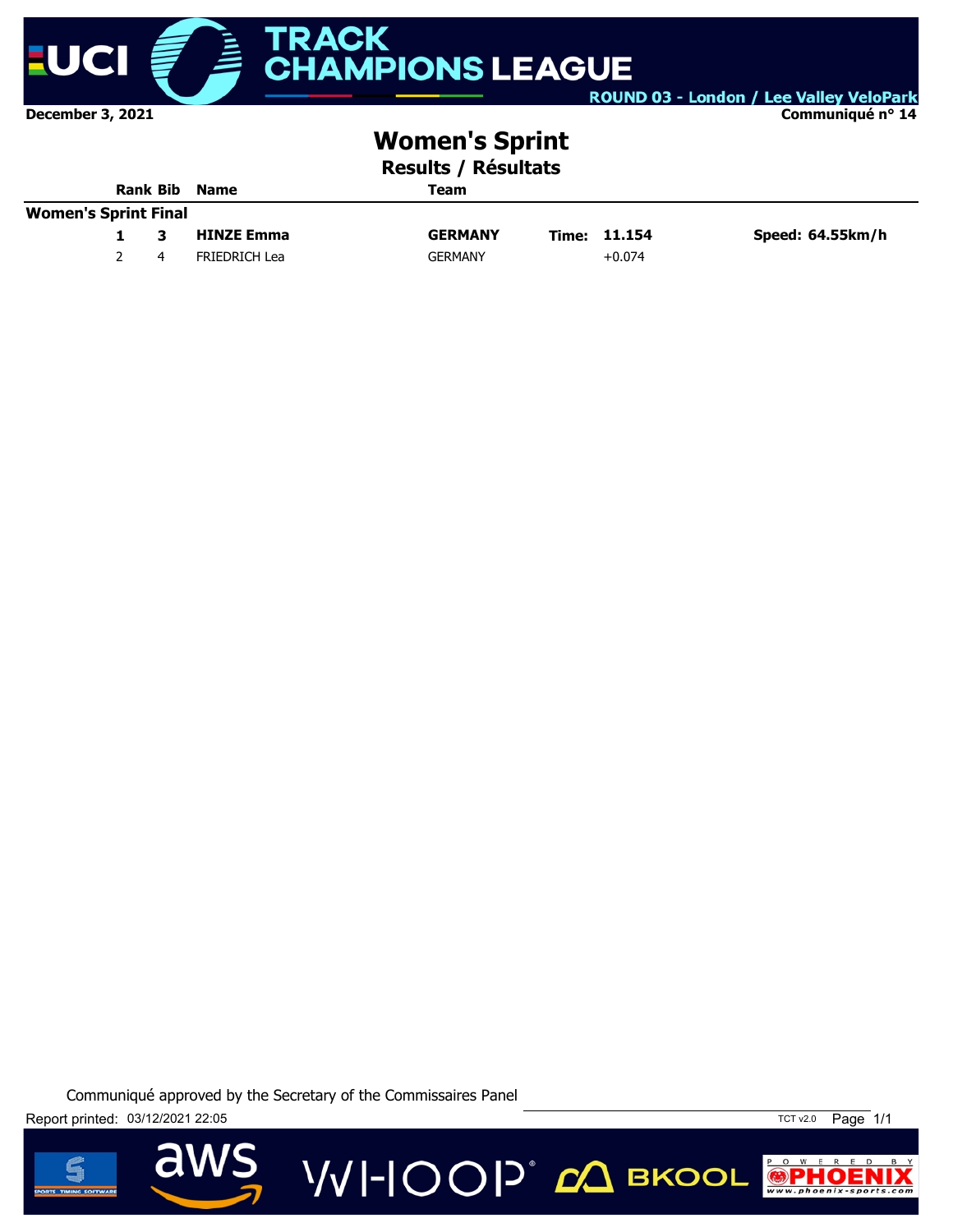

**Communiqué n° 15**

### **Keirin Women - First Round Start List / Liste de départ**

| Race distance: 5 laps |                      |            |               |                      |  |  |  |  |
|-----------------------|----------------------|------------|---------------|----------------------|--|--|--|--|
| Heat 1                |                      |            |               |                      |  |  |  |  |
| No.                   | <b>Rider</b>         |            | <b>Nation</b> | <b>Team</b>          |  |  |  |  |
| 3                     | <b>HINZE</b>         | Emma       | <b>GER</b>    | <b>GERMANY</b>       |  |  |  |  |
| 7                     | <b>GROS</b>          | Mathilde   | <b>FRA</b>    | <b>FRANCE</b>        |  |  |  |  |
| 8                     | <b>GENEST</b>        | Lauriane   | <b>CAN</b>    | <b>CANADA</b>        |  |  |  |  |
| 9                     | <b>VECE</b>          | Miriam     | ITA           | <b>ITALY</b>         |  |  |  |  |
| 12                    | <b>CAPEWELL</b>      | Sophie     | <b>GBR</b>    | <b>GREAT BRITAIN</b> |  |  |  |  |
|                       |                      |            | Heat 2        |                      |  |  |  |  |
| No.                   | <b>Rider</b>         |            | <b>Nation</b> | <b>Team</b>          |  |  |  |  |
| 4                     | <b>FRIEDRICH</b>     | Lea        | <b>GER</b>    | <b>GERMANY</b>       |  |  |  |  |
| 10                    | <b>BAYONA PINEDA</b> | Martha     | <b>COL</b>    | <b>COLOMBIA</b>      |  |  |  |  |
| 13                    | <b>TYSHCHENKO</b>    | Yana       | <b>RUS</b>    | <b>RUSSIA</b>        |  |  |  |  |
| 14                    | <b>SHMELEVA</b>      | Daria      | <b>RUS</b>    | <b>RUSSIA</b>        |  |  |  |  |
| 17                    | <b>SATO</b>          | Mina       | <b>JPN</b>    | <b>JAPAN</b>         |  |  |  |  |
| 18                    | <b>VERDUGO</b>       | Yuli       | <b>MEX</b>    | MEXICO               |  |  |  |  |
|                       |                      |            | Heat 3        |                      |  |  |  |  |
| No.                   | <b>Rider</b>         |            | <b>Nation</b> | <b>Team</b>          |  |  |  |  |
| 1                     | MITCHELL             | Kelsey     | <b>CAN</b>    | CANADA               |  |  |  |  |
| 5                     | <b>KRUPECKAITE</b>   | Simona     | LTU           | LITHUANIA            |  |  |  |  |
| 6                     | <b>STARIKOVA</b>     | Olena      | <b>UKR</b>    | <b>UKRAINE</b>       |  |  |  |  |
| 11                    | <b>OHTA</b>          | Riyu       | <b>JPN</b>    | <b>JAPAN</b>         |  |  |  |  |
| 16                    | <b>VOINOVA</b>       | Anastasiia | <b>RUS</b>    | <b>RUSSIA</b>        |  |  |  |  |

Communiqué approved by the Secretary of the Commissaires Panel

**VVI-IOOP** CA BKOOL





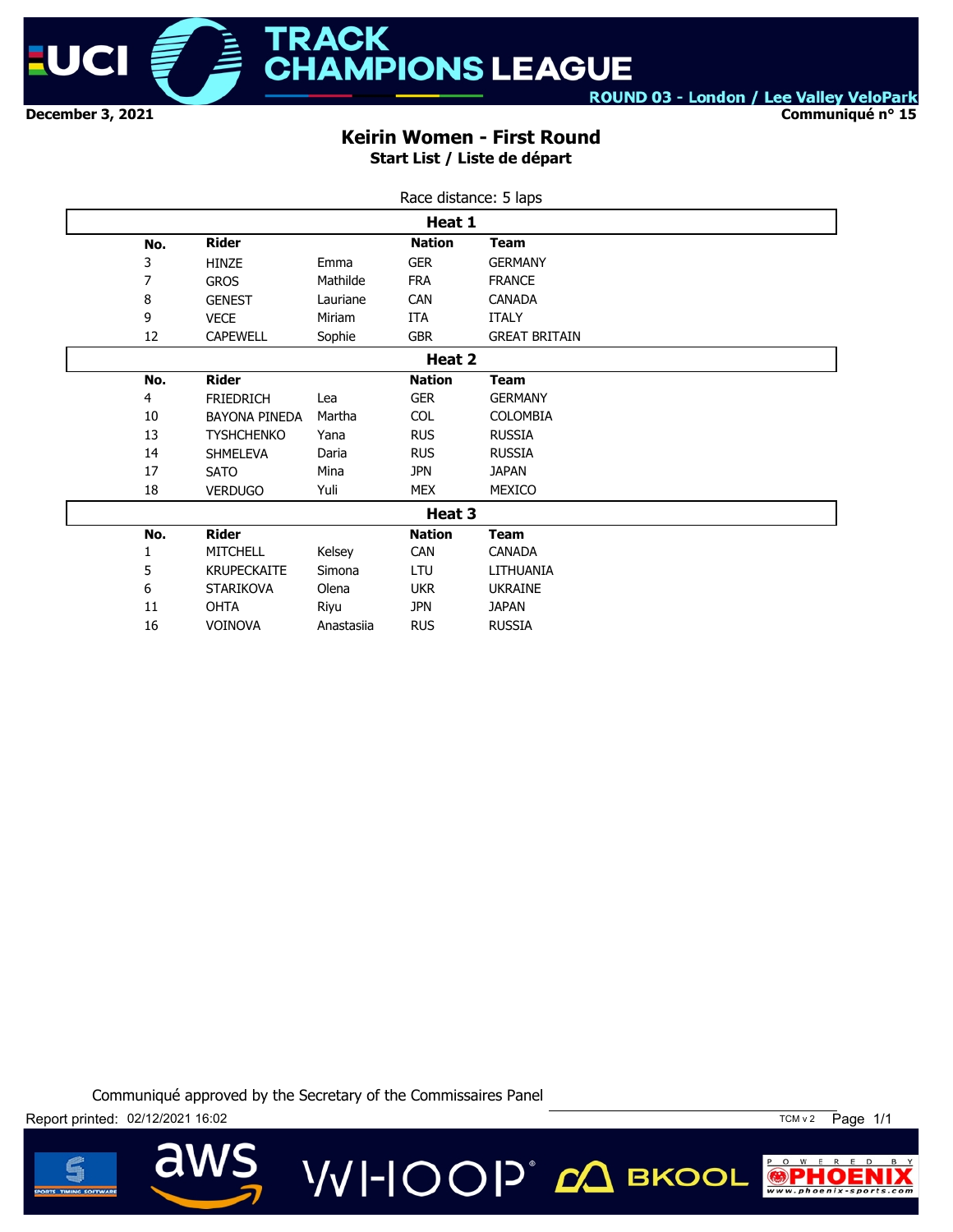

**TRACK** HAMPIONS LEAGUE

ROUND 03 - London / Lee Valley VeloPark

**Communiqué n° 16**

#### **Women's Keirin - First Round Results / Résultats**

|        | Rank       | No. | <b>Rider</b>               | <b>Nation</b> | <b>Team</b>          | Time / Diff |                   |
|--------|------------|-----|----------------------------|---------------|----------------------|-------------|-------------------|
| Heat 1 |            |     |                            |               |                      |             |                   |
|        | 1          | 7   | <b>GROS Mathilde</b>       | <b>FRA</b>    | <b>FRANCE</b>        | Time:11.639 | Speed:61.858km/h  |
|        | 2          | 9   | <b>VECE Miriam</b>         | <b>ITA</b>    | <b>ITALY</b>         | $+0.031$    |                   |
|        | 3          | 12  | <b>CAPEWELL Sophie</b>     | <b>GBR</b>    | <b>GREAT BRITAIN</b> | $+0.251$    |                   |
|        | 4          | 3   | <b>HINZE Emma</b>          | <b>GER</b>    | <b>GERMANY</b>       | $+2$        |                   |
|        | 4          | 8   | <b>GENEST Lauriane</b>     | <b>CAN</b>    | <b>CANADA</b>        | $+2$        |                   |
|        | <b>DNS</b> | 2   | <b>BRASPENNINCX Shanne</b> | <b>NED</b>    | <b>NETHERLANDS</b>   | $+3$        |                   |
| Heat 2 |            |     |                            |               |                      |             |                   |
|        | 1          | 4   | <b>FRIEDRICH Lea</b>       | <b>GER</b>    | <b>GERMANY</b>       | Time:11.360 | Speed: 63.377km/h |
|        | 2          | 10  | BAYONA PINEDA Martha       | <b>COL</b>    | <b>COLOMBIA</b>      | $+0.073$    |                   |
|        | 3          | 17  | <b>SATO Mina</b>           | <b>JPN</b>    | <b>JAPAN</b>         | $+0.089$    |                   |
|        | 4          | 13  | <b>TYSHCHENKO Yana</b>     | <b>RUS</b>    | <b>RUSSIA</b>        | $+0.092$    |                   |
|        | 5          | 18  | <b>VERDUGO Yuli</b>        | <b>MEX</b>    | MEXICO               | $+0.304$    |                   |
|        | 6          | 14  | SHMELEVA Daria             | <b>RUS</b>    | <b>RUSSIA</b>        | $+0.524$    |                   |
| Heat 3 |            |     |                            |               |                      |             |                   |
|        |            | 6   | STARIKOVA Olena            | <b>UKR</b>    | <b>UKRAINE</b>       | Time:11.360 | Speed:63.377km/h  |
|        | 2          | 5   | <b>KRUPECKAITE Simona</b>  | LTU           | LITHUANIA            | $+0.095$    |                   |
|        | 3          | 1   | <b>MITCHELL Kelsey</b>     | <b>CAN</b>    | <b>CANADA</b>        | $+0.202$    |                   |
|        | 4          | 11  | <b>OHTA Riyu</b>           | <b>JPN</b>    | <b>JAPAN</b>         | $+0.28$     |                   |
|        | 5          | 16  | VOINOVA Anastasija         | <b>RUS</b>    | <b>RUSSIA</b>        | $+0.359$    |                   |
|        | <b>DNS</b> | 15  | <b>VAN RIESSEN Laurine</b> | <b>NED</b>    | <b>NETHERLANDS</b>   | $+3$        |                   |

VVI-IOOP® сД вкооц

Communiqué approved by the Secretary of the Commissaires Panel

Report printed: 03/12/2021 22:22 TCM v 2 Page 1/1





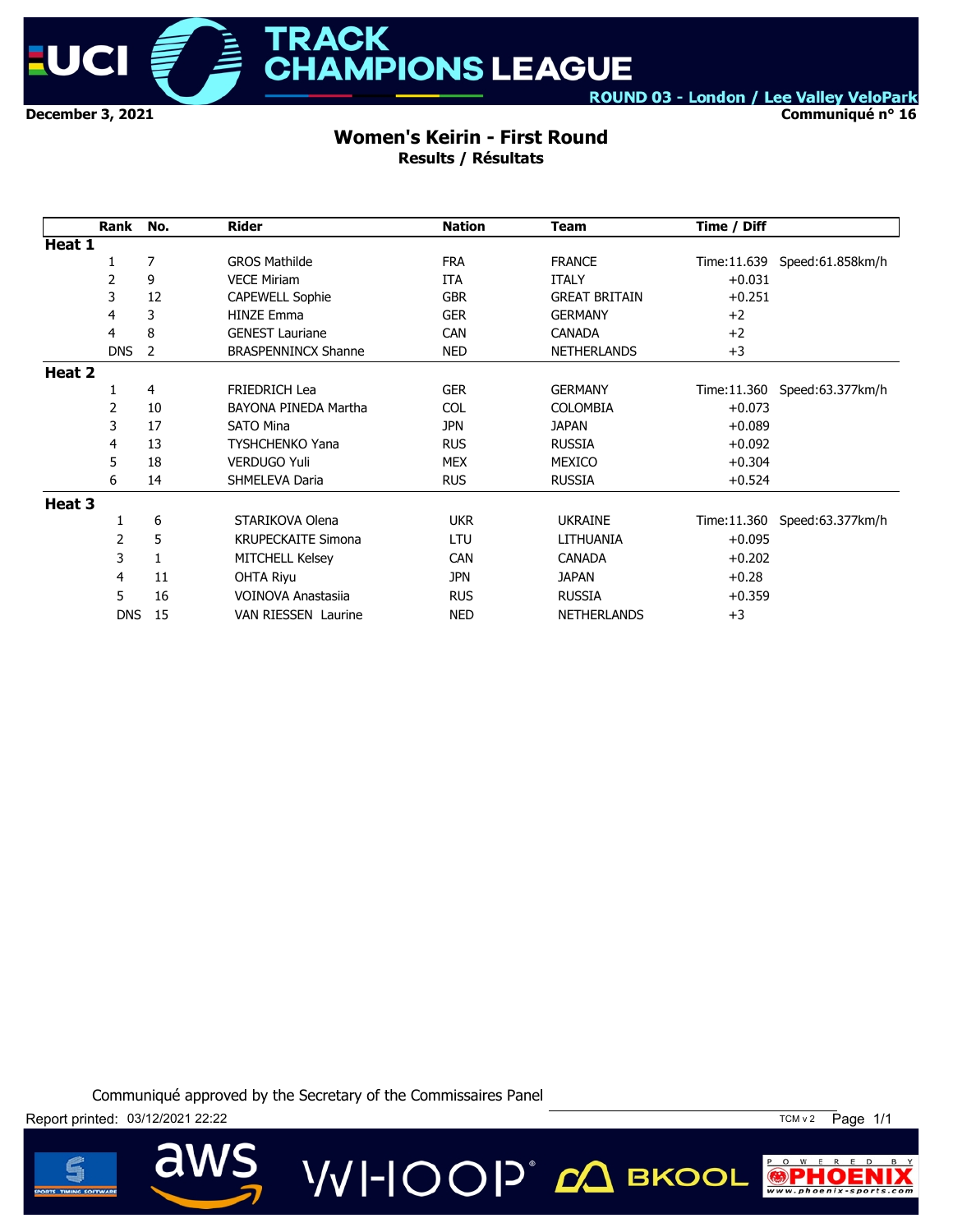

**Communiqué n° 17**

## **Women's Keirin - Final Start List / Liste de départ**

| Race distance: 5 laps |  |
|-----------------------|--|
|                       |  |

| Heat 1 |                      |          |            |                 |  |  |  |
|--------|----------------------|----------|------------|-----------------|--|--|--|
| No.    | <b>Rider</b>         |          | Nation     | Team            |  |  |  |
| 4      | <b>FRIEDRICH</b>     | Lea      | <b>GER</b> | <b>GERMANY</b>  |  |  |  |
| 5      | <b>KRUPECKAITE</b>   | Simona   | LTU        | LITHUANIA       |  |  |  |
| 6      | <b>STARIKOVA</b>     | Olena    | <b>UKR</b> | <b>UKRAINE</b>  |  |  |  |
|        | <b>GROS</b>          | Mathilde | <b>FRA</b> | <b>FRANCE</b>   |  |  |  |
| 9      | <b>VECE</b>          | Miriam   | ITA        | <b>ITALY</b>    |  |  |  |
| 10     | <b>BAYONA PINEDA</b> | Martha   | <b>COL</b> | <b>COLOMBIA</b> |  |  |  |

Communiqué approved by the Secretary of the Commissaires Panel

**VVI-IOOP** ДВКООL

Report printed: 03/12/2021 19:46 TCM v 2 Page 1/1



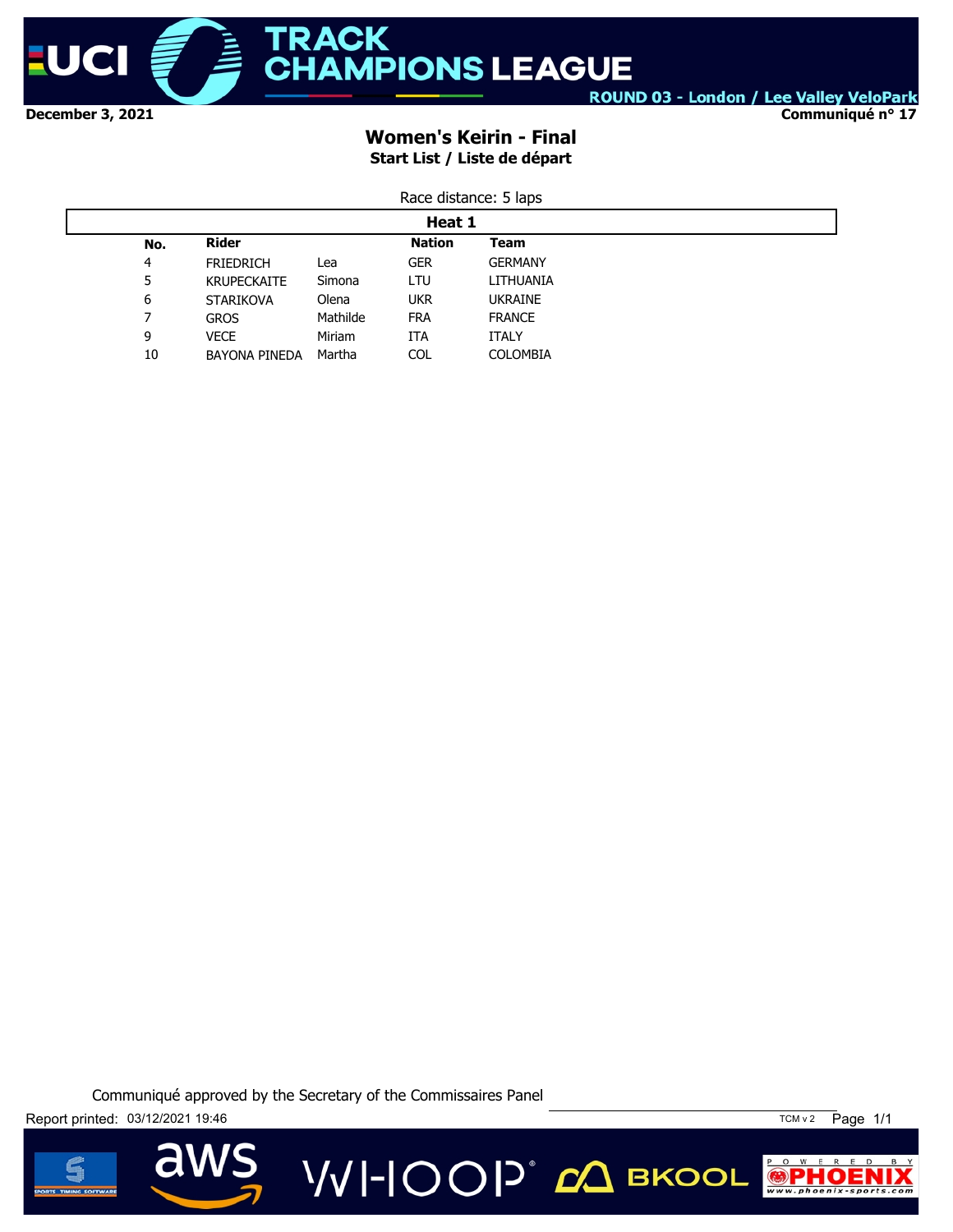

**Communiqué n° 18 A**

## **Women's Keirin - Final Results / Résultats**

|        | Rank | No. | Rider                     | <b>Nation</b> | Team            | Time / Diff                  |
|--------|------|-----|---------------------------|---------------|-----------------|------------------------------|
| Heat 1 |      |     |                           |               |                 |                              |
|        |      | 4   | <b>FRIEDRICH Lea</b>      | GER           | <b>GERMANY</b>  | Time:11.193 Speed:64.325km/h |
|        | 2    | 10  | BAYONA PINEDA Martha      | <b>COL</b>    | <b>COLOMBIA</b> | $+0.207$                     |
|        | 3    |     | <b>KRUPECKAITE Simona</b> | LTU           | LITHUANIA       | $+0.386$                     |
|        | 4    |     | <b>GROS Mathilde</b>      | <b>FRA</b>    | <b>FRANCE</b>   | $+0.422$                     |
|        | 5    | 9   | <b>VECE Miriam</b>        | ITA           | ITALY           | $+0.778$                     |
|        | 6    | 6   | STARIKOVA Olena           | ukr           | <b>UKRAINE</b>  | <b>REL</b>                   |

Relegation to rider: 6 STARIKOVA Olena (UKR) for entering the sprinters lane when the opponent was already there.

**VVI-IOOP** ДВКООL

Communiqué approved by the Secretary of the Commissaires Panel

Report printed:  $04/12/2021$  11:40



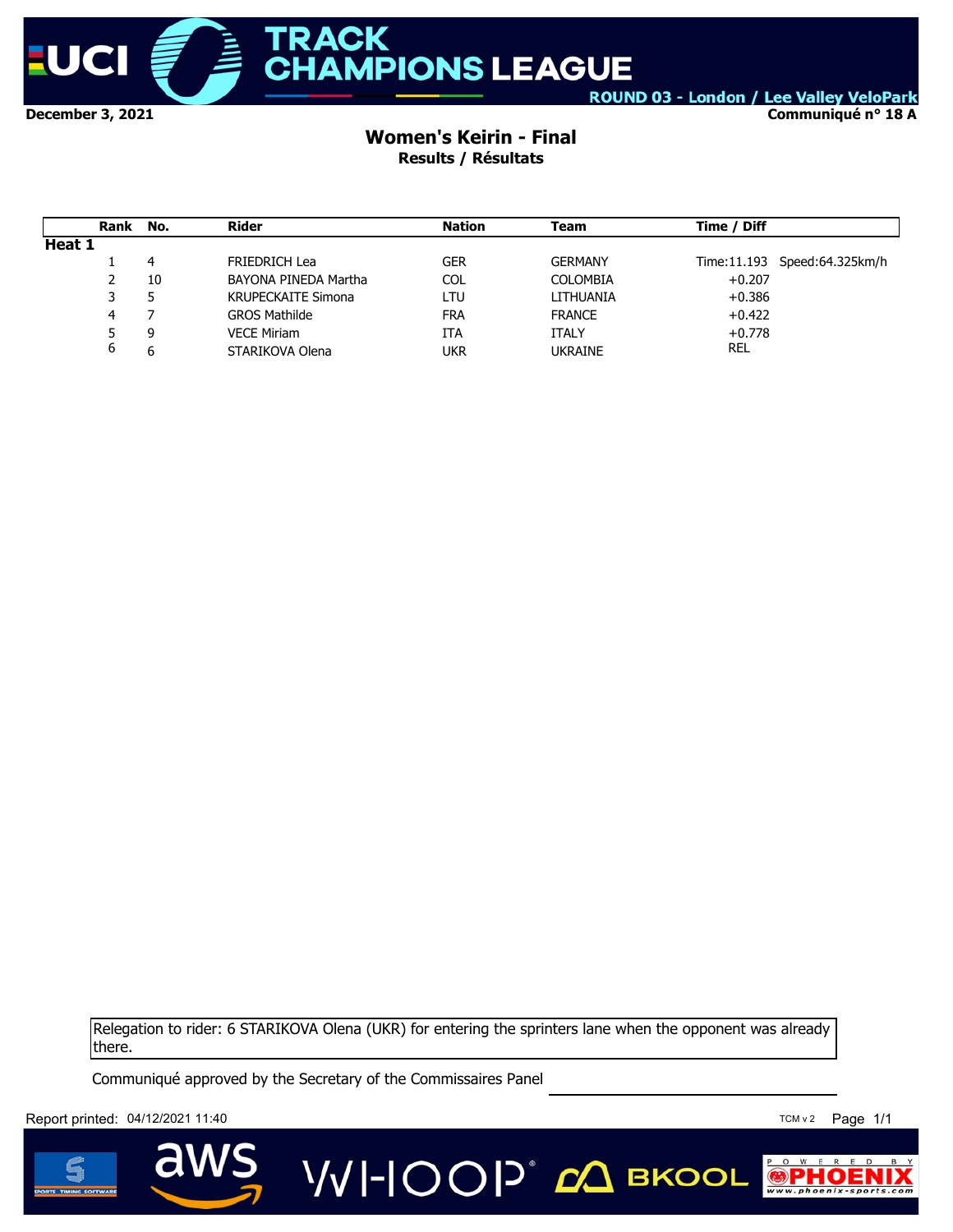

**Communiqué n° 19**

# **Sprint Men Start List / Liste de départ**

|                           |            | .                                |                     |
|---------------------------|------------|----------------------------------|---------------------|
| <b>First Round Heat 6</b> | <b>Bib</b> | <b>Name</b>                      | <b>Team</b>         |
|                           | 27         | TJON EN FA Jair                  | <b>SURINAME</b>     |
|                           | 30         | QUINTERO CHAVARRO Kevin Santiago | <b>COLOMBIA</b>     |
|                           | 33         | <b>HELAL Rayan</b>               | <b>FRANCE</b>       |
| <b>First Round Heat 5</b> | <b>Bib</b> | <b>Name</b>                      | <b>Team</b>         |
|                           | 24         | <b>LENDEL Vasilijus</b>          | LITHUANIA           |
|                           | 25         | SPIES Jean                       | SOUTH AFRICA        |
|                           | 31         | <b>IAKOVLEV Mikhail</b>          | <b>RUSSIA</b>       |
| <b>First Round Heat 4</b> | <b>Bib</b> | <b>Name</b>                      | <b>Team</b>         |
|                           | 21         | <b>LEVY Maximilian</b>           | <b>GERMANY</b>      |
|                           | 23         | <b>PAUL Nicholas</b>             | TRINIDAD AND TOBAGO |
|                           | 28         | <b>DERACHE Tom</b>               | <b>FRANCE</b>       |
| <b>First Round Heat 3</b> | <b>Bib</b> | <b>Name</b>                      | <b>Team</b>         |
|                           | 22         | <b>DMITRIEV Denis</b>            | <b>RUSSIA</b>       |
|                           | 36         | <b>BARRETTE Hugo</b>             | <b>CANADA</b>       |
|                           | 20         | HOOGLAND Jeffrey                 | <b>NETHERLANDS</b>  |
| <b>First Round Heat 2</b> | <b>Bib</b> | <b>Name</b>                      | <b>Team</b>         |
|                           | 29         | <b>CASTLE Jordan</b>             | <b>NEW ZEALAND</b>  |
|                           | 32         | YAMASAKI Kento                   | <b>JAPAN</b>        |
|                           | 34         | BÖTTICHER Stefan                 | <b>GERMANY</b>      |
| <b>First Round Heat 1</b> | <b>Bib</b> | <b>Name</b>                      | <b>Team</b>         |
|                           | 19         | <b>LAVREYSEN Harrie</b>          | <b>NETHERLANDS</b>  |
|                           | 26         | <b>RUDYK Mateusz</b>             | <b>POLAND</b>       |
|                           | 35         | ANGSUTHASAWIT Jai                | THAILAND            |
|                           |            |                                  |                     |

VVI-IOOP® *с*Д вкооц





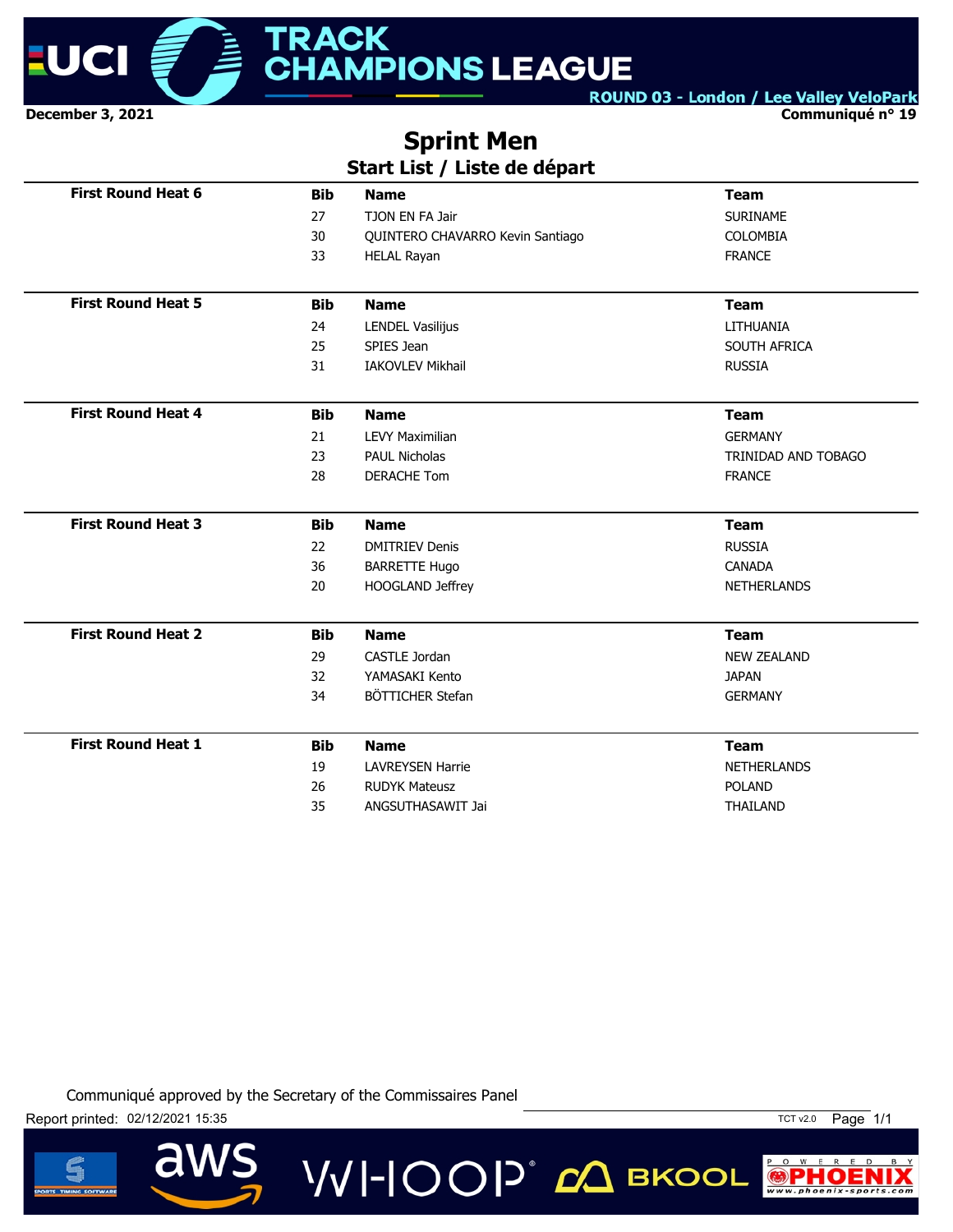

**Communiqué n° 20**

# **Men's Sprint Results / Résultats**

| Rank           | <b>Bib</b>                                     | <b>Name</b>             | <b>Team</b>                                                                                                                                                                                                                  |                                  |          |                   |
|----------------|------------------------------------------------|-------------------------|------------------------------------------------------------------------------------------------------------------------------------------------------------------------------------------------------------------------------|----------------------------------|----------|-------------------|
| 1              | 27                                             | <b>TJON EN FA Jair</b>  | <b>SURINAME</b>                                                                                                                                                                                                              |                                  | 10.318   | Speed: 69.78km/h  |
| $\overline{2}$ | 33                                             |                         | <b>FRANCE</b>                                                                                                                                                                                                                |                                  | $+0.05$  |                   |
| 3              | 30                                             |                         | COLOMBIA                                                                                                                                                                                                                     |                                  | $+0.117$ |                   |
|                |                                                |                         |                                                                                                                                                                                                                              |                                  |          |                   |
| Rank           | <b>Bib</b>                                     | <b>Name</b>             | <b>Team</b>                                                                                                                                                                                                                  |                                  |          |                   |
| 1              | 24                                             |                         | <b>LITHUANIA</b>                                                                                                                                                                                                             | Time:                            | 10.181   | Speed: 70.719km/h |
| $\overline{2}$ | 31                                             | <b>IAKOVLEV Mikhail</b> | <b>RUSSIA</b>                                                                                                                                                                                                                |                                  | $+0.007$ |                   |
| 3              | 25                                             | SPIES Jean              | SOUTH AFRICA                                                                                                                                                                                                                 |                                  | $+0.514$ |                   |
|                |                                                |                         |                                                                                                                                                                                                                              |                                  |          |                   |
| Rank           | <b>Bib</b>                                     | <b>Name</b>             | <b>Team</b>                                                                                                                                                                                                                  |                                  |          |                   |
| 1              | 28                                             | <b>DERACHE Tom</b>      | <b>FRANCE</b>                                                                                                                                                                                                                | Time:                            | 10.376   | Speed: 69.39km/h  |
| $\overline{2}$ | 21                                             | <b>LEVY Maximilian</b>  | <b>GERMANY</b>                                                                                                                                                                                                               |                                  | $+0.035$ |                   |
| 3              | 23                                             | <b>PAUL Nicholas</b>    | TRINIDAD AND TOBAGO                                                                                                                                                                                                          |                                  | $+0.081$ |                   |
|                |                                                |                         |                                                                                                                                                                                                                              |                                  |          |                   |
| Rank           | <b>Bib</b>                                     | <b>Name</b>             | <b>Team</b>                                                                                                                                                                                                                  |                                  |          |                   |
| 1              | 22                                             | <b>DMITRIEV Denis</b>   | <b>RUSSIA</b>                                                                                                                                                                                                                | Time:                            | 10.407   | Speed: 69.184km/h |
| 2              | 36                                             | <b>BARRETTE Hugo</b>    | <b>CANADA</b>                                                                                                                                                                                                                |                                  | $+0.081$ |                   |
| 3              | 20                                             | HOOGLAND Jeffrey        | NETHERLANDS                                                                                                                                                                                                                  |                                  | $+2$     |                   |
|                |                                                |                         |                                                                                                                                                                                                                              |                                  |          |                   |
| Rank           | <b>Bib</b>                                     | <b>Name</b>             | Team                                                                                                                                                                                                                         |                                  |          |                   |
| 1              | 34                                             | <b>BÖTTICHER Stefan</b> | <b>GERMANY</b>                                                                                                                                                                                                               | Time:                            | 10.192   | Speed: 70.643km/h |
| $\overline{2}$ | 29                                             | CASTLE Jordan           | <b>NEW ZEALAND</b>                                                                                                                                                                                                           |                                  | $+0.236$ |                   |
| 3              | 32                                             | YAMASAKI Kento          | <b>JAPAN</b>                                                                                                                                                                                                                 |                                  | $+0.431$ |                   |
|                | Heat 6<br>Heat 5<br>Heat 4<br>Heat 3<br>Heat 2 |                         | <b>Men's Sprint First Round</b><br><b>HELAL Rayan</b><br><b>Men's Sprint First Round</b><br><b>LENDEL Vasilijus</b><br><b>Men's Sprint First Round</b><br><b>Men's Sprint First Round</b><br><b>Men's Sprint First Round</b> | QUINTERO CHAVARRO Kevin Santiago | Time:    |                   |









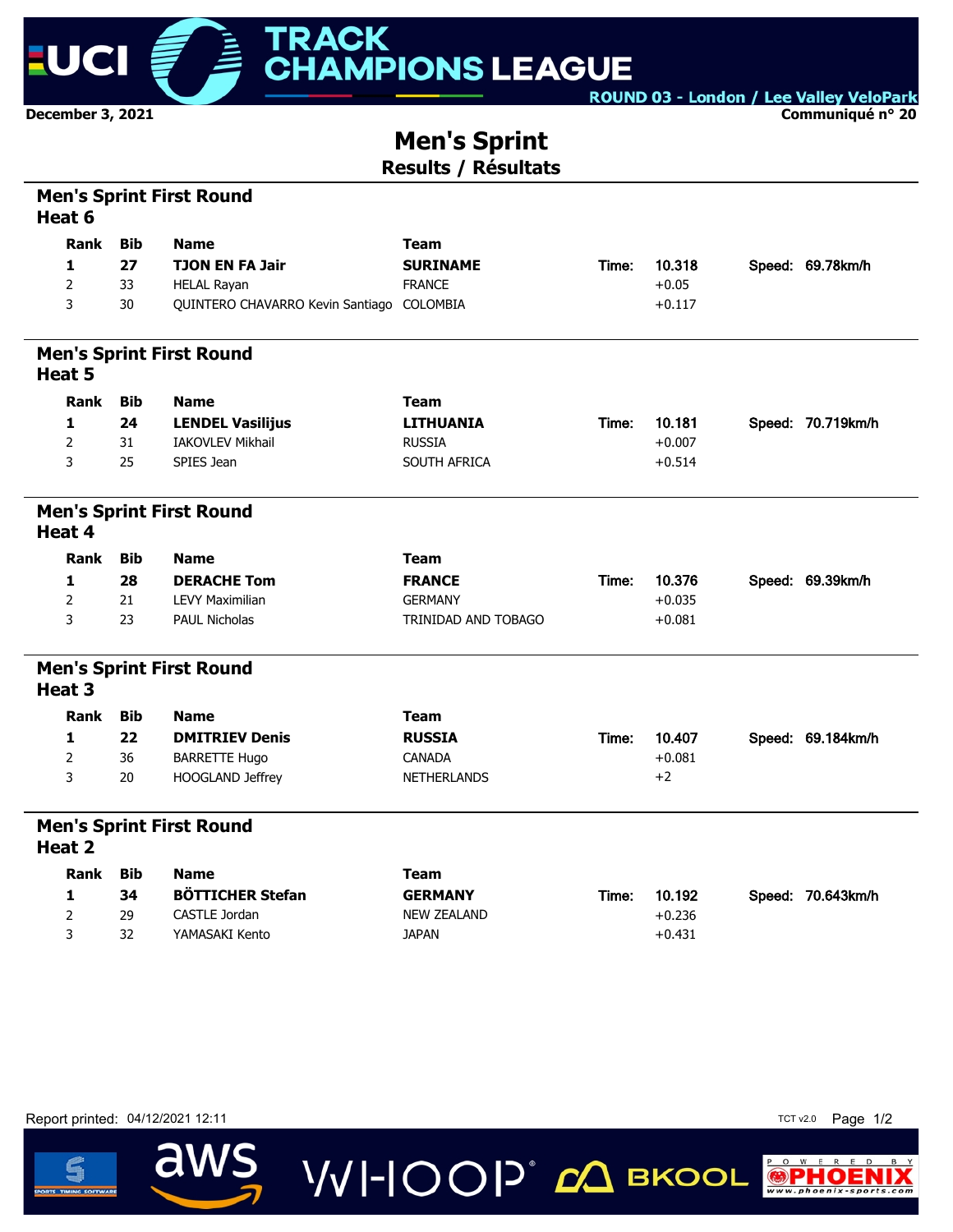

ROUND 03 - London / Lee Valley VeloPark **Communiqué n° 20**

# **Men's Sprint Results / Résultats**

# **Men's Sprint First Round Heat 1**

| <b>Rank</b> | Bib | <b>Name</b>             | Team               |       |          |                   |
|-------------|-----|-------------------------|--------------------|-------|----------|-------------------|
|             | 19  | <b>LAVREYSEN Harrie</b> | <b>NETHERLANDS</b> | Time: | 10.203   | Speed: 70.567km/h |
|             | 35  | ANGSUTHASAWIT Jai       | THAILAND           |       | $+0.098$ |                   |
|             | 26  | RUDYK Mateusz           | <b>POLAND</b>      |       | $+0.195$ |                   |

**VVI-IOOP** ДВКООL





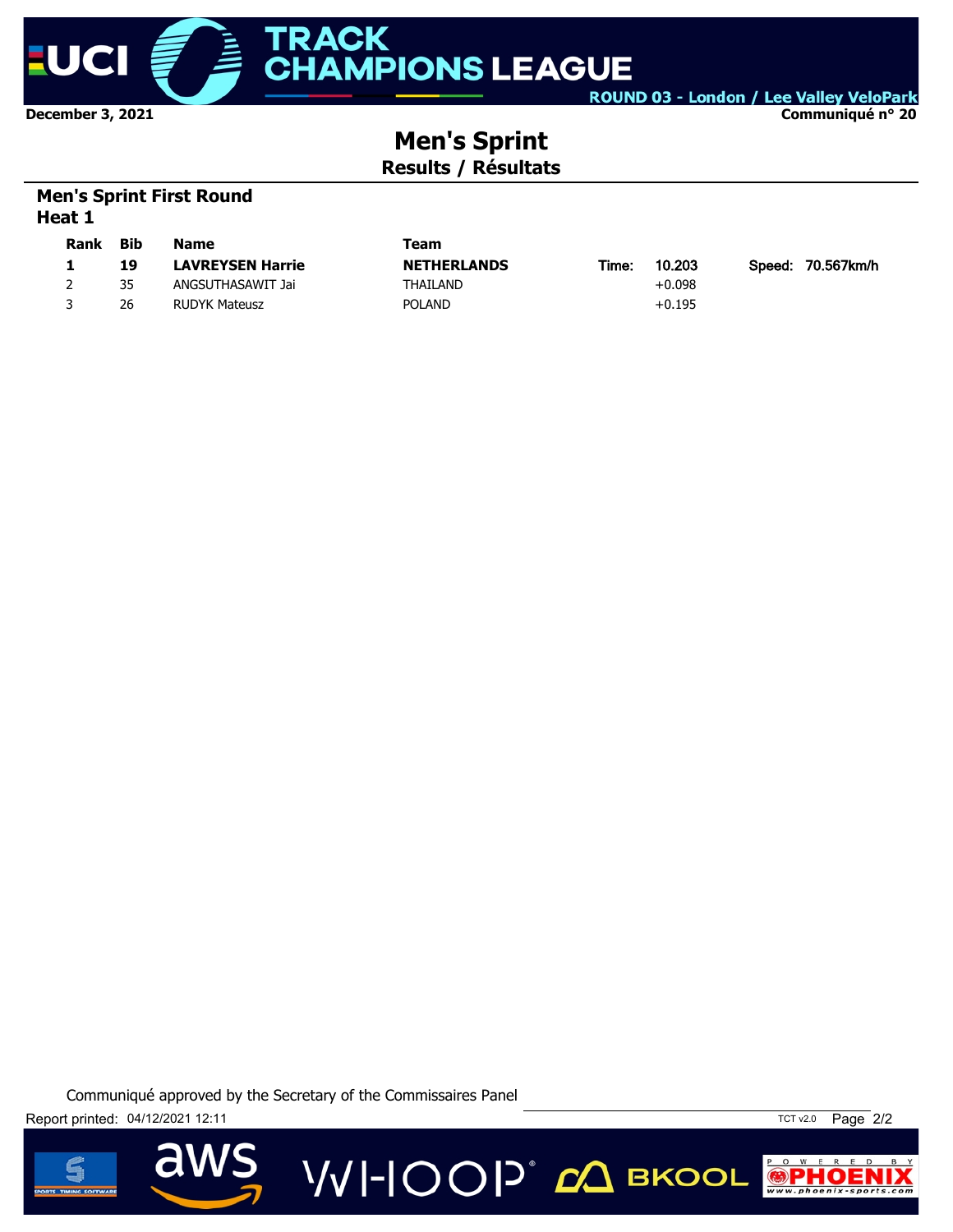

**Communiqué n° 21**

# **Men's Sprint**

# **Start List / Liste de départ**

| <b>Men's Sprint Semi-</b><br><b>Finals Heat 1</b> | <b>Bib</b> | <b>Name</b>             | <b>Team</b>        |
|---------------------------------------------------|------------|-------------------------|--------------------|
|                                                   | 19         | <b>LAVREYSEN Harrie</b> | <b>NETHERLANDS</b> |
|                                                   | 27         | TJON EN FA Jair         | <b>SURINAME</b>    |
|                                                   | 22         | <b>DMITRIEV Denis</b>   | <b>RUSSIA</b>      |
|                                                   |            |                         |                    |
| <b>Men's Sprint Semi-</b><br><b>Finals Heat 2</b> | <b>Bib</b> | <b>Name</b>             | <b>Team</b>        |
|                                                   | 28         | DERACHE Tom             | <b>FRANCE</b>      |
|                                                   | 34         | BÖTTICHER Stefan        | <b>GERMANY</b>     |
|                                                   | 24         | <b>LENDEL Vasilijus</b> | LITHUANIA          |

**VVI-IOOP** ДВКООL





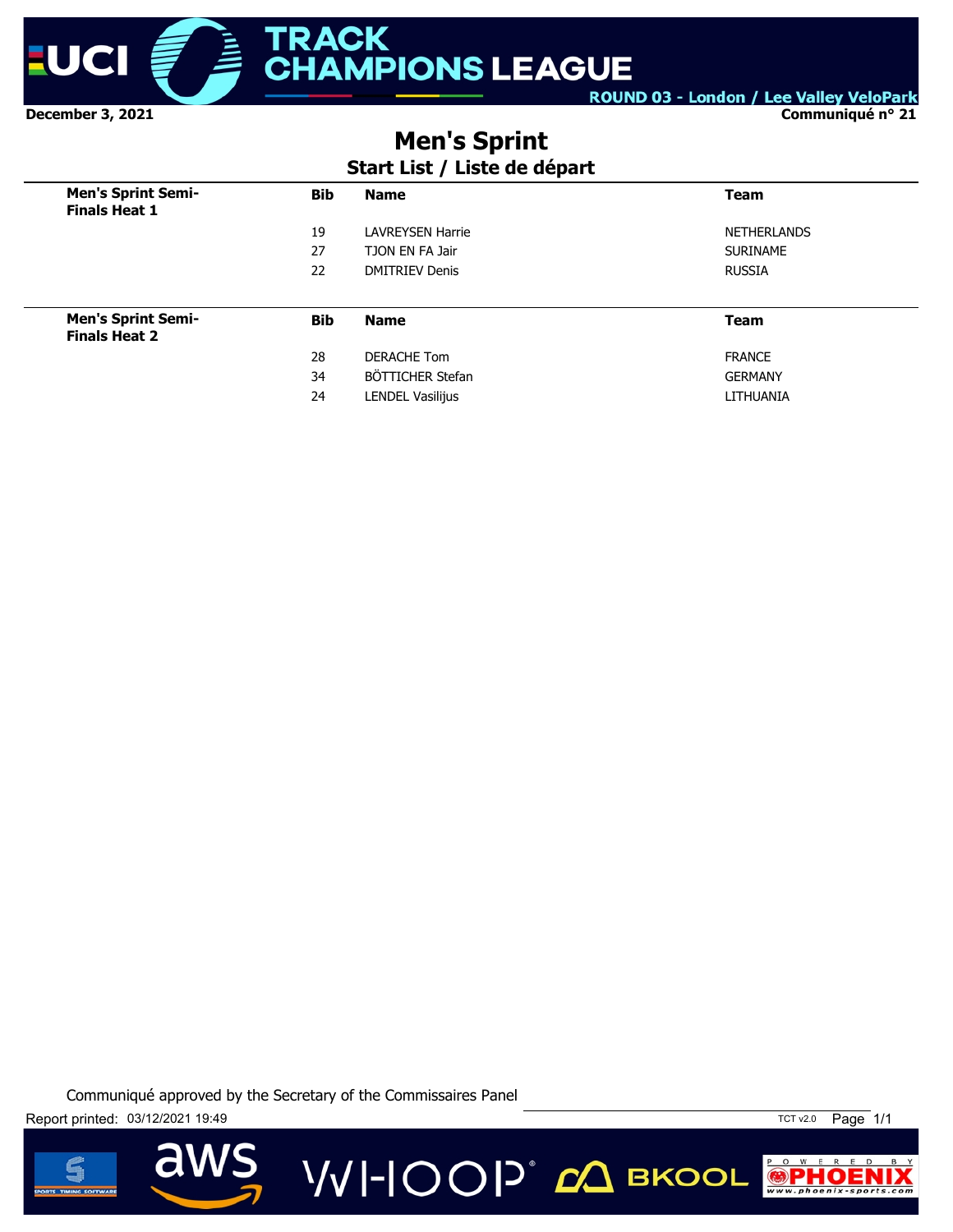

**December 3, 2021**

ROUND 03 - London / Lee Valley VeloPark

**Communiqué n° 22**

# **Men's Sprint Results / Résultats**

## **Men's Sprint Semi-Finals Heat 1**

| <b>Rank</b> | Bib | <b>Name</b>             | Team               |       |          |                   |
|-------------|-----|-------------------------|--------------------|-------|----------|-------------------|
|             | 19  | <b>LAVREYSEN Harrie</b> | <b>NETHERLANDS</b> | Time: | 09.908   | Speed: 72.668km/h |
|             | 27  | TJON EN FA Jair         | <b>SURINAME</b>    |       | $+0.123$ |                   |
| ર           | 22  | <b>DMITRIEV Denis</b>   | <b>RUSSIA</b>      |       | $+0.319$ |                   |
|             |     |                         |                    |       |          |                   |

#### **Men's Sprint Semi-Finals Heat 2**

| Rank | Bib | <b>Name</b>             | Team           |                                      |  |
|------|-----|-------------------------|----------------|--------------------------------------|--|
|      | 34  | <b>BÖTTICHER Stefan</b> | <b>GERMANY</b> | 09.984<br>Speed: 72.115km/h<br>Time: |  |
| 2    | 24  | LENDEL Vasilijus        | LITHUANIA      | $+0.083$                             |  |
|      | 28  | DERACHE Tom             | <b>FRANCE</b>  | $+0.257$                             |  |

**VVI-IOOP** CA BKOOL

Communiqué approved by the Secretary of the Commissaires Panel



dW



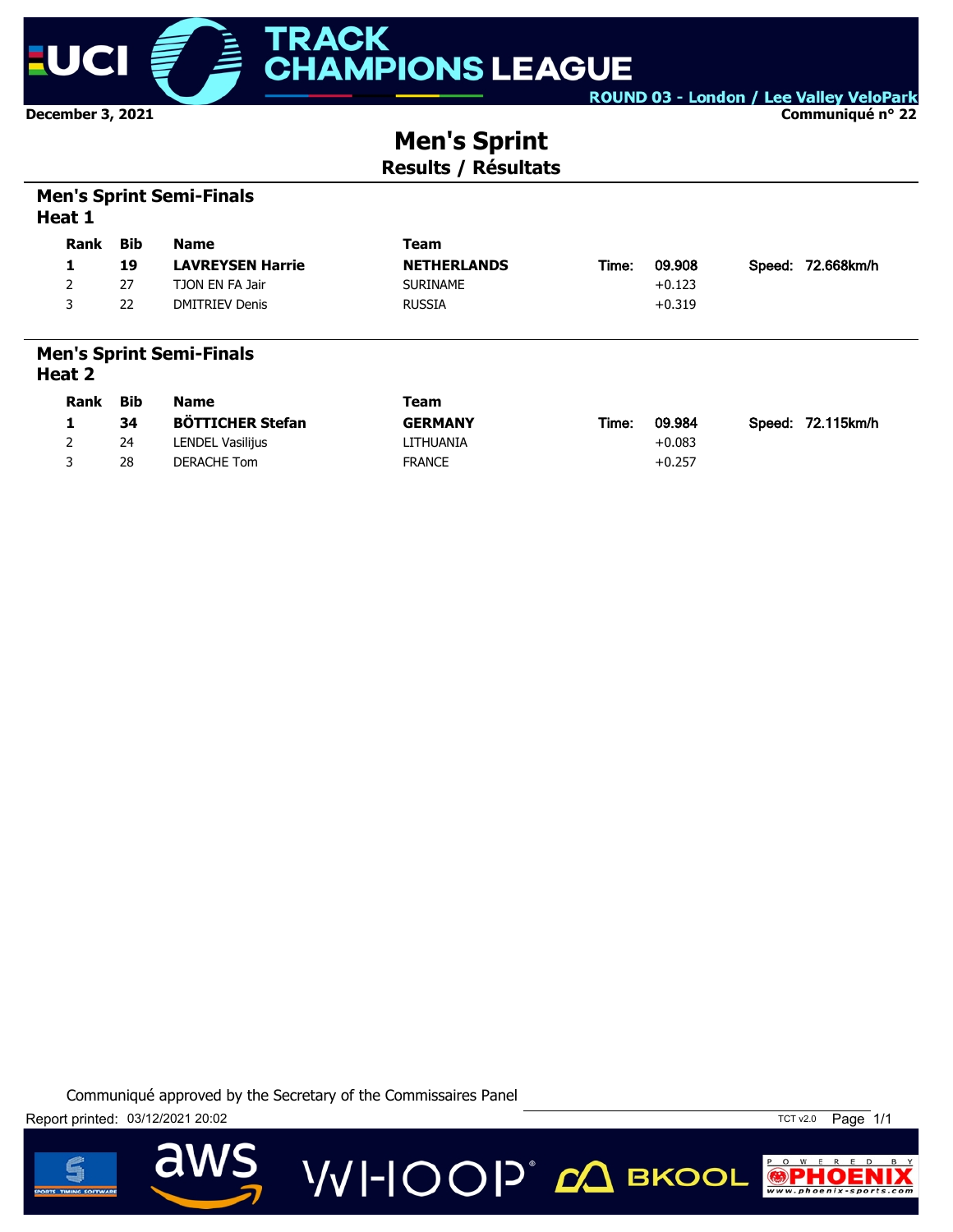

#### **Communiqué n° 23**

# **Men's Sprint**

# **Start List / Liste de départ**

| <b>Men's Sprint Final</b> | <b>Bib</b> | <b>Name</b>             | Team               |
|---------------------------|------------|-------------------------|--------------------|
|                           | 19         | <b>LAVREYSEN Harrie</b> | <b>NETHERLANDS</b> |
|                           | 34         | BÖTTICHER Stefan        | <b>GERMANY</b>     |
|                           |            |                         |                    |

Communiqué approved by the Secretary of the Commissaires Panel

Report printed: 03/12/2021 20:13 20:13 20:13 20:14 20:15 20:16 20:20 20:18 20:18 20:19 20:18 20:18 20:19 20:19



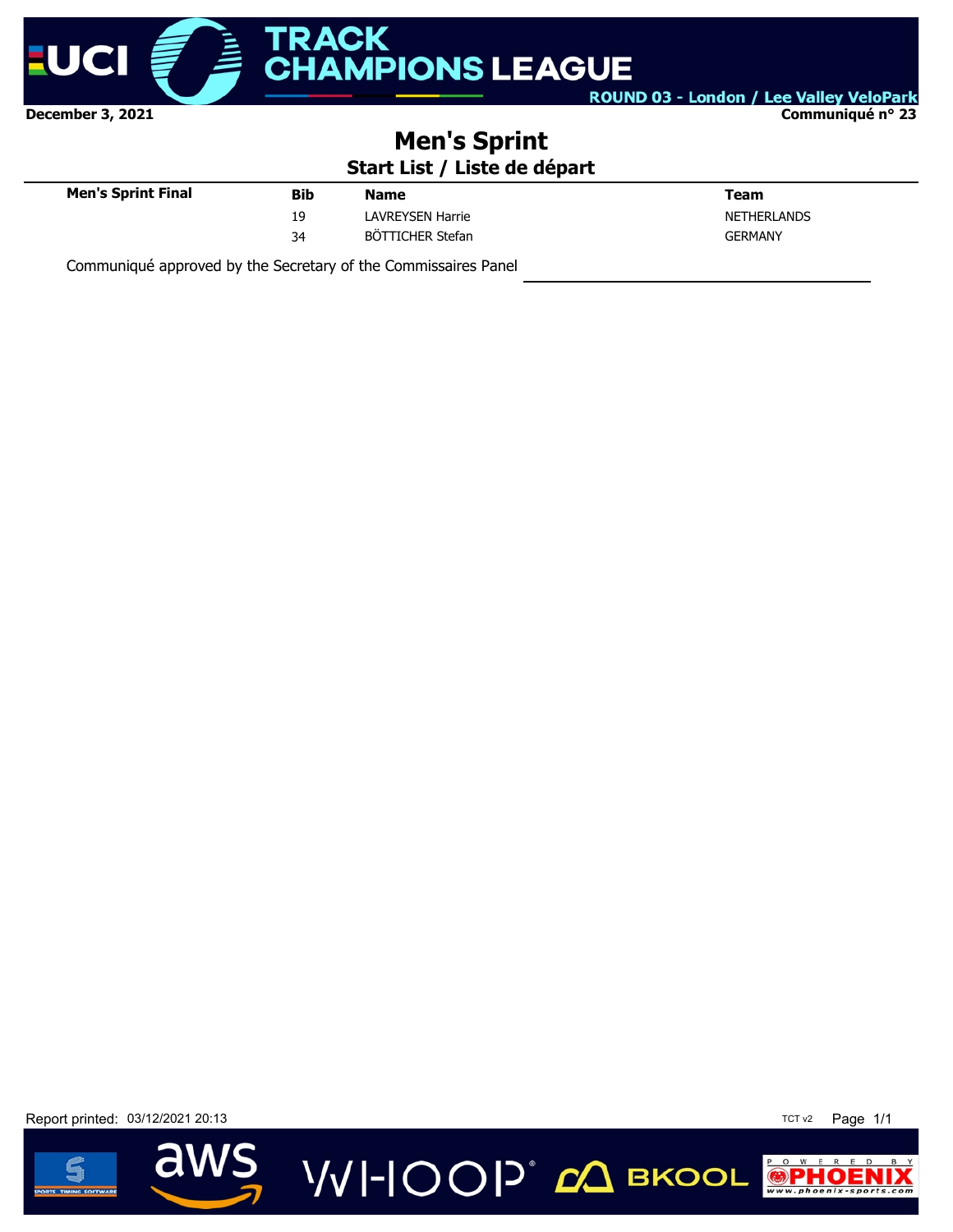

**December 3, 2021**

ROUND 03 - London / Lee Valley VeloPark

**Communiqué n° 24**

# **Men's Sprint**

**Results / Résultats**

| <b>Rank Bib</b><br><b>Name</b> |  | Team |                         |                    |              |                   |
|--------------------------------|--|------|-------------------------|--------------------|--------------|-------------------|
| <b>Men's Sprint Final</b>      |  |      |                         |                    |              |                   |
|                                |  | 19   | <b>LAVREYSEN Harrie</b> | <b>NETHERLANDS</b> | Time: 10.250 | Speed: 70.243km/h |
|                                |  | 34   | BÖTTICHER Stefan        | <b>GERMANY</b>     | $+0.016$     |                   |

**VVI-IOOP**® ДВКООЦ

Communiqué approved by the Secretary of the Commissaires Panel

Report printed: 03/12/2021 20:30



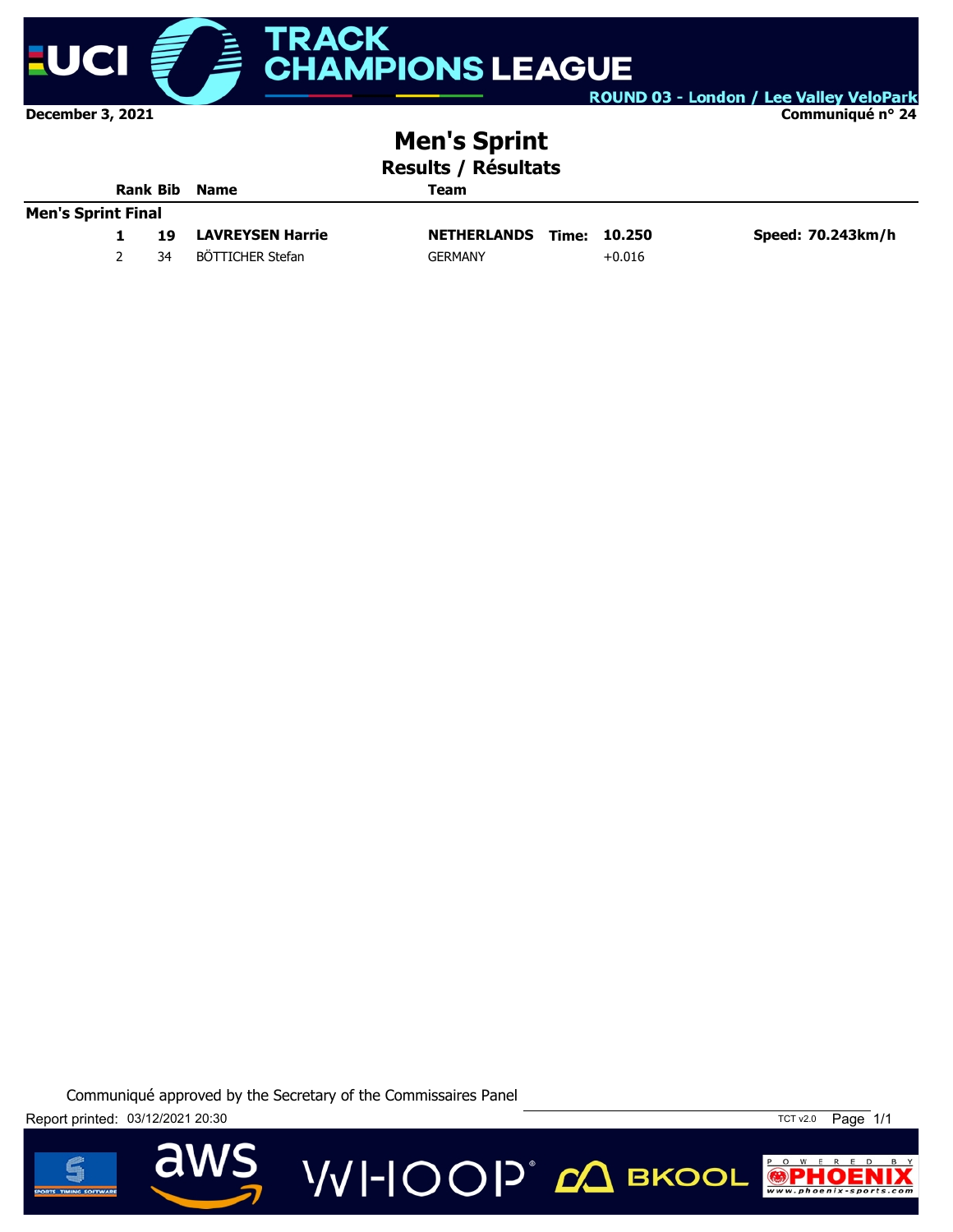

**Communiqué n° 25**

### **Keirin Men - First Round Start List / Liste de départ**

|        | Race distance: 5 laps |                                    |                    |               |                     |  |
|--------|-----------------------|------------------------------------|--------------------|---------------|---------------------|--|
|        |                       |                                    |                    | Heat 1        |                     |  |
|        | No.                   | <b>Rider</b>                       |                    | <b>Nation</b> | <b>Team</b>         |  |
|        | 19                    | <b>LAVREYSEN</b>                   | Harrie             | <b>NED</b>    | <b>NETHERLANDS</b>  |  |
|        | 26                    | <b>RUDYK</b>                       | Mateusz            | <b>POL</b>    | <b>POLAND</b>       |  |
|        | 27                    | TJON EN FA                         | Jair               | <b>SUR</b>    | <b>SURINAME</b>     |  |
|        | 30                    | <b>OUINTERO</b><br><b>CHAVARRO</b> | Kevin Santiago COL |               | <b>COLOMBIA</b>     |  |
|        | 33                    | <b>HELAL</b>                       | Rayan              | <b>FRA</b>    | <b>FRANCE</b>       |  |
|        | 35                    | ANGSUTHASAWIT                      | Jai                | <b>THA</b>    | THAILAND            |  |
|        |                       |                                    |                    | Heat 2        |                     |  |
|        | No.                   | <b>Rider</b>                       |                    | <b>Nation</b> | <b>Team</b>         |  |
|        | 24                    | <b>LENDEL</b>                      | Vasilijus          | LTU           | LITHUANIA           |  |
|        | 25                    | <b>SPIES</b>                       | <b>Jean</b>        | <b>RSA</b>    | SOUTH AFRICA        |  |
|        | 29                    | <b>CASTLE</b>                      | Jordan             | <b>NZL</b>    | <b>NEW ZEALAND</b>  |  |
|        | 31                    | <b>IAKOVLEV</b>                    | Mikhail            | <b>RUS</b>    | <b>RUSSIA</b>       |  |
|        | 32                    | YAMASAKI                           | Kento              | <b>JPN</b>    | <b>JAPAN</b>        |  |
|        | 34                    | <b>BÖTTICHER</b>                   | Stefan             | <b>GER</b>    | <b>GERMANY</b>      |  |
| Heat 3 |                       |                                    |                    |               |                     |  |
|        | No.                   | <b>Rider</b>                       |                    | <b>Nation</b> | <b>Team</b>         |  |
|        | 21                    | <b>LEVY</b>                        | Maximilian         | <b>GER</b>    | <b>GERMANY</b>      |  |
|        | 22                    | <b>DMITRIEV</b>                    | Denis              | <b>RUS</b>    | <b>RUSSIA</b>       |  |
|        | 23                    | <b>PAUL</b>                        | <b>Nicholas</b>    | <b>TTO</b>    | TRINIDAD AND TOBAGO |  |
|        | 28                    | <b>DERACHE</b>                     | Tom                | <b>FRA</b>    | <b>FRANCE</b>       |  |
|        | 36                    | <b>BARRETTE</b>                    | Hugo               | <b>CAN</b>    | <b>CANADA</b>       |  |

Communiqué approved by the Secretary of the Commissaires Panel

**VVI-IOOP** CA BKOOL



 $\overline{\mathbf{d}}$ 



P O W E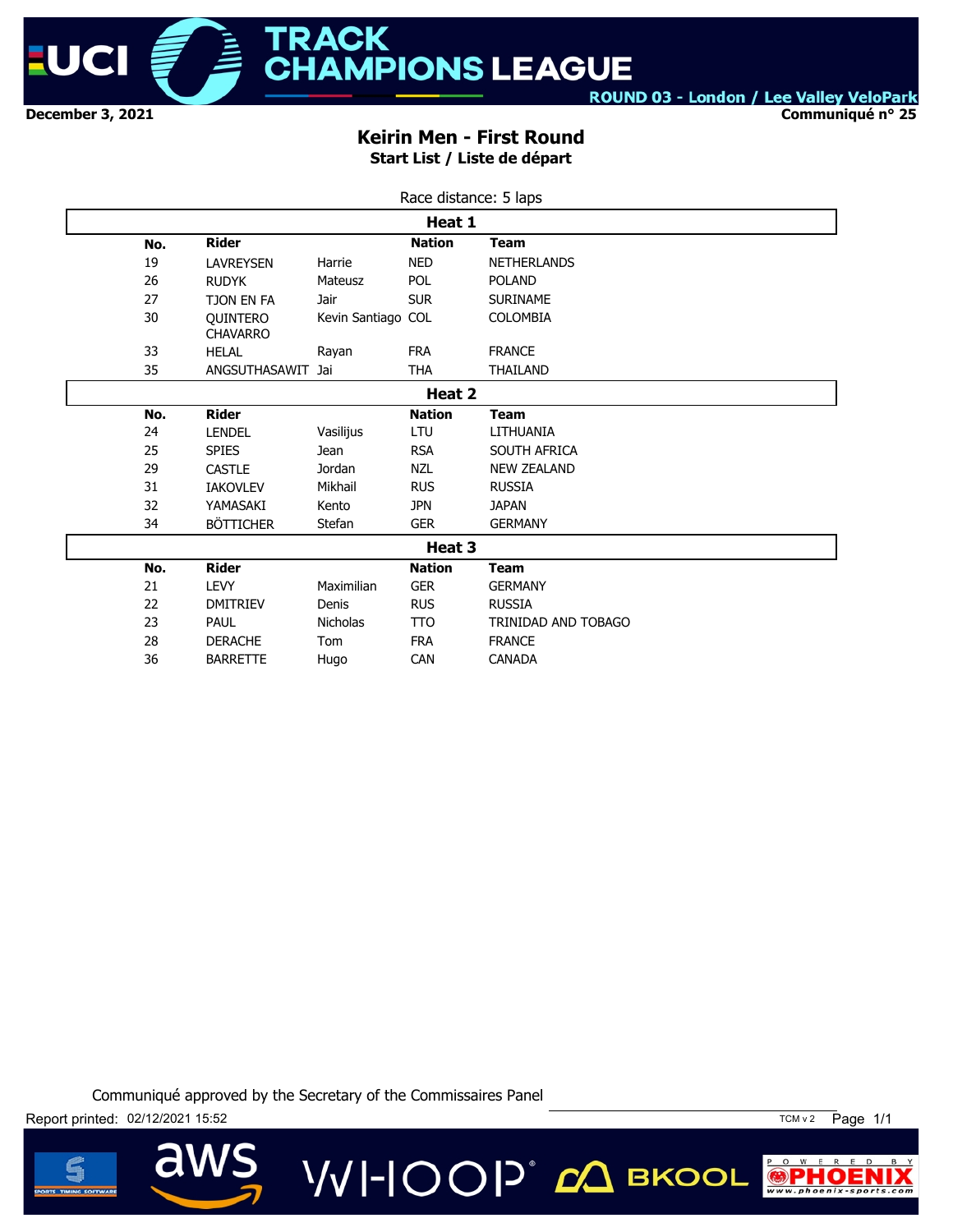

# **ACK MPIONS LEAGUE**

ROUND 03 - London / Lee Valley VeloPark

**Communiqué n° 26**

#### **Men's Keirin - First Round Results / Résultats**

|        | Rank       | No. | <b>Rider</b>                   | <b>Nation</b> | Team               | Time / Diff  |                                |
|--------|------------|-----|--------------------------------|---------------|--------------------|--------------|--------------------------------|
| Heat 1 |            |     |                                |               |                    |              |                                |
|        | 1          | 19  | <b>LAVREYSEN Harrie</b>        | <b>NED</b>    | <b>NETHERLANDS</b> |              | Time: 10.332 Speed: 69.685km/h |
|        | 2          | 27  | TJON EN FA Jair                | <b>SUR</b>    | <b>SURINAME</b>    | $+0.061$     |                                |
|        | 3          | 33  | <b>HELAL Rayan</b>             | <b>FRA</b>    | <b>FRANCE</b>      | $+0.111$     |                                |
|        | 4          | 35  | ANGSUTHASAWIT Jai              | <b>THA</b>    | THAILAND           | $+0.194$     |                                |
|        | 5          | 30  | QUINTERO CHAVARRO Kevin Santia | <b>COL</b>    | <b>COLOMBIA</b>    | $+0.202$     |                                |
|        | 6          | 26  | <b>RUDYK Mateusz</b>           | <b>POL</b>    | <b>POLAND</b>      | $+0.45$      |                                |
| Heat 2 |            |     |                                |               |                    |              |                                |
|        | 1          | 34  | BÖTTICHER Stefan               | <b>GER</b>    | <b>GERMANY</b>     | Time: 10.505 | Speed:68.534km/h               |
|        | 2          | 24  | <b>LENDEL Vasilijus</b>        | <b>LTU</b>    | LITHUANIA          | $+0.059$     |                                |
|        | 3          | 31  | <b>IAKOVLEV Mikhail</b>        | <b>RUS</b>    | <b>RUSSIA</b>      | $+0.1$       |                                |
|        | 4          | 29  | CASTLE Jordan                  | <b>NZL</b>    | <b>NEW ZEALAND</b> | $+0.223$     |                                |
|        | 5          | 25  | SPIES Jean                     | <b>RSA</b>    | SOUTH AFRICA       | $+0.581$     |                                |
|        | 6          | 32  | YAMASAKI Kento                 | <b>JPN</b>    | JAPAN              | $+0.683$     |                                |
| Heat 3 |            |     |                                |               |                    |              |                                |
|        | 1          | 23  | <b>PAUL Nicholas</b>           | <b>TTO</b>    | TRINIDAD AND TOBAG | $+0.064$     |                                |
|        | 2          | 21  | <b>LEVY Maximilian</b>         | <b>GER</b>    | <b>GERMANY</b>     | $+0.07$      |                                |
|        | 3          | 28  | <b>DERACHE Tom</b>             | <b>FRA</b>    | <b>FRANCE</b>      | $+0.155$     |                                |
|        | 4          | 36  | <b>BARRETTE Hugo</b>           | <b>CAN</b>    | <b>CANADA</b>      | $+0.227$     |                                |
|        | <b>REL</b> | 22  | <b>DMITRIEV Denis</b>          | <b>RUS</b>    | <b>RUSSIA</b>      | $+2$         |                                |
|        | <b>DNS</b> | 20  | <b>HOOGLAND Jeffrey</b>        | <b>NED</b>    | <b>NETHERLANDS</b> |              | Time:10.505 Speed:68.534km/h   |

Relegation to rider: 22 for for enetring the sprint lane when the opponent was already there.

**VVI-IOOP** 2Д вкооц

Communiqué approved by the Secretary of the Commissaires Panel



 $\overline{\mathbf{d}}$ 

Report printed:  $03/12/2021$  21:30 TCM v 2 Page 1/1

 $P$  0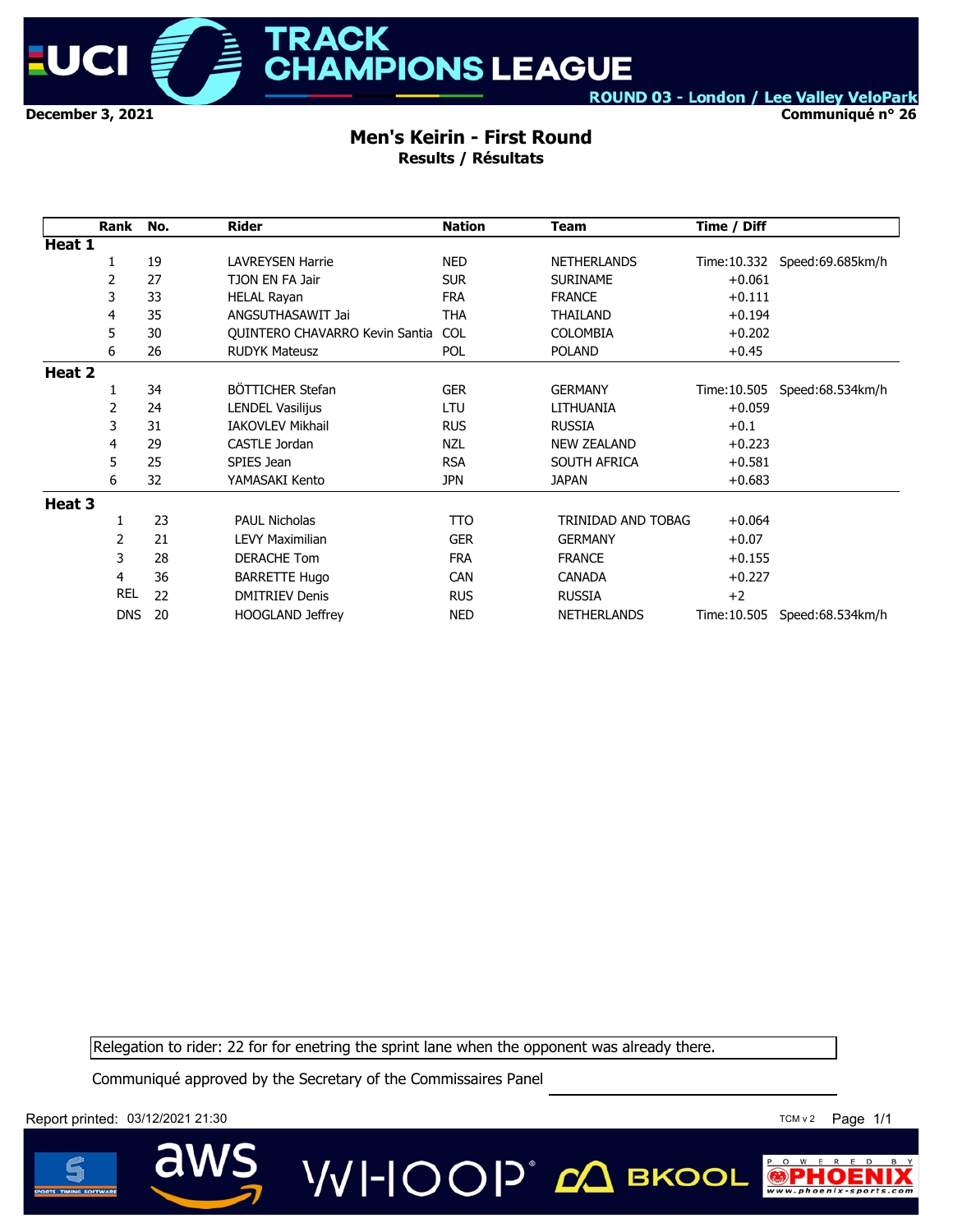

**Communiqué n° 27**

# **Men's Keirin - Final Start List / Liste de départ**

|--|

|     | Heat 1           |                 |               |                     |  |  |  |  |
|-----|------------------|-----------------|---------------|---------------------|--|--|--|--|
| No. | <b>Rider</b>     |                 | <b>Nation</b> | <b>Team</b>         |  |  |  |  |
| 19  | LAVREYSEN        | Harrie          | <b>NED</b>    | <b>NETHERLANDS</b>  |  |  |  |  |
| 21  | LEVY             | Maximilian      | <b>GER</b>    | <b>GERMANY</b>      |  |  |  |  |
| 23  | <b>PAUL</b>      | <b>Nicholas</b> | TTO           | TRINIDAD AND TOBAGO |  |  |  |  |
| 24  | <b>LENDEL</b>    | Vasilijus       | LTU           | LITHUANIA           |  |  |  |  |
| 27  | TJON EN FA       | Jair            | <b>SUR</b>    | <b>SURINAME</b>     |  |  |  |  |
| 34  | <b>BÖTTICHER</b> | Stefan          | <b>GER</b>    | <b>GERMANY</b>      |  |  |  |  |

Communiqué approved by the Secretary of the Commissaires Panel

**VVI-IOOP** ДВКООL

Report printed: 03/12/2021 21:33 TCM v 2 Page 1/1



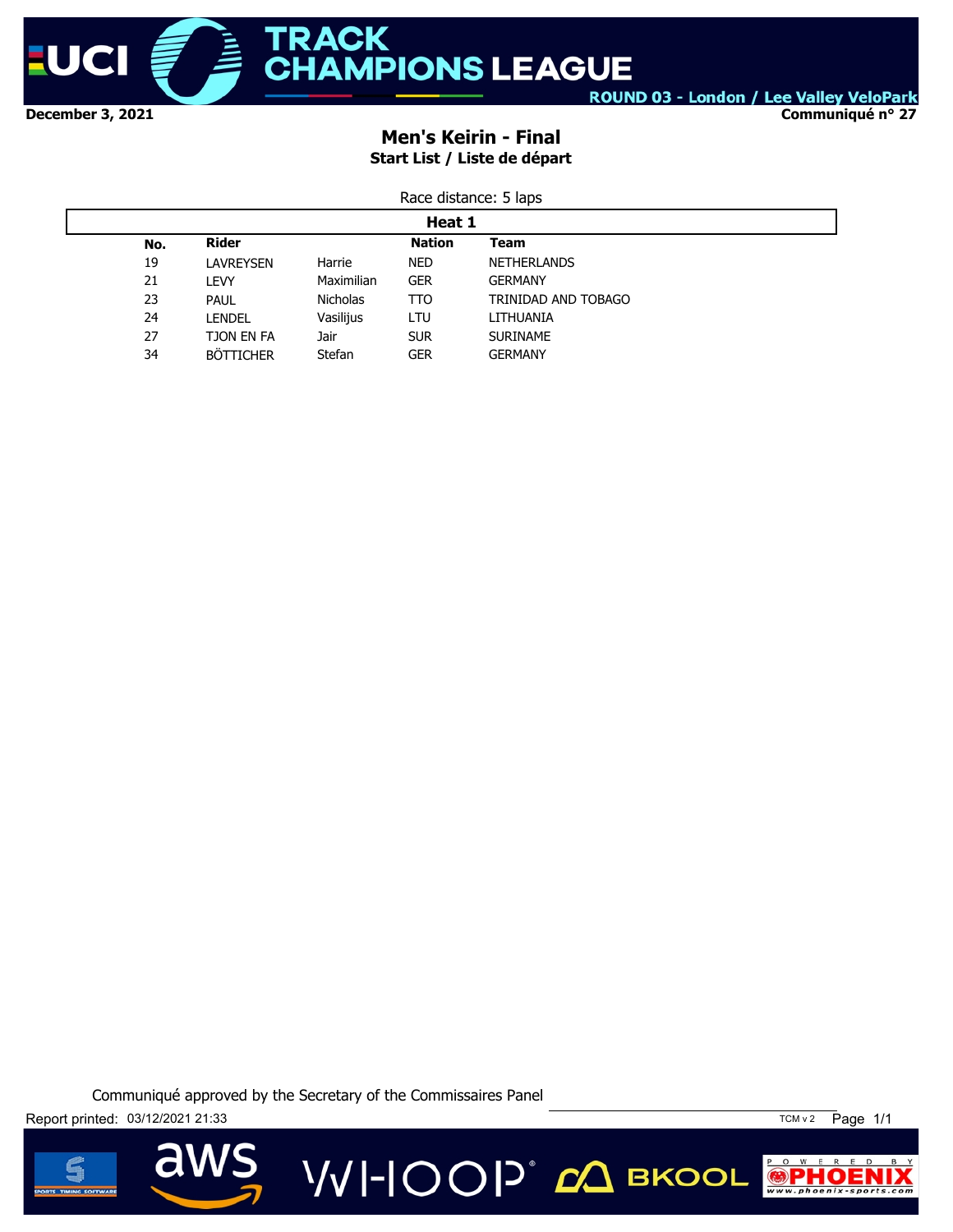

**December 3, 2021**

## ROUND 03 - London / Lee Valley VeloPark

**Communiqué n° 28**

### **Men's Keirin - Final Results / Résultats**

|        | Rank | No. | Rider                | <b>Nation</b> | Team               | Time / Diff                    |
|--------|------|-----|----------------------|---------------|--------------------|--------------------------------|
| Heat 1 |      |     |                      |               |                    |                                |
|        |      | 34  | BÖTTICHER Stefan     | <b>GER</b>    | <b>GERMANY</b>     | Time: 10.262 Speed: 70.161km/h |
|        | 2    | 24  | LENDEL Vasilijus     | LTU           | LITHUANIA          | $+0.05$                        |
|        |      | 27  | TJON EN FA Jair      | <b>SUR</b>    | <b>SURINAME</b>    | $+0.09$                        |
|        | 4    | 19  | LAVREYSEN Harrie     | <b>NED</b>    | <b>NETHERLANDS</b> | $+0.254$                       |
|        |      | 21  | LEVY Maximilian      | <b>GER</b>    | <b>GERMANY</b>     | $+0.36$                        |
|        | ь    | 23  | <b>PAUL Nicholas</b> | TTO           | TRINIDAD AND TOBAG | $+0.636$                       |

Communiqué approved by the Secretary of the Commissaires Panel





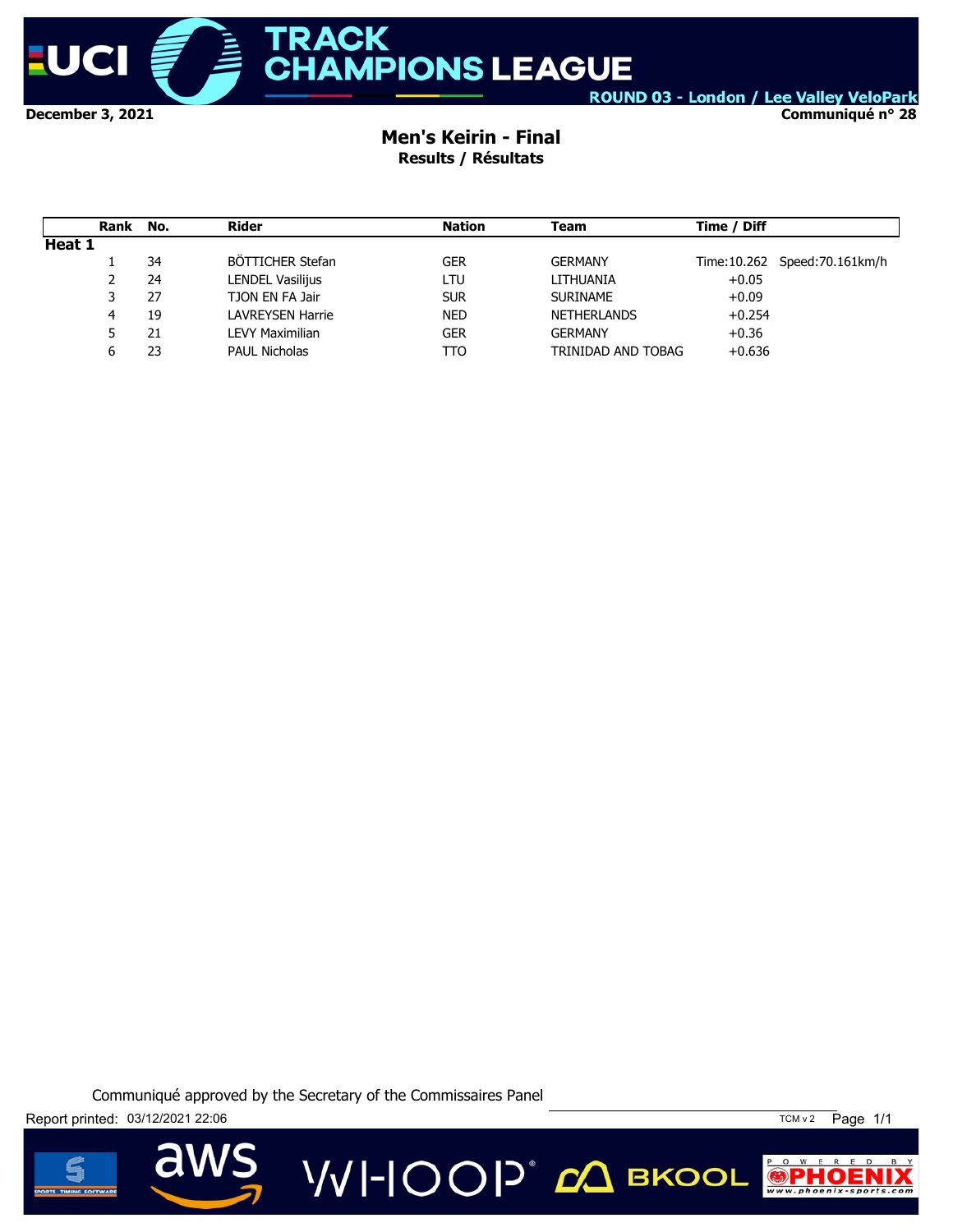

#### **Communiqué n° 29**

## **Men's Scratch Start List / Liste de départ**

| Race distance: 5 km (20 laps) |  |
|-------------------------------|--|
|                               |  |

|           | <b>Starting on the Railing</b>        |                             |                             |  |  |  |  |
|-----------|---------------------------------------|-----------------------------|-----------------------------|--|--|--|--|
| No.<br>56 | <b>Rider</b><br><b>MORA Sebastian</b> | <b>Nation</b><br><b>ESP</b> | <b>Team</b><br><b>SPAIN</b> |  |  |  |  |
| 65        | <b>HOOVER Gavin</b>                   | <b>USA</b>                  | <b>USA</b>                  |  |  |  |  |
| 69        | <b>GATE Aaron</b>                     | <b>NZL</b>                  | <b>NEW ZEALAND</b>          |  |  |  |  |
| 61        | <b>BRITTON Rhys</b>                   | <b>GBR</b>                  | <b>GREAT BRITAIN</b>        |  |  |  |  |
| 66        | <b>SCARTEZZINI Michele</b>            | <b>ITA</b>                  | <b>ITALY</b>                |  |  |  |  |
| 63        | <b>BANASZEK Alan</b>                  | <b>POL</b>                  | <b>POLAND</b>               |  |  |  |  |
| 71        | <b>MARTORELL HAGA Erik</b>            | <b>ESP</b>                  | <b>SPAIN</b>                |  |  |  |  |
| 72        | <b>TENE Rotem</b>                     | <b>ISR</b>                  | <b>ISRAEL</b>               |  |  |  |  |
| 58        | <b>CHALEL Yacine</b>                  | <b>ALG</b>                  | <b>ALGERIA</b>              |  |  |  |  |
|           | <b>Starting on the Blueband</b>       |                             |                             |  |  |  |  |
| No.       | <b>Rider</b>                          | <b>Nation</b>               | <b>Team</b>                 |  |  |  |  |
| 57        | STRONG Corbin                         | <b>N71</b>                  | NEW ZEALAND                 |  |  |  |  |

| 57 | <b>STRONG Corbin</b>   | NZL        | <b>NEW ZEALAND</b>   |
|----|------------------------|------------|----------------------|
| 70 | LEITAO Iuri            | <b>POR</b> | <b>PORTUGAL</b>      |
| 59 | O'BRIEN Kelland        | <b>AUS</b> | <b>AUSTRALIA</b>     |
| 67 | KUBOKI Kazushige       | JPN.       | <b>JAPAN</b>         |
| 62 | <b>EEFTING Roy</b>     | <b>NED</b> | <b>NETHERLANDS</b>   |
| 64 | <b>CHARLTON Josh</b>   | <b>GBR</b> | <b>GRAT BRITAIN</b>  |
| 68 | <b>IMHOF Claudio</b>   | <b>SUI</b> | SWITZERLAND          |
| 55 | <b>CLANCY Ed</b>       | <b>GBR</b> | <b>GREAT BRITAIN</b> |
| 60 | <b>TIDBALL William</b> | <b>GBR</b> | <b>GREAT BRITAIN</b> |

Communiqué approved by the Secretary of the Commissaires Panel

Report printed: 02/12/2021 16:10 **www.upda.com Access Time Control** www.veloresults.com TCM v4 Page 1/1

d

**VVI-IOOP** CA BKOOL



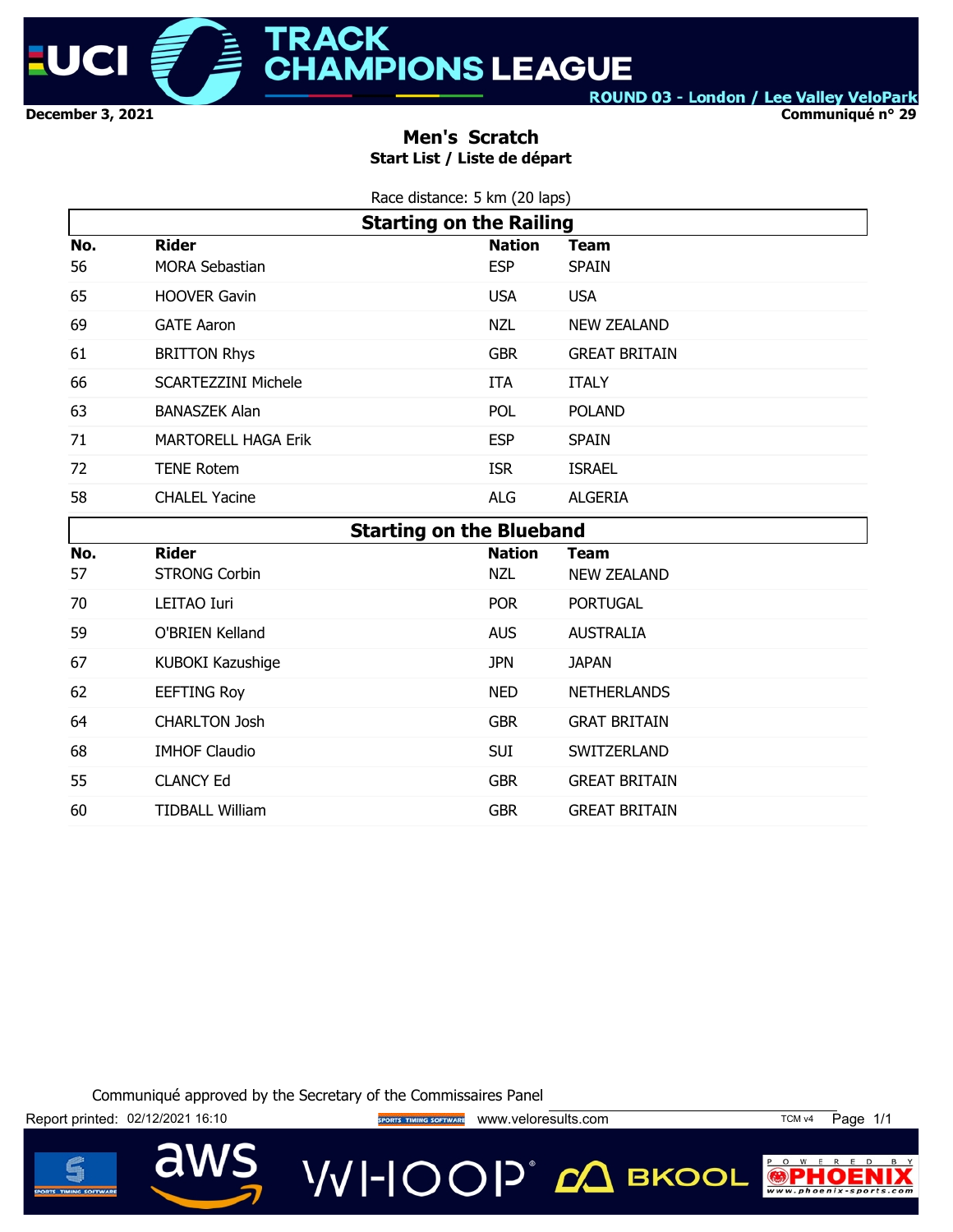

**ACK MPIONS LEAGUE** 

ROUND 03 - London / Lee Valley VeloPark

**Communiqué n° 30**

## **Men's Scratch Results / Résultats**

Race distance: 5 km (20 laps)

Elapsed time: 05:25 **Average speed: Speed: 55.333 km/h** 

| <b>Rank Bib</b> |    | <b>Name</b> |                       | <b>Nation</b> | <b>Team</b>          | <b>Laps Down</b> |
|-----------------|----|-------------|-----------------------|---------------|----------------------|------------------|
| 1               | 68 | Claudio     | <b>IMHOF</b>          | SUI           | SWITZERLAND          |                  |
| 2               | 67 | Kazushige   | <b>KUBOKI</b>         | <b>JPN</b>    | <b>JAPAN</b>         |                  |
| 3               | 56 | Sebastian   | <b>MORA</b>           | <b>ESP</b>    | <b>SPAIN</b>         |                  |
| 4               | 61 | Rhys        | <b>BRITTON</b>        | <b>GBR</b>    | <b>GREAT BRITAIN</b> |                  |
| 5               | 65 | Gavin       | <b>HOOVER</b>         | <b>USA</b>    | <b>USA</b>           |                  |
| 6               | 69 | Aaron       | <b>GATE</b>           | <b>NZL</b>    | <b>NEW ZEALAND</b>   |                  |
| 7               | 60 | William     | <b>TIDBALL</b>        | <b>GBR</b>    | <b>GREAT BRITAIN</b> |                  |
| 8               | 59 | Kelland     | O'BRIEN               | <b>AUS</b>    | <b>AUSTRALIA</b>     |                  |
| 9               | 66 | Michele     | SCARTEZZINI           | ITA           | <b>ITALY</b>         |                  |
| 10              | 57 | Corbin      | <b>STRONG</b>         | <b>NZL</b>    | <b>NEW ZEALAND</b>   |                  |
| 11              | 70 | Iuri        | <b>LEITAO</b>         | <b>POR</b>    | <b>PORTUGAL</b>      |                  |
| 12              | 63 | Alan        | <b>BANASZEK</b>       | <b>POL</b>    | <b>POLAND</b>        |                  |
| 13              | 62 | Roy         | <b>EEFTING</b>        | <b>NED</b>    | <b>NETHERLANDS</b>   |                  |
| 14              | 55 | Ed          | <b>CLANCY</b>         | <b>GBR</b>    | <b>GREAT BRITAIN</b> |                  |
| 15              | 71 | Erik        | <b>MARTORELL HAGA</b> | <b>ESP</b>    | <b>SPAIN</b>         |                  |
| 16              | 72 | Rotem       | <b>TENE</b>           | <b>ISR</b>    | <b>ISRAEL</b>        |                  |
| 17              | 58 | Yacine      | <b>CHALEL</b>         | <b>ALG</b>    | <b>ALGERIA</b>       |                  |
| 18              | 64 | Josh        | <b>CHARLTON</b>       | <b>GBR</b>    | <b>GREAT BRITAIN</b> |                  |

Communiqué approved by the Secretary of the Commissaires Panel

Report printed: 03/12/2021 20:22 **Way to the Secret DEAL SHORES DEAL** WWW.veloresults.com TCM v4 Page 1/1

**VVI-IOOP** 20 BKOOL

 $\circ$  $W$  E

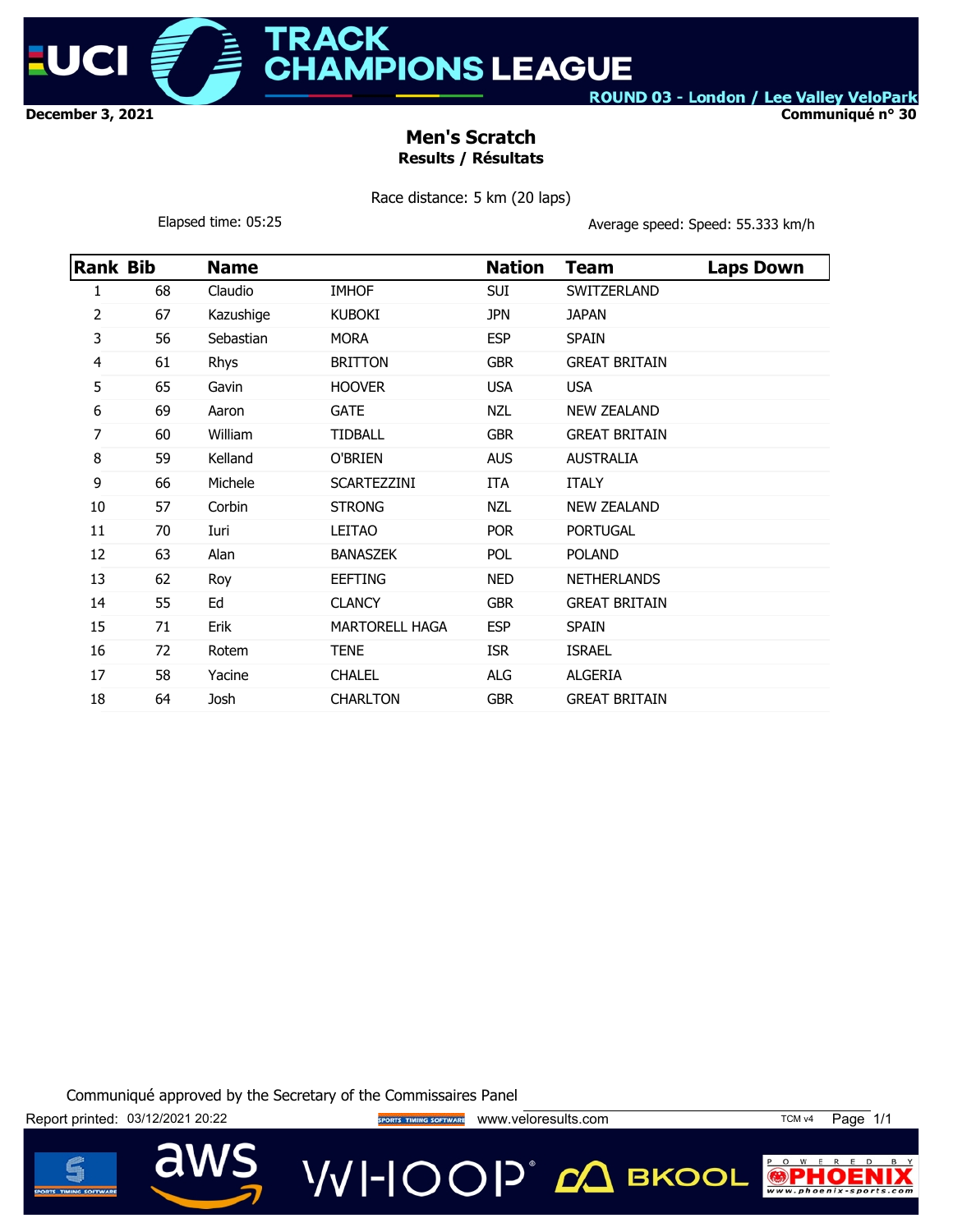

**Communiqué n° 31**

### **Elimination Men**

**Start List / Liste de départ**

|     | <b>Starting on the Railing</b>  |               |                      |  |  |  |  |  |
|-----|---------------------------------|---------------|----------------------|--|--|--|--|--|
| No. | <b>Rider</b>                    | <b>Nation</b> | <b>Team</b>          |  |  |  |  |  |
| 56  | <b>MORA Sebastian</b>           | <b>ESP</b>    | <b>SPAIN</b>         |  |  |  |  |  |
| 65  | <b>HOOVER Gavin</b>             | <b>USA</b>    | <b>USA</b>           |  |  |  |  |  |
| 69  | <b>GATE Aaron</b>               | <b>NZL</b>    | <b>NEW ZEALAND</b>   |  |  |  |  |  |
| 61  | <b>BRITTON Rhys</b>             | <b>GBR</b>    | <b>GREAT BRITAIN</b> |  |  |  |  |  |
| 66  | <b>SCARTEZZINI Michele</b>      | ITA           | <b>ITALY</b>         |  |  |  |  |  |
| 63  | <b>BANASZEK Alan</b>            | <b>POL</b>    | <b>POLAND</b>        |  |  |  |  |  |
| 71  | <b>MARTORELL HAGA Erik</b>      | <b>ESP</b>    | <b>SPAIN</b>         |  |  |  |  |  |
| 72  | <b>TENE Rotem</b>               | <b>ISR</b>    | <b>ISRAEL</b>        |  |  |  |  |  |
| 58  | <b>CHALEL Yacine</b>            | <b>ALG</b>    | <b>ALGERIA</b>       |  |  |  |  |  |
|     | <b>Starting on the Blueband</b> |               |                      |  |  |  |  |  |
| No. | <b>Rider</b>                    | <b>Nation</b> | Team                 |  |  |  |  |  |
| 57  | <b>STRONG Corbin</b>            | <b>NZL</b>    | <b>NEW ZEALAND</b>   |  |  |  |  |  |
| 70  | LEITAO Iuri                     | POR           | <b>PORTUGAL</b>      |  |  |  |  |  |
| 59  | O'BRIEN Kelland                 | <b>AUS</b>    | <b>AUSTRALIA</b>     |  |  |  |  |  |
| 67  | KUBOKI Kazushige                | <b>JPN</b>    | <b>JAPAN</b>         |  |  |  |  |  |

Communiqué approved by the Secretary of the Commissaires Panel

62 EEFTING Roy **NED** NETHERLANDS 64 CHARLTON Josh GBR GRAT BRITAIN 68 IMHOF Claudio SUI SWITZERLAND 55 CLANCY Ed GBR GREAT BRITAIN 60 TIDBALL William GBR GREAT BRITAIN

Report printed: 02/12/2021 16:12 **Website The Sports TIMING SOFTWARE** WWW.Veloresults.com TCM v4 Page 1/1



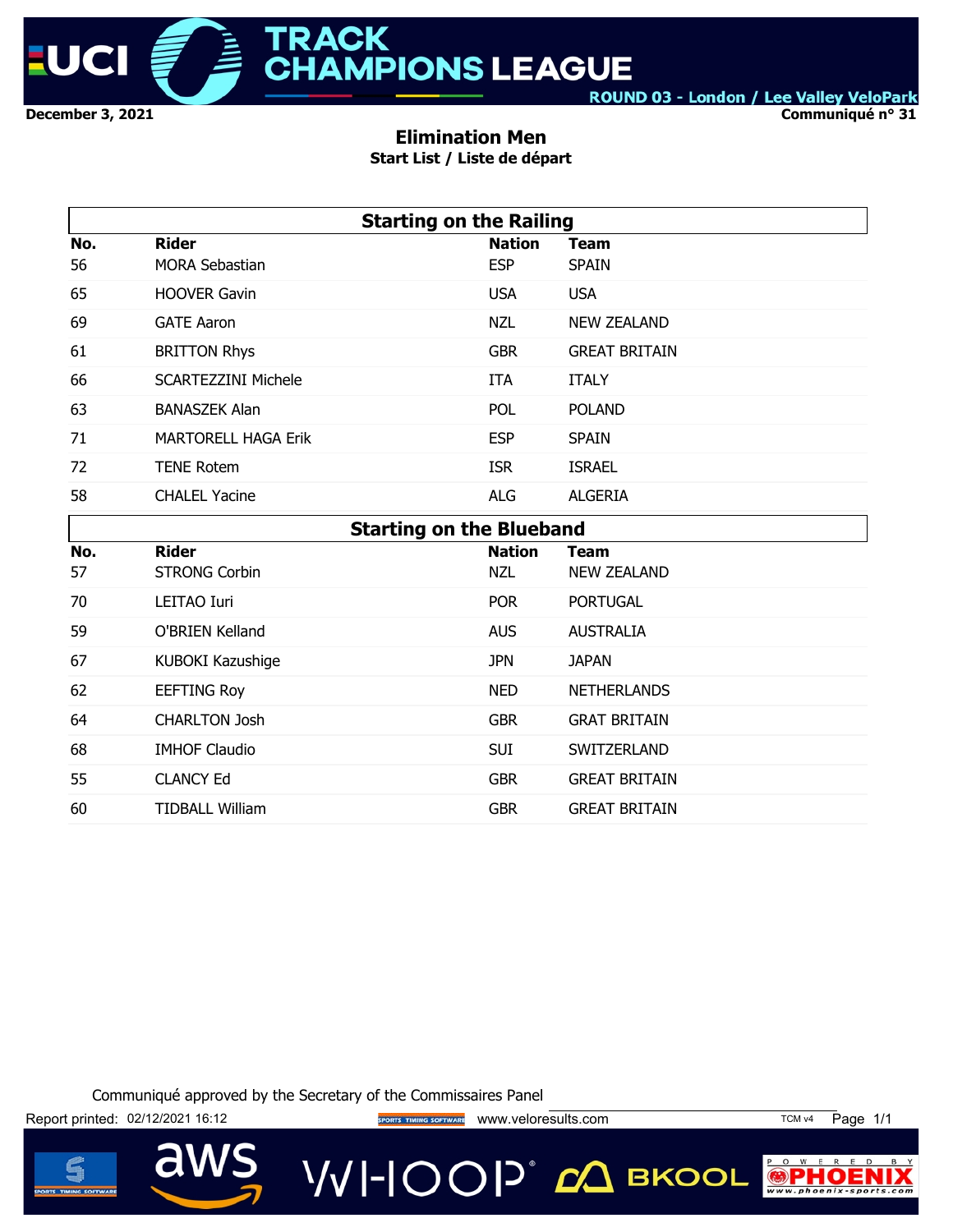

**RACK HAMPIONS LEAGUE** 

ROUND 03 - London / Lee Valley VeloPark

**Communiqué n° 32**

## **Men's Elimination Results / Résultats**

Race distance: 9 km (36 laps)

| Rank Bib |    | <b>Name</b>                 |                       | <b>Nation</b> | <b>Team</b>          | <b>Laps Down</b> |
|----------|----|-----------------------------|-----------------------|---------------|----------------------|------------------|
| 1        | 65 | <b>HOOVER Gavin</b>         | <b>HOOVER</b>         | <b>USA</b>    | <b>USA</b>           |                  |
| 2        | 63 | <b>BANASZEK Alan</b>        | <b>BANASZEK</b>       | POL           | <b>POLAND</b>        |                  |
| 3        | 56 | <b>MORA Sebastian</b>       | <b>MORA</b>           | <b>ESP</b>    | <b>SPAIN</b>         |                  |
| 4        | 71 | <b>MARTORELL HAG</b>        | <b>MARTORELL HAGA</b> | <b>ESP</b>    | <b>SPAIN</b>         |                  |
| 5        | 68 | <b>IMHOF Claudio</b>        | <b>IMHOF</b>          | SUI           | SWITZERLAND          |                  |
| 6        | 66 | SCARTEZZINI Mic SCARTEZZINI |                       | ITA           | <b>ITALY</b>         |                  |
| 7        | 59 | O'BRIEN Kelland             | O'BRIEN               | <b>AUS</b>    | <b>AUSTRALIA</b>     |                  |
| 8        | 61 | <b>BRITTON Rhys</b>         | <b>BRITTON</b>        | <b>GBR</b>    | <b>GREAT BRITAIN</b> |                  |
| 9        | 70 | LEITAO Iuri                 | LEITAO                | <b>POR</b>    | <b>PORTUGAL</b>      |                  |
| 10       | 60 | <b>TIDBALL William</b>      | <b>TIDBALL</b>        | <b>GBR</b>    | <b>GREAT BRITAIN</b> |                  |
| 11       | 57 | <b>STRONG Corbin</b>        | <b>STRONG</b>         | <b>NZL</b>    | <b>NEW ZEALAND</b>   |                  |
| 12       | 62 | <b>EEFTING Roy</b>          | <b>EEFTING</b>        | <b>NED</b>    | <b>NETHERLANDS</b>   |                  |
| 13       | 69 | <b>GATE Aaron</b>           | <b>GATE</b>           | NZL           | <b>NEW ZEALAND</b>   |                  |
| 14       | 58 | <b>CHALEL Yacine</b>        | <b>CHALEL</b>         | ALG           | ALGERIA              |                  |
| 15       | 55 | <b>CLANCY Ed</b>            | <b>CLANCY</b>         | <b>GBR</b>    | <b>GREAT BRITAIN</b> |                  |
| 16       | 72 | <b>TENE Rotem</b>           | TENE                  | <b>ISR</b>    | <b>ISRAEL</b>        |                  |
| 17       | 64 | <b>CHARLTON Josh</b>        | <b>CHARLTON</b>       | <b>GBR</b>    | <b>GREAT BRITAIN</b> |                  |
| 18       | 67 | KUBOKI Kazushige KUBOKI     |                       | <b>JPN</b>    | <b>JAPAN</b>         |                  |

Communiqué approved by the Secretary of the Commissaires Panel

Report printed: 03/12/2021 21:50 sports TIMING SOFTWARE WWW.Veloresults.com TCM v4 Page 1/1 VVI-IOOP® *с*Д вкооц



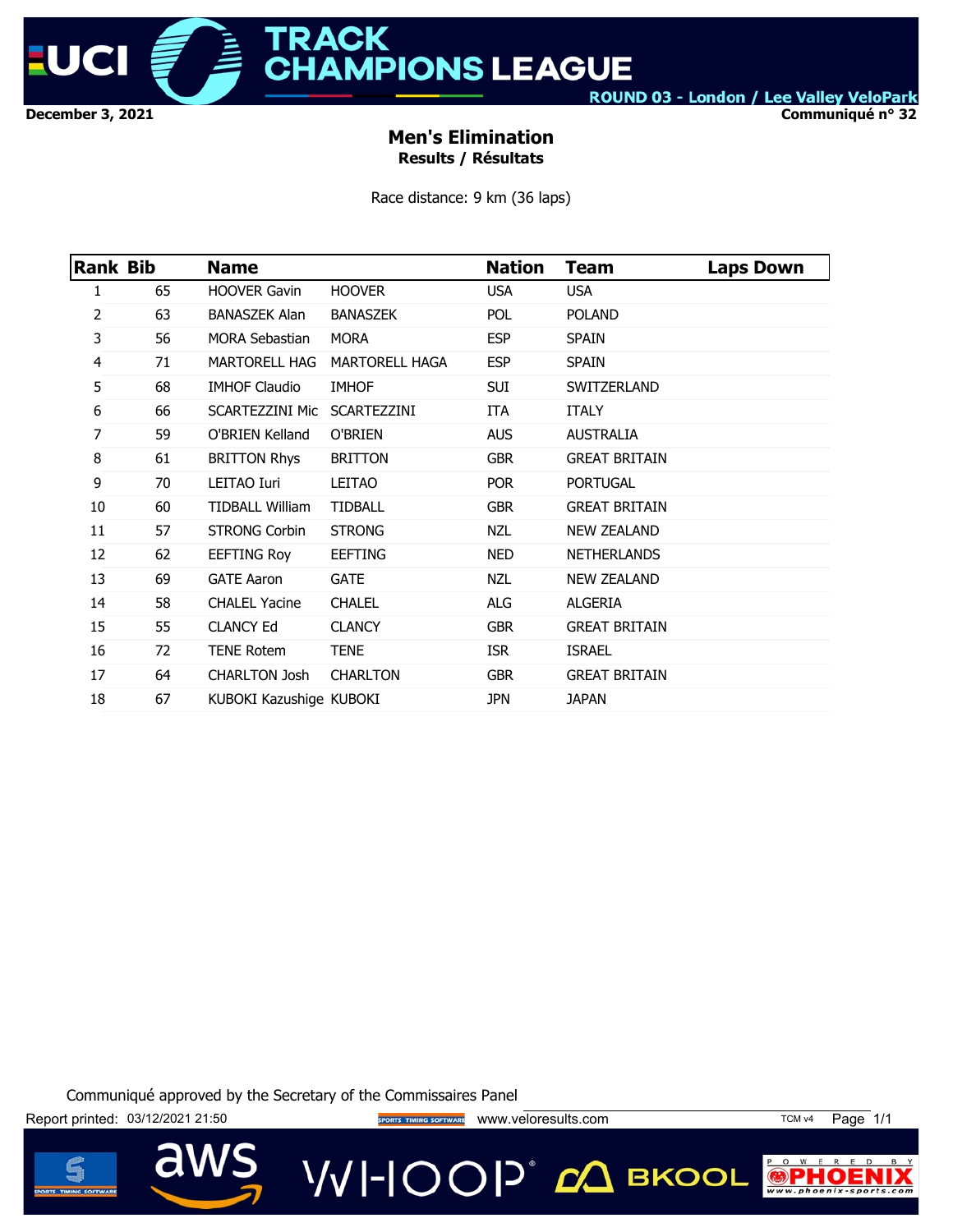

**Communiqué n° 33**

## **Women's Scratch Start List / Liste de départ**

| Race distance: 5 km (20 laps) |  |  |
|-------------------------------|--|--|
|                               |  |  |

|     | <b>Starting on the Railing</b> |                                 |                      |  |  |  |  |
|-----|--------------------------------|---------------------------------|----------------------|--|--|--|--|
| No. | <b>Rider</b>                   | <b>Nation</b>                   | Team                 |  |  |  |  |
| 37  | <b>ARCHIBALD Katie</b>         | <b>GBR</b>                      | <b>GREAT BRITAIN</b> |  |  |  |  |
| 40  | <b>STENBERG Anita Yvonne</b>   | <b>NOR</b>                      | <b>NORWAY</b>        |  |  |  |  |
| 52  | <b>BALEISYTE Olivija</b>       | LTU                             | LITHUANIA            |  |  |  |  |
| 49  | <b>ZANARDI Silvia</b>          | ITA                             | <b>ITALY</b>         |  |  |  |  |
| 51  | <b>MARTINS Maria</b>           | <b>POR</b>                      | <b>PORTUGAL</b>      |  |  |  |  |
| 43  | <b>TSERAKH Hanna</b>           | <b>BLR</b>                      | <b>BELARUS</b>       |  |  |  |  |
| 44  | CALVO Tania                    | <b>ESP</b>                      | <b>SPAIN</b>         |  |  |  |  |
| 50  | <b>KARASIEWICZ Karolina</b>    | <b>POL</b>                      | <b>POLAND</b>        |  |  |  |  |
| 46  | <b>BACIKOVA Alzbeta</b>        | <b>SVK</b>                      | <b>SLOVAKIA</b>      |  |  |  |  |
|     |                                | <b>Starting on the Blueband</b> |                      |  |  |  |  |
| No. | <b>Rider</b>                   | <b>Nation</b>                   | Team                 |  |  |  |  |
| 42  | <b>COLES-LYSTER Maggie</b>     | <b>CAN</b>                      | <b>CANADA</b>        |  |  |  |  |
| 41  | <b>EDMONDSON Annette</b>       | <b>AUS</b>                      | <b>AUSTRALIA</b>     |  |  |  |  |
| 38  | WILD Kirsten                   | <b>NED</b>                      | <b>NETHERLANDS</b>   |  |  |  |  |

Communiqué approved by the Secretary of the Commissaires Panel

39 KAJIHARA Yumi JPN JAPAN

54 RYAN Kendall **Example 2018** USA USA

53 LARRARTE Eukene **ESP** SPAIN 47 KHATUNTSEVA Gulnaz RUS RUSSIA

48 KAY Emily **IRL IRELAND** 

45 ANDRES Michelle **SUI SWITZERLAND** 



VVI-IOOP® ДВКООL



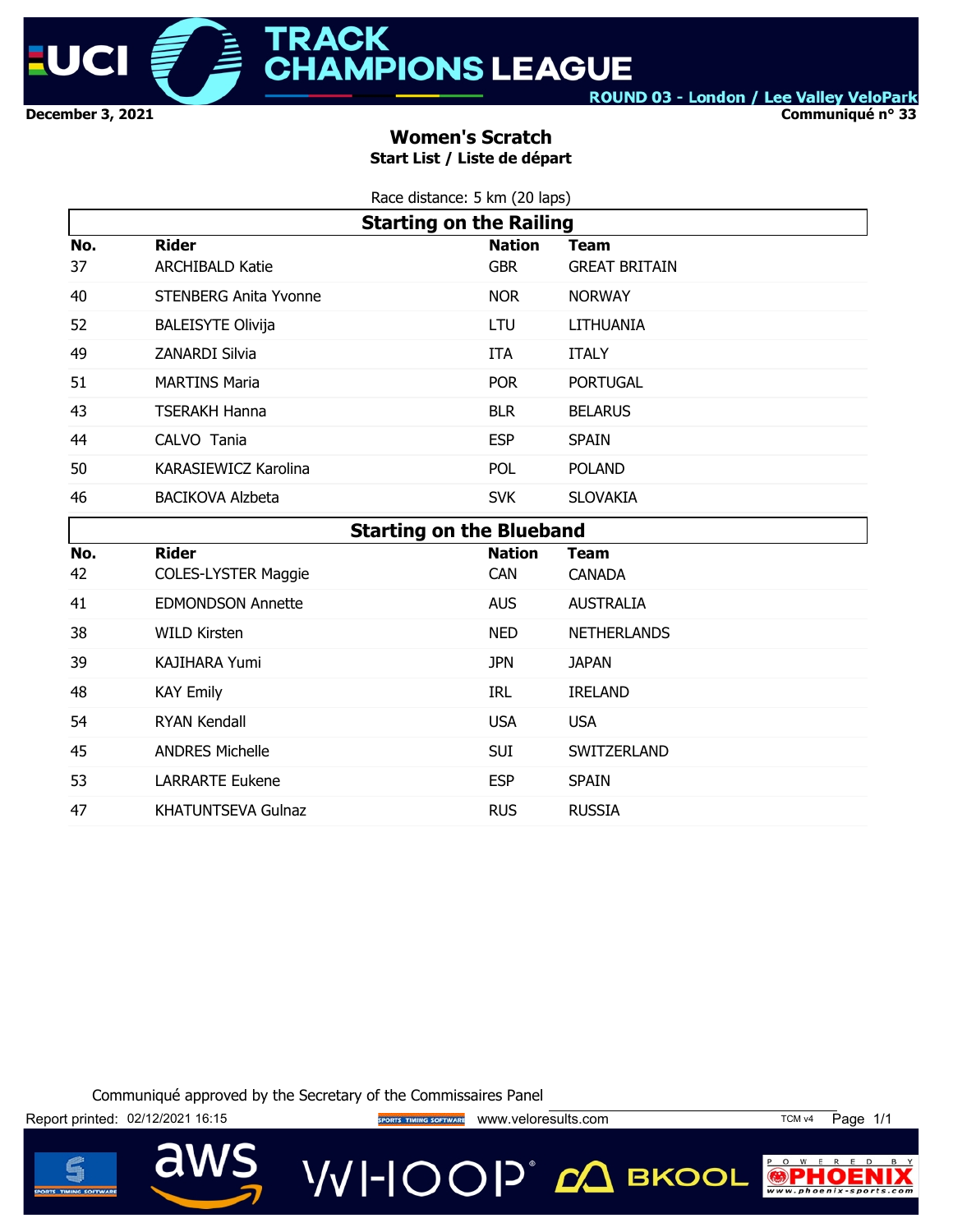

**ACK AMPIONS LEAGUE** 

ROUND 03 - London / Lee Valley VeloPark

**Communiqué n° 34**

# **Women's Scratch Results / Résultats**

Race distance: 5 km (20 laps)

Elapsed time: 06:20 **Average speed: Speed: 47.366 km/h** 

| Rank Bib |    | <b>Name</b>  |                     | <b>Nation</b> | Team                 | <b>Laps Down</b> |
|----------|----|--------------|---------------------|---------------|----------------------|------------------|
| 1        | 38 | Kirsten      | WILD                | <b>NED</b>    | <b>NETHERLANDS</b>   |                  |
| 2        | 51 | Maria        | <b>MARTINS</b>      | <b>POR</b>    | <b>PORTUGAL</b>      |                  |
| 3        | 37 | Katie        | <b>ARCHIBALD</b>    | <b>GBR</b>    | <b>GREAT BRITAIN</b> |                  |
| 4        | 40 | Anita Yvonne | <b>STENBERG</b>     | <b>NOR</b>    | <b>NORWAY</b>        |                  |
| 5        | 41 | Annette      | <b>EDMONDSON</b>    | <b>AUS</b>    | <b>AUSTRALIA</b>     |                  |
| 6        | 44 | Tania        | <b>CALVO</b>        | <b>ESP</b>    | <b>SPAIN</b>         |                  |
| 7        | 49 | Silvia       | ZANARDI             | ITA           | <b>ITALY</b>         |                  |
| 8        | 52 | Olivija      | <b>BALEISYTE</b>    | LTU           | LITHUANIA            |                  |
| 9        | 39 | Yumi         | <b>KAJIHARA</b>     | <b>JPN</b>    | <b>JAPAN</b>         |                  |
| 10       | 53 | Eukene       | <b>LARRARTE</b>     | <b>ESP</b>    | <b>SPAIN</b>         |                  |
| 11       | 48 | Emily        | <b>KAY</b>          | IRL           | <b>IRELAND</b>       |                  |
| 12       | 46 | Alzbeta      | <b>BACIKOVA</b>     | <b>SVK</b>    | <b>SLOVAKIA</b>      |                  |
| 13       | 43 | Hanna        | <b>TSERAKH</b>      | <b>BLR</b>    | <b>BELARUS</b>       |                  |
| 14       | 42 | Maggie       | <b>COLES-LYSTER</b> | <b>CAN</b>    | <b>CANADA</b>        |                  |
| 15       | 47 | Gulnaz       | <b>KHATUNTSEVA</b>  | <b>RUS</b>    | <b>RUSSIA</b>        |                  |
| 16       | 54 | Kendall      | <b>RYAN</b>         | <b>USA</b>    | <b>USA</b>           |                  |
| 17       | 50 | Karolina     | <b>KARASIEWICZ</b>  | POL.          | <b>POLAND</b>        |                  |
| 18       | 45 | Michelle     | <b>ANDRES</b>       | <b>SUI</b>    | <b>SWITZERLAND</b>   |                  |

Communiqué approved by the Secretary of the Commissaires Panel

Report printed: 03/12/2021 20:05 **Way of States Time of Sports Time Correspondent** www.veloresults.com TCM v4 Page 1/1

**VVI-IOOP** 20 BKOOL



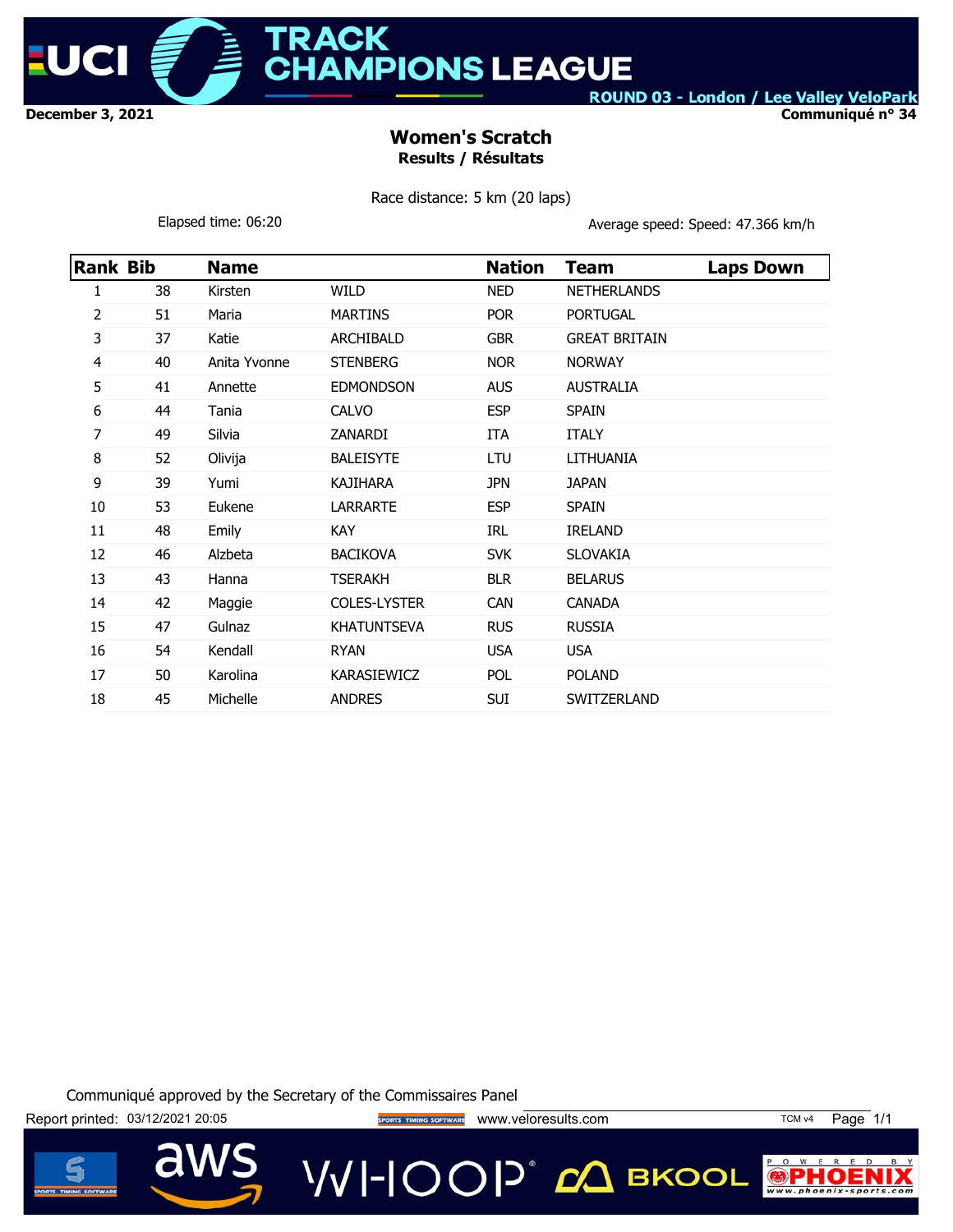

**Communiqué n° 35**

## **Elimination Women**

**Start List / Liste de départ**

|     | <b>Starting on the Railing</b>  |               |                      |  |  |  |  |  |
|-----|---------------------------------|---------------|----------------------|--|--|--|--|--|
| No. | <b>Rider</b>                    | <b>Nation</b> | <b>Team</b>          |  |  |  |  |  |
| 37  | <b>ARCHIBALD Katie</b>          | <b>GBR</b>    | <b>GREAT BRITAIN</b> |  |  |  |  |  |
| 40  | <b>STENBERG Anita Yvonne</b>    | <b>NOR</b>    | <b>NORWAY</b>        |  |  |  |  |  |
| 52  | <b>BALEISYTE Olivija</b>        | LTU           | <b>LITHUANIA</b>     |  |  |  |  |  |
| 49  | <b>ZANARDI Silvia</b>           | ITA           | <b>ITALY</b>         |  |  |  |  |  |
| 51  | <b>MARTINS Maria</b>            | <b>POR</b>    | <b>PORTUGAL</b>      |  |  |  |  |  |
| 43  | <b>TSERAKH Hanna</b>            | <b>BLR</b>    | <b>BELARUS</b>       |  |  |  |  |  |
| 44  | CALVO Tania                     | <b>ESP</b>    | <b>SPAIN</b>         |  |  |  |  |  |
| 50  | <b>KARASIEWICZ Karolina</b>     | POL           | <b>POLAND</b>        |  |  |  |  |  |
| 46  | <b>BACIKOVA Alzbeta</b>         | <b>SVK</b>    | <b>SLOVAKIA</b>      |  |  |  |  |  |
|     | <b>Starting on the Blueband</b> |               |                      |  |  |  |  |  |
| No. | <b>Rider</b>                    | <b>Nation</b> | <b>Team</b>          |  |  |  |  |  |
| 42  | <b>COLES-LYSTER Maggie</b>      | <b>CAN</b>    | <b>CANADA</b>        |  |  |  |  |  |
| 41  | <b>EDMONDSON Annette</b>        | <b>AUS</b>    | <b>AUSTRALIA</b>     |  |  |  |  |  |
| 38  | <b>WILD Kirsten</b>             | <b>NED</b>    | <b>NETHERLANDS</b>   |  |  |  |  |  |
| 39  | <b>KAJIHARA Yumi</b>            | <b>JPN</b>    | <b>JAPAN</b>         |  |  |  |  |  |
| 48  | <b>KAY Emily</b>                | <b>IRL</b>    | <b>IRELAND</b>       |  |  |  |  |  |
| 54  | <b>RYAN Kendall</b>             | <b>USA</b>    | <b>USA</b>           |  |  |  |  |  |
| 45  | <b>ANDRES Michelle</b>          | <b>SUI</b>    | SWITZERLAND          |  |  |  |  |  |
| 53  | <b>LARRARTE Eukene</b>          | <b>ESP</b>    | <b>SPAIN</b>         |  |  |  |  |  |

Communiqué approved by the Secretary of the Commissaires Panel

47 KHATUNTSEVA Gulnaz RUS RUSSIA

Report printed: 02/12/2021 16:17 **We can also the SPORTS TIMING SOFTWARE** WWW.veloresults.com TCM v4 Page 1/1

**VVI-IOOP** 20 BKOOL